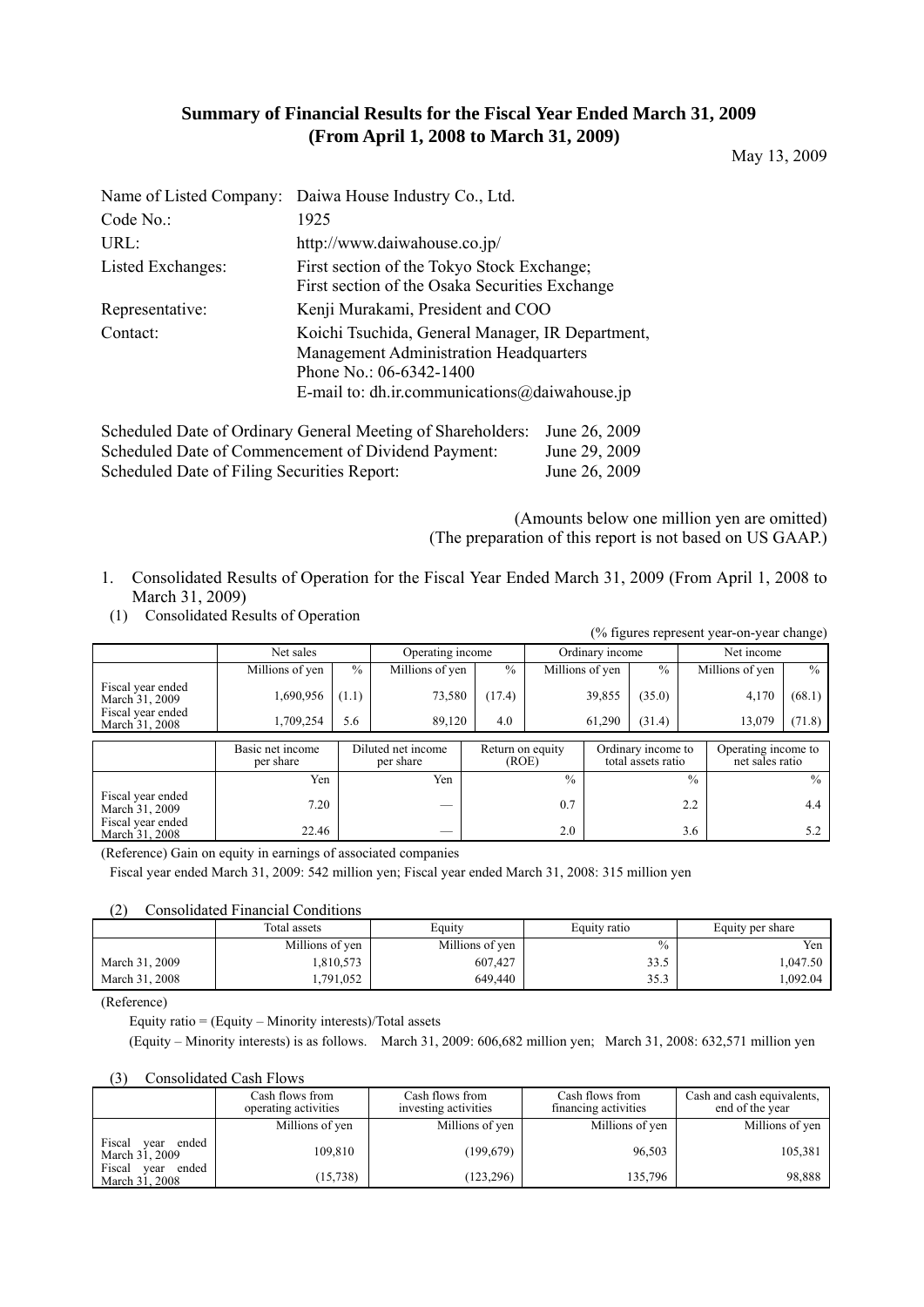### 2. Dividends

|                                                     |                                      |                                       | Dividend per share                   | Total                            | Dividend | Dividends to          |                                |                                |
|-----------------------------------------------------|--------------------------------------|---------------------------------------|--------------------------------------|----------------------------------|----------|-----------------------|--------------------------------|--------------------------------|
| (Record date)                                       | End of<br>$1st$ quarter<br>(June 30) | End of<br>$2nd$ quarter<br>(Sept. 30) | End of<br>$3rd$ quarter<br>(Dec. 31) | Fiscal<br>year-end<br>(March 31) | Annual   | dividends<br>(annual) | payout ratio<br>(consolidated) | equity ratio<br>(consolidated) |
|                                                     | Yen                                  | Yen                                   | Yen                                  | Yen                              | Yen      | Millions of yen       | $\frac{0}{0}$                  | $\frac{0}{0}$                  |
| Fiscal year ended<br>March 31, 2008                 |                                      | 0.00                                  |                                      | 24.00                            | 24.00    | 13,902                | 106.8                          | 2.2                            |
| Fiscal year ended<br>March 31, 2009                 | --                                   | 0.00                                  |                                      | 24.00                            | 24.00    | 13,900                | 333.4                          | 2.2                            |
| Fiscal year ending<br>March 31, 2010<br>(forecasts) |                                      | 0.00                                  |                                      | 17.00                            | 17.00    |                       | 46.9                           |                                |

3. Consolidated Business Forecasts for the Fiscal Year Ending March 31, 2010 (From April 1, 2009 to March 31, 2010)

(% figures represent year-on-year change)

|                                         | Net sales       |       | Operating income |               | Ordinary income |        | Net income      |               | Basic net<br>income per<br>share |
|-----------------------------------------|-----------------|-------|------------------|---------------|-----------------|--------|-----------------|---------------|----------------------------------|
|                                         | Millions of yen | $\%$  | Millions of yen  | $\frac{0}{0}$ | Millions of yen | $\%$   | Millions of yen | $\frac{0}{0}$ | Yen                              |
| Six months ending<br>September 30, 2009 | 779,000         | (5.2) | 20,000           | (43.0)        | 20,000          | (43.3) | 9.000           | (49.8)        | 15.54                            |
| Fiscal year ending<br>March 31, 2010    | .565,000        | (7.4) | 45,000           | (38.8)        | 45.000          | 12.9   | 21,000          | 403.6         | 36.26                            |

4. Others

- (1) Changes in Significant Subsidiaries during the Fiscal Year (Changes in specified subsidiaries associated with changes in the scope of consolidation): None Note: Please refer to "Corporate Group" on page 12.
- (2) Changes in Accounting Policies, Procedures and Methods of Presentation for the Preparation of Consolidated Financial Statements (Items recorded under changes under Basic Significant Matters Regarding Preparation of Consolidated Financial Statements)
	- 1) Changes due to amendment of accounting standards: Yes

of Consolidated Financial Statements" on page 28.

2) Changes due to reasons other than 1): None Note: For details, please refer to "(6) Basic Significant Matters Regarding Preparation of Consolidated Financial Statements" on page 24, and "(7) Change in Basic Significant Matters Regarding Preparation

### (3) Number of Issued and Outstanding Shares (Common stock)

|    |                                                                 | $\ldots$                                                                                                   |
|----|-----------------------------------------------------------------|------------------------------------------------------------------------------------------------------------|
|    | Number of shares at fiscal year-ends (including treasury stock) |                                                                                                            |
|    | Fiscal year ended March 31, 2009                                | 599,921,851 shares                                                                                         |
|    | Fiscal year ended March 31, 2008                                | 599,921,851 shares                                                                                         |
| 2) | Number of treasury stock at fiscal year-ends                    |                                                                                                            |
|    | Fiscal year ended March 31, 2009                                | 20,750,714 shares                                                                                          |
|    | Fiscal year ended March 31, 2008                                | 20,665,458 shares                                                                                          |
|    |                                                                 | Note: For the number of shares used as the basis of calculating basic net income per share (consolidated), |
|    | please refer to "Per Share Information" on page 42.             |                                                                                                            |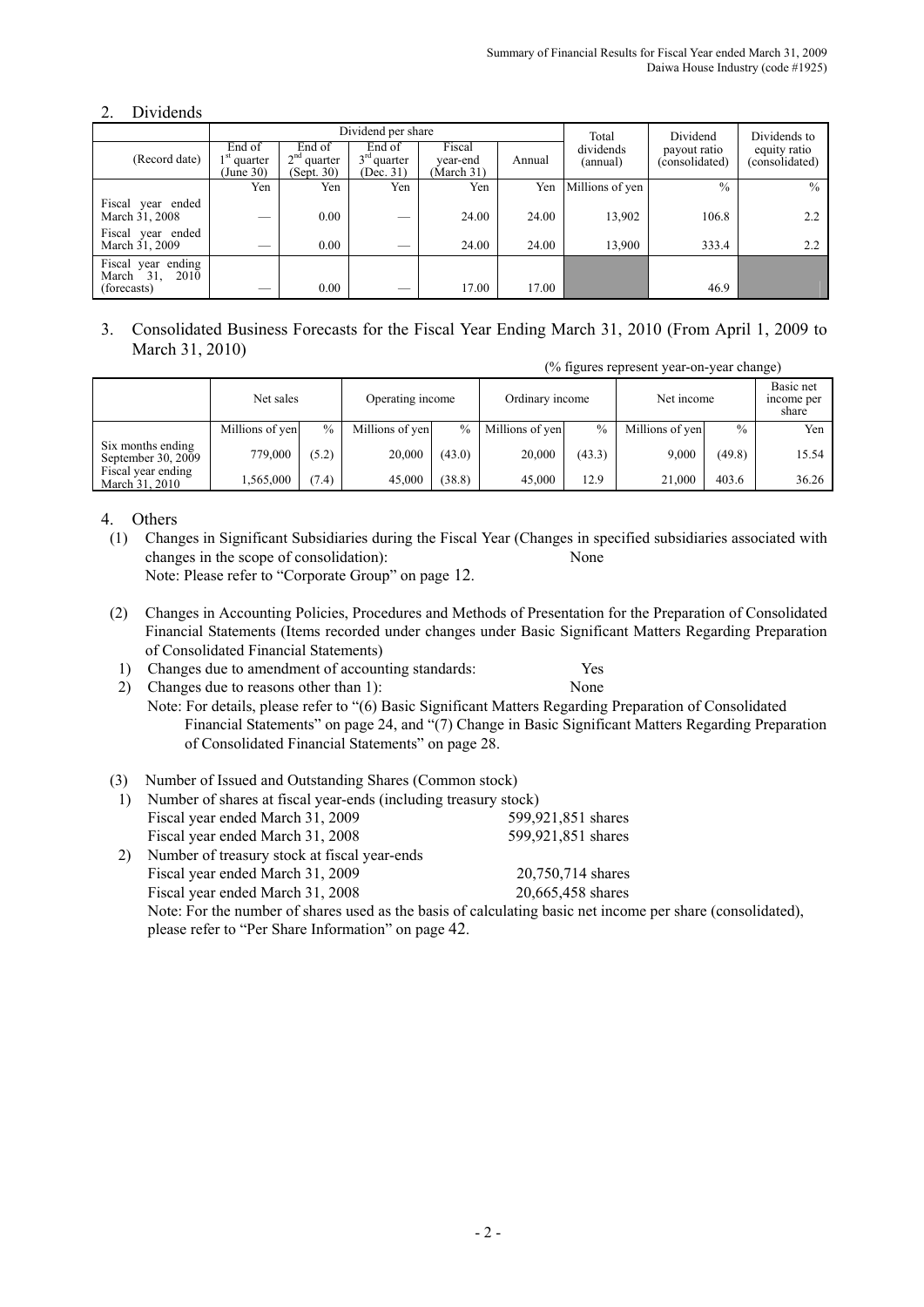(Reference) Summary of Non-Consolidated Results of Operation

- 1. Non-Consolidated Results of Operation for the Fiscal Year Ended March 31, 2009 (From April 1, 2008 to March 31, 2009)
- (1) Non-Consolidated Results of Operation

|                                     | (% figures represent year-on-year changes) |       |                  |        |                 |               |                 |               |  |  |  |
|-------------------------------------|--------------------------------------------|-------|------------------|--------|-----------------|---------------|-----------------|---------------|--|--|--|
|                                     | Net sales                                  |       | Operating income |        | Ordinary income |               | Net income      |               |  |  |  |
|                                     | Millions of yen                            | $\%$  | Millions of yen  | $\%$   | Millions of yen | $\frac{0}{0}$ | Millions of yen | $\frac{0}{0}$ |  |  |  |
| Fiscal year ended<br>March 31, 2009 | 1,152,431                                  | (0.5) | 47,503           | (24.9) | 28,320          | (43.3)        | 5,578           | (25.1)        |  |  |  |
| Fiscal year ended<br>March 31, 2008 | 1,157,660                                  | (2.4) | 63.245           | 3.7    | 49.959          | (23.9)        | 7.446           | (80.6)        |  |  |  |

|                                     | Basic net income<br>per share | Diluted net income<br>per share |
|-------------------------------------|-------------------------------|---------------------------------|
|                                     | Yen                           | Yen                             |
| Fiscal year ended<br>March 31, 2009 | 9.63                          |                                 |
| Fiscal year ended<br>March 31, 2008 | 12.79                         |                                 |

### (2) Non-Consolidated Financial Conditions

|                | Total assets    | Equity          | Equity ratio  | Equity per share |
|----------------|-----------------|-----------------|---------------|------------------|
|                | Millions of yen | Millions of yen | $\frac{0}{0}$ | Yen              |
| March 31, 2009 | .337,500        | 542,193         | 40.5          | 936.15           |
| March 31, 2008 | .333,538        | 561,255         | 42.1          | 968.92           |

(Reference) Equity: March 31, 2009: 542,193 million yen; March 31, 2008: 561,255 million yen

Remarks on appropriate use of forecasted results of operation and other special matters

Consolidated and non-consolidated business forecasts are based on assumptions in light of the information available as of the date of announcement of this material and the factors of uncertainty that may possibly impact the future results of operation. The Company's actual results may differ significantly from those presented herein as a consequence of numerous factors such as economic conditions, competitor situations and fluctuations in land prices. Please refer to the section of "(1) Analysis on Business Results" of "1. Business Results" on page 5 for the assumptions and other factors on which the business forecasts are based.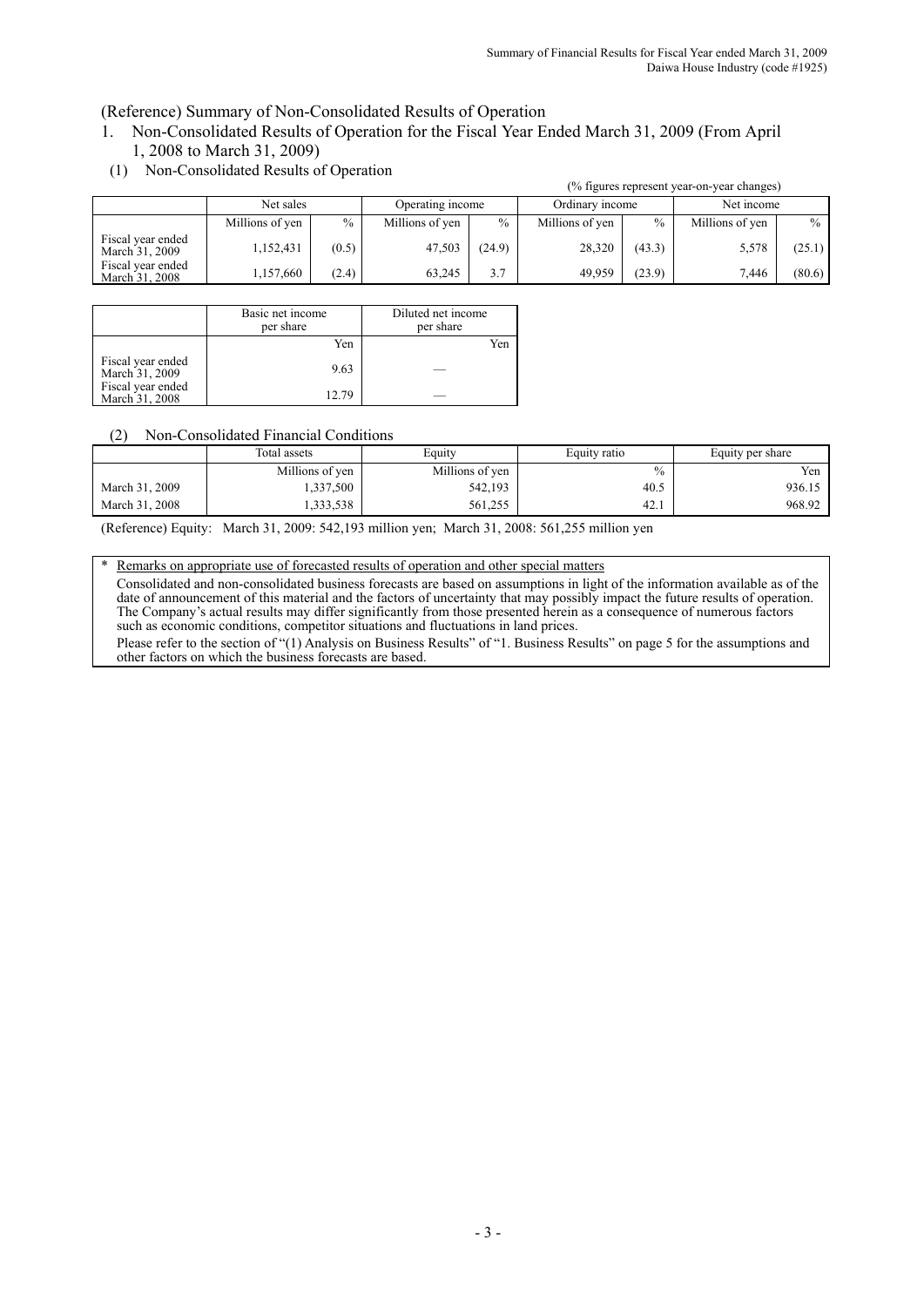## <Reference Material (1)> Key Performance Indicators

|                     | Fiscal years                                                 | Fiscal year<br>ended<br>March 31.<br>2006 | Fiscal year<br>ended<br>March 31,<br>2007 | Fiscal year<br>ended<br>March 31.<br>2008 | Fiscal year<br>ended<br>March 31,<br>2009 | Forecast for<br>the fiscal<br>year ending<br>March 31.<br>2010 |
|---------------------|--------------------------------------------------------------|-------------------------------------------|-------------------------------------------|-------------------------------------------|-------------------------------------------|----------------------------------------------------------------|
|                     | Net sales (millions of yen)                                  | 1,528,983                                 | 1,618,450                                 | 1,709,254                                 | 1,690,956                                 | 1,565,000                                                      |
|                     | Residential Business (millions of yen)                       | 909,587                                   | 965,898                                   | 1,004,365                                 | 959,026                                   | 908,000                                                        |
|                     | <b>Commercial Construction Business</b><br>(millions of yen) | 445,251                                   | 477,692                                   | 512,734                                   | 545,141                                   | 451,000                                                        |
| Sales by segment    | Resort Hotels and Sports Life Business<br>(millions of yen)  | 66,482                                    | 67,762                                    | 63,701                                    | 60,107                                    | 61,500                                                         |
|                     | Home Center Business (millions of yen)                       | 63,273                                    | 62,241                                    | 62,623                                    | 63,505                                    | 60,800                                                         |
|                     | Other Businesses (millions of yen)                           | 121,982                                   | 124,646                                   | 143,346                                   | 143,978                                   | 151,000                                                        |
|                     | Eliminations/Corporate (millions of yen)                     | (77, 594)                                 | (79, 790)                                 | (77, 517)                                 | (80, 802)                                 | (67,300)                                                       |
|                     | Operating income (millions of yen)                           | 80,072                                    | 85,678                                    | 89,120                                    | 73,580                                    | 45,000                                                         |
|                     | Residential Business (millions of yen)                       | 50,965                                    | 53,166                                    | 53,738                                    | 28,533                                    | 21,500                                                         |
| Operating income by | <b>Commercial Construction Business</b><br>(millions of yen) | 39,517                                    | 46,933                                    | 50,507                                    | 66,181                                    | 40,000                                                         |
| segment             | Resort Hotels and Sports Life Business<br>(millions of yen)  | 635                                       | 1,013                                     | 40                                        | (1, 115)                                  | 0                                                              |
|                     | Home Center Business (millions of yen)                       | 1,106                                     | 1,771                                     | 1,807                                     | 1,153                                     | 1,200                                                          |
|                     | Other Businesses (millions of yen)                           | 4,558                                     | 4,373                                     | 4,560                                     | 2,504                                     | 4,000                                                          |
|                     | Eliminations/Corporate (millions of yen)                     | (16,711)                                  | (21, 579)                                 | (21, 533)                                 | (23, 677)                                 | (21,700)                                                       |
|                     | Ordinary income (millions of yen)                            | 103,073                                   | 89,356                                    | 61,290                                    | 39,855                                    | 45,000                                                         |
|                     | Net income (millions of yen)                                 | 45,184                                    | 46,393                                    | 13,079                                    | 4,170                                     | 21,000                                                         |
|                     | Basic net income per share (yen)                             | 81.88                                     | 81.15                                     | 22.46                                     | 7.20                                      | 36.26                                                          |
|                     | Return on equity (ROE) (%)                                   | 8.2                                       | 7.5                                       | 2.0                                       | 0.7                                       |                                                                |
|                     | Ordinary income to total assets ratio $(\%)$                 | 7.3                                       | $\overline{5.8}$                          | $\overline{3.6}$                          | 2.2                                       |                                                                |
|                     | Dividend per share (yen)                                     | $\overline{20}$                           | 20                                        | 24                                        | 24                                        | 17                                                             |
|                     | (of which interim dividend per share)                        | $(-)$                                     |                                           | $(-)$                                     |                                           |                                                                |
|                     | Total annual dividends (millions of yen)                     | 10,999                                    | 11,743                                    | 13,902                                    | 13,900                                    |                                                                |
|                     | Dividend payout ratio (%)                                    | 24.4                                      | 24.6                                      | 106.8                                     | 333.4                                     | 46.9                                                           |
|                     | Dividends to equity ratio $(\%)$                             | 2.0                                       | 1.8                                       | 2.2                                       | 2.2                                       |                                                                |
|                     | Total assets (millions of yen)                               | 1,475,197                                 | 1,630,022                                 | 1,791,052                                 | 1,810,573                                 |                                                                |
|                     | Equity (millions of yen)                                     | 576,534                                   | 661,145                                   | 649,440                                   | 607,427                                   |                                                                |
|                     | Equity ratio (%)                                             | 39.1                                      | 40.4                                      | 35.3                                      | 33.5                                      |                                                                |
|                     | Equity per share (yen)                                       | 1,053.37                                  | 1,122.88                                  | 1,092.04                                  | 1,047.50                                  |                                                                |
|                     | Depreciation (millions of yen)                               | 26,814                                    | 29,536                                    | 35,621                                    | 39,318                                    | 43,000                                                         |
|                     | Capital investments (millions of yen)                        | 110,143                                   | 136,171                                   | 103,856                                   | 160,600                                   | 121,000                                                        |
|                     | Cash flows from operating activities<br>(millions of yen)    | 90,482                                    | 136,060                                   | (15, 738)                                 | 109,810                                   |                                                                |
|                     | Cash flows from investing activities<br>(millions of yen)    | (107, 857)                                | (172, 074)                                | (123, 296)                                | (199, 679)                                |                                                                |
|                     | Cash flows from financing activities<br>(millions of yen)    | (9,263)                                   | 14,317                                    | 135,796                                   | 96,503                                    |                                                                |
|                     | Cash and cash equivalents, end of year<br>(millions of yen)  | 123,822                                   | 102,126                                   | 98,888                                    | 105,381                                   |                                                                |

Note: In the fiscal year ended March 31, 2006, minority interests have been excluded in equity.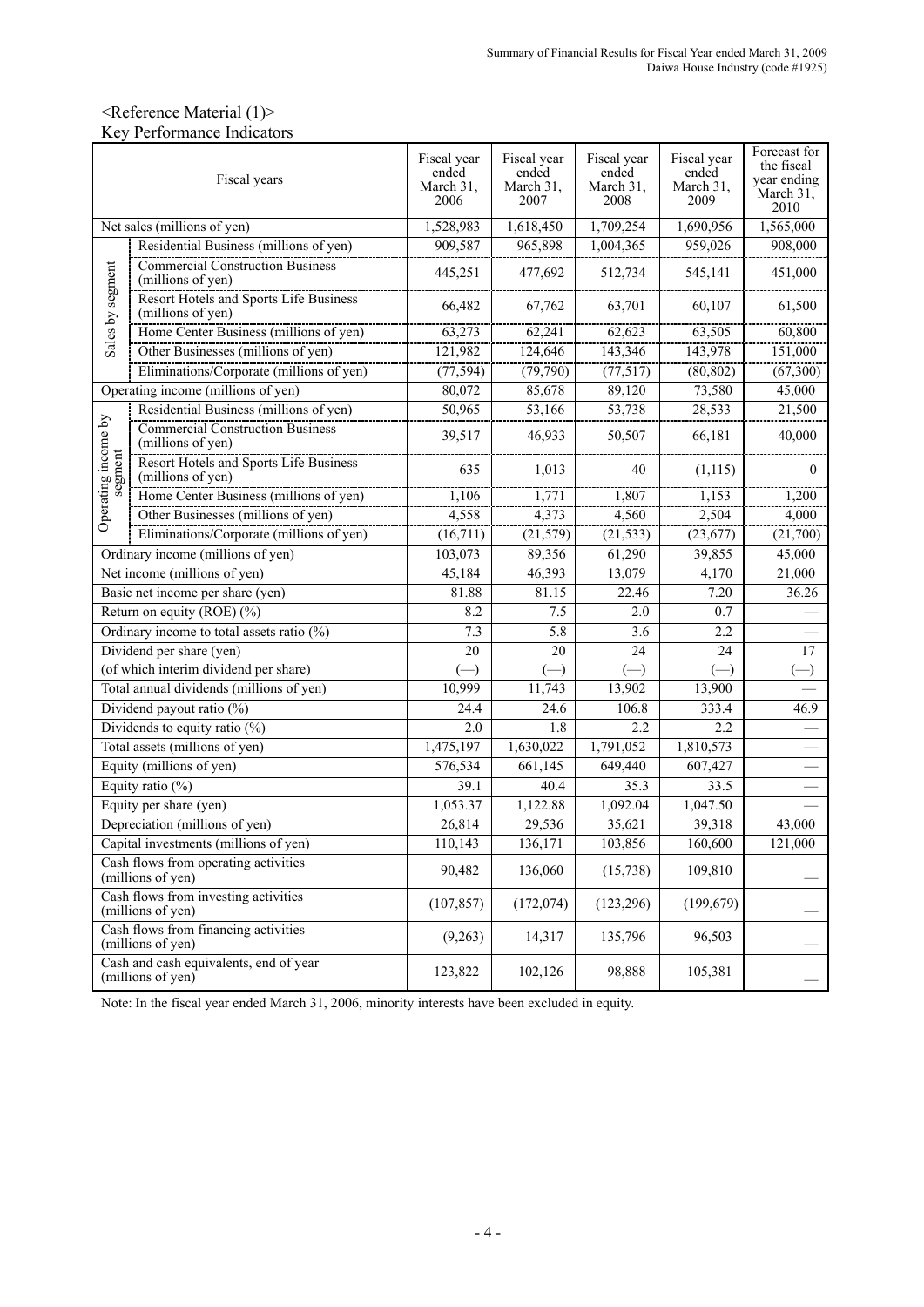# **1. Business Results**

### (1) Analysis on Business Results

During the consolidated fiscal year 2008, ended March 31, 2009, the Japanese economy was impacted by a global economic downturn sparked by a financial sector failure in the United States. Corporate earnings deteriorated, and the latter half of the year was marked by sharp declines in production levels and cutbacks in capital investments. Employment figures turned rapidly for the worse, and the general business situation became extremely severe.

In the housing industry, the number of new housing starts remained at a low level, casting a dark shadow over the business environment as customers' motivation to purchase was weakened by uncertainty about the future and deteriorating employment and income conditions.

Amid this business environment, the Daiwa House Group took initiatives to improve the performance of each of its businesses under the main themes of improving profit structures and nurturing new future earnings drivers. This was in accordance with the basic strategies outlined in the "Daiwa House Group 2nd Medium-Term Management Plan ― Challenge 2010," which started from this fiscal year.

Against this background, in the Daiwa House Group's Residential Business, we took further steps to expand the product lineup in our mainstay "xevo" series of single-family houses, and launched new energy-efficient house models, which help to reduce atmospheric  $CO<sub>2</sub>$  levels. We enthusiastically participated in the "Ultra-Long-Term Housing Model Project" organized by the Japanese government, which is aimed at promoting the use of housing built to last. (The name of this project was changed in 2009 to "Pioneering Model Project for High-Quality, Long-Term Housing.")

In the field of low-rise rental housing, we launched a new type of townhouse to meet the needs of both owners and tenants.

With respect to our plans to strengthen our comprehensive real estate business, one of the basic policies of the Plan, we took active measures to advance the development of high-rise rental housing, commercial facilities and logistics facilities, among others. In particular, in the area of large-scale commercial complexes we opened large-scale shopping centers in October and November in Tsukuba (Ibaraki), Sapporo (Hokkaido) and Otsu (Shiga), and worked towards securing a revenue source that leverages the comprehensive capabilities of the Group.

In the area of corporate social responsibility, we conducted various initiatives in Japan and overseas, including raising funds for the construction of a school in Cambodia. In the field of environmental protection, we developed new products whose production processes impose a lower environmental burden, and involved ourselves in eco-friendly town planning projects.

In spite of the efforts described above, the rapid downturn in the domestic economy led to net sales and operating income, on a consolidated basis, of 1,690,956 million yen (a 1.1% year-on-year decrease) and 73,580 million yen (a 17.4% year-on-year decrease), respectively. In addition, as a result of the amortization of actuarial loss for employees' retirement benefits, which was necessitated by the deterioration of the pension fund operating environment, ordinary income came to 39,855 million yen (a 35.0% year-on-year decrease), and net income to 4,170 million yen (a 68.1% year-on-year decrease), respectively.

Results by business segment are as follows.

### **Residential Business**

In the Single-Family House Division, we launched a new model in our "xevo" series, the "xevoC," which incorporates a new concept for flexible room layout. Using a "room-plan kit" which is included with our catalogs, families can have fun together, making different room arrangements to suit their particular needs. Another new model, the "xevoWW," is a wooden-structure house that offers considerable freedom of design for customers who want to tailor the house's external appearance to their own tastes.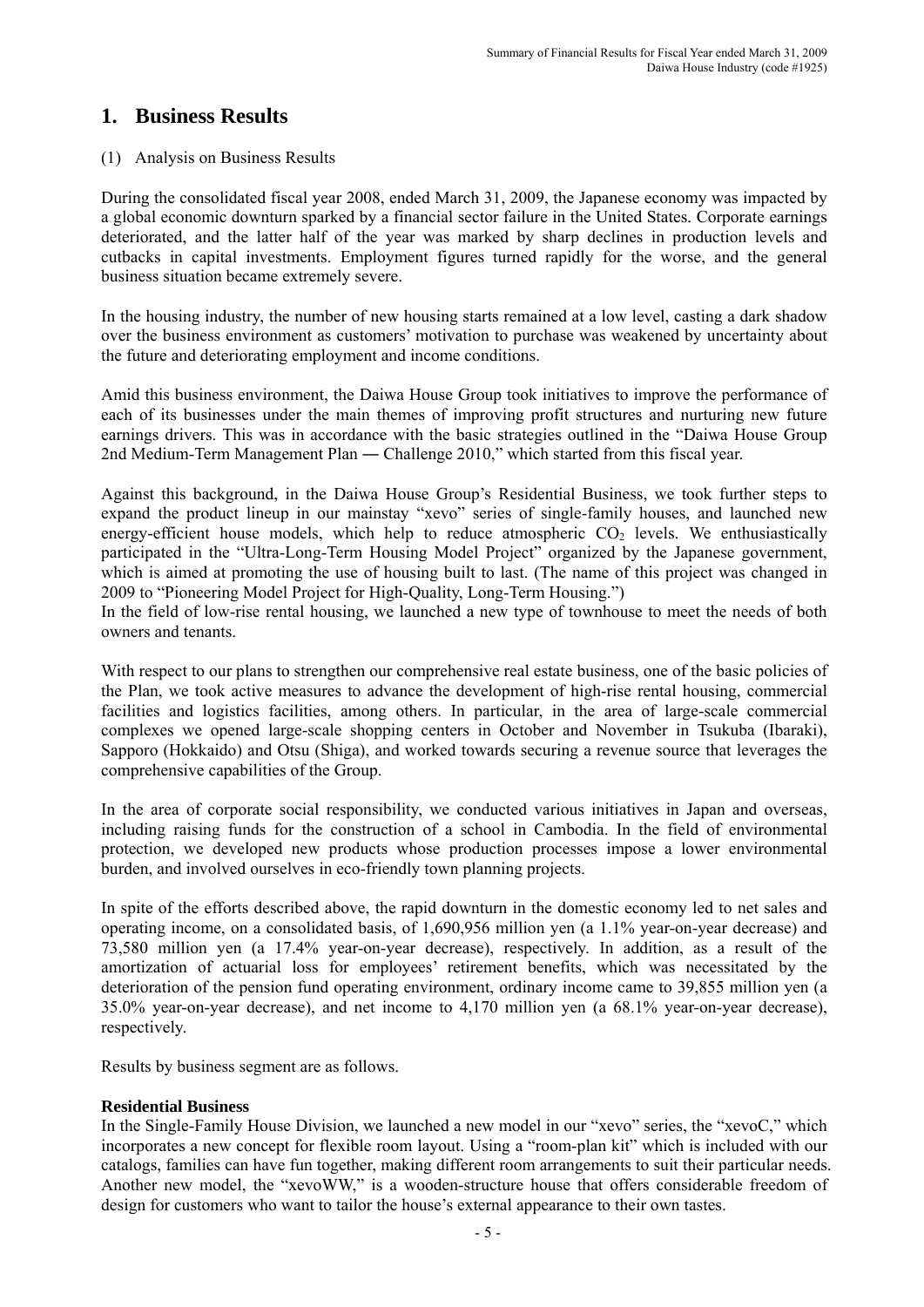We also targeted new customer demographics by expanding our lineup of home planning proposals, including the "Happy Hug Model" for couples at child-raising, and the "Edible Garden" model, which features space for growing vegetables on balconies and the roof.

We have announced models under our concept of "Ultra-Long-Term Housing," which can serve as properties that will be lived in over several generations, and we built show houses in actual residential areas as part of our simultaneous nationwide sales campaign promoting more durable house construction. Our efforts with respect to ultra-long-term housing were adopted by the Ministry of Land, Infrastructure, Transport and Tourism of Japan entitled "2008 Pioneering Model Project For Ultra-Long-Term Housing."

In the Rental Housing Division, the Group strengthened its business in city-center areas and expanded the marketing of three-story rental housing in convenient locations for a comfortable life. Meanwhile, we pursued large-scale developments in major cities. As a new product, we put on the market during the reporting term the "Séjour Modern Court J" two-story rental townhouse, which allows buyers to choose from a wide range of modern exterior designs.

In the Condominium Division, faced with an increasingly difficult market, we took steps to ensure postsale safety and security for buyers, and promoted a framework enabling condominium buyers to maintain the asset value of their properties. We also designed and developed lot-subdivision projects incorporating extensive greenery to harmonize with their local environments.

In the Home Renovation Division, the Group focused on services offering customers more attractive living environments. We improved and strengthened our marketing system, and made renovation proposals to maintain/increase the value of customers' buildings, such as environment-friendly renovations including the installation of housing equipment meeting eco-friendly specifications.

In spite of these measures, however, owing to the downturn in the domestic economy affected by a financial sector failure in the United States, and deterioration in the condominium market, sales in this business segment decreased by 4.5% year on year to 959,026 million yen, while operating income decreased by 46.9% year on year to 28,533 million yen.

### **Commercial Construction Business**

In the Commercial Facilities Division, the Group made use of planning and proposal-driven sales centered on road-side shop developments, leveraging its abundant land-related data and store-opening support know-how for tenant businesses. We also focused on developing large-scale commercial complexes. In particular, we opened "Iias Tsukuba (Ibaraki)," Iias Sapporo (Hokkaido)," and "Foleo Ichiriyama (Shiga)," for which a management and support system was put in place.

The Distribution, Medical/Nursing Care and Corporate Facilities Division undertook construction of large-scale logistics centers, production sites and foodstuff logistics facilities. We also developed solutions for distribution and real estate management, involving undertaking the entire process from design and construction to quality control management and maintenance tasks for the facilities of logistics companies. In the field of medical and nursing care facilities, we made proposals — mainly to healthcare corporations ― concerning housing for the elderly, such as private housing-type homes and rental housing for the aged. In the field of corporate facilities, we provided support for the development of sales hubs by constructing showrooms, offices and other structures for corporate customers operating nationwide.

As a result, sales in this business segment increased by 6.3% year on year to 545,141 million yen, and an operating income increased by 31.0% year-on-year to 66,181 million yen.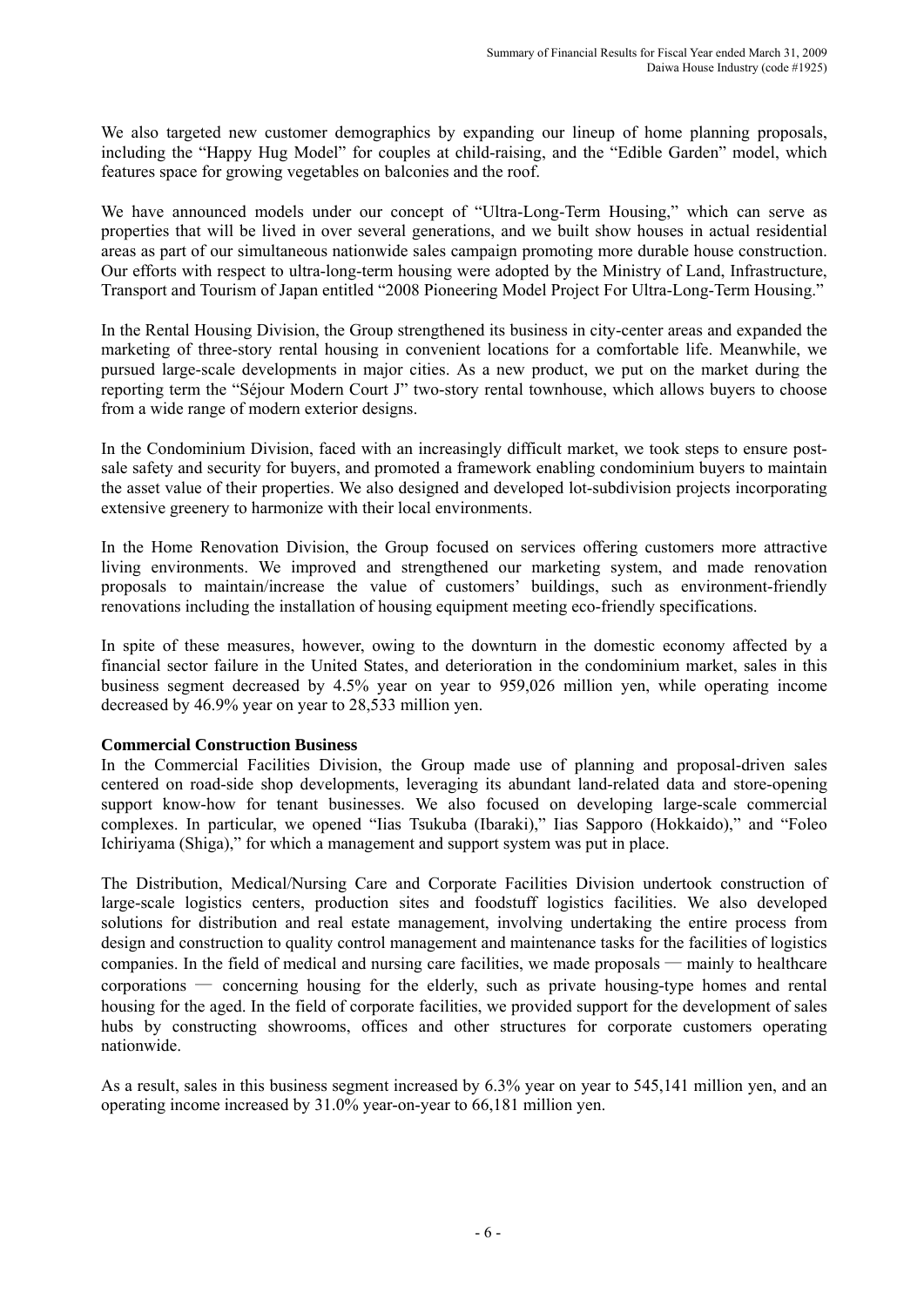### **Resort Hotels and Sports Life Business**

In the Resort Hotels Division, although some hotels were affected by the Iwate-Miyagi Nairiku Earthquake of June 2008, the Noto Royal Hotel, which suffered immense damage due to the impact of the Noto Peninsula Earthquake of March 2007, was reopened and a large number of customers, mostly families, stayed there during the summer season. Due to the sudden economic downturn since the latter half of September, both individuals and companies have been cutting back sharply on expenditure, and the number of customers has decreased. Nevertheless, we are doing our best to encourage repeat stays at our hotels by putting a strong focus on safety, security and service so as to realize customer satisfaction.

In the Sports Life Division, we rebuilt the existing NAS Sunmarche (Aichi) and opened new branches including the NAS Niigata (Niigata), NAS Wellness & Spa Club Shibaura Island (Tokyo), NAS Higashi Sapporo (Hokkaido) and NAS Otsu Ichiriyama (Shiga). We implemented a wide range of innovative measures to attract customers, including new membership formats to exploit particular demand niches at existing facilities, such as memberships in which sportswear, shoes and towels are provided by the health club, so that members do not have to lug heavy bags around, and special memberships for women only. We were also able to attract new members to our special short-term courses for adults (NAS Open College).

Despite these measures, however, as a result of the large negative impact by the plunge in the number of overseas travelers owing to the appreciation of the yen in the Resort Hotel Division, and increased expenses for opening of new sports club facilities in the Sports Life Division, sales in this segment decreased by 5.6% year on year to 60,107 million yen, and an operating loss was recorded in the amount of 1,115 million yen, although an operating income of the previous fiscal year was 40 million yen.

### **Home Center Business**

In the Home Center Segment, we refurbished the Royal Pro Ikawadani (Hyogo), Royal Home Center Kishiwada (Osaka), Royal Home Center Kawachinagano (Osaka), Royal Home Center Kakogawa (Hyogo), Royal Home Center Moriyama (Shiga), Royal Home Center Chikko (Okayama), and Royal Home Center Koshigaya (Saitama) to revitalize business at our existing outlets. In February 2009 we opened our 48th home center – the Royal Kanamono Matsudo Minoridai (Chiba) , a new type of a store, especially for products and hardware for builders.

Sales in this business segment increased by 1.4% year on year to 63,505 million yen, however, the sharp rise in the clued oil and material prices during the first half of the fiscal year under review led to operating income decreasing by 36.2% year on year to 1,153 million yen.

### **Other Businesses**

In the Housing Construction Material Manufacturing and Marketing Division, we enhanced the lineup of building materials and interior products offered to housing manufacturers and regional house builders. Specifically, we introduced a wide range of new ideas for residents' convenience in the area of closets, such as walk-in closets. We also introduced a "unit corridor" for three-story apartment buildings which offers fire resistance for up to 60 minutes. To widen home-buyers' choice of lifestyles, we launched products and services such as novel types of lighting fittings and a new brand of order-made furniture called the "Smart Furniture System." We also launched a new plan that enables customers to lease highquality furniture. In addition, we expanded our business in such planning/proposal-based areas as interior renovation of large-scale commercial facilities and hotels, renovation work on commercial exteriors, including signs, and made-to-order furniture.

In the Logistics Division, we opened three new facilities to expand our "Asset-Type Third Party Logistics" business. These were the Osaka Port Logistics Center II (Osaka), opened in August 2008 to serve new customers, and the No. 3 Ota Logistics Center (Gunma) and No. 2 Chubu Logistics Center (Aichi), both of which were opened in September 2008 to serve existing customers. Construction of the Machida Logistics Center (Tokyo), which will serve new customers, was begun during the term under review, and is expected to be completed in May 2009. We also opened two satellite centers for joint housing construction materials transportation — one in Ebina (Kanagawa) to serve the Kanto region and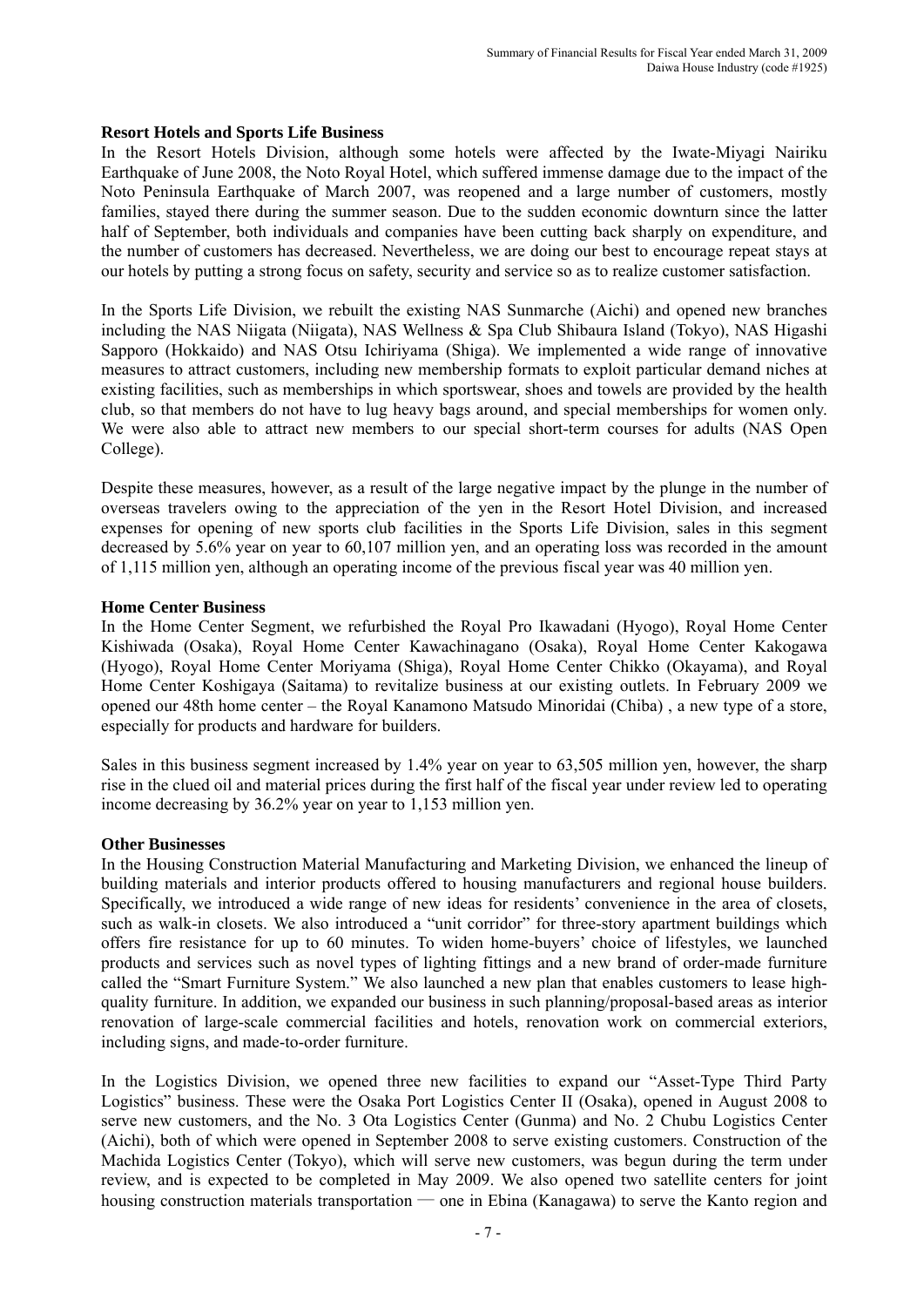one in Tonami (Toyama) to serve the Hokuriku region.

In the City Hotels Division, we opened the Daiwa Roynet Hotel Nagoya-Ekimae (Aichi), the Daiwa Roynet Hotel Shin-Yokohama (Kanagawa), the Daiwa Roynet Hotel Oita (Oita), and the Daiwa Roynet Hotel Kawasaki (Kanagawa), and, accordingly, total sales also increased. This brought our Daiwa Roynet Hotel locations to 14 in total. Combined with the Osaka Daiichi Hotel (Osaka) and Royton Sapporo (Hokkaido), we now operate a total of 16 city hotels nationwide.

As a result, sales for this business segment increased by 0.4% year on year to 143,978 million yen. Operating income, however, plunged by 45.1% year on year to 2,504 million yen, due to the costs by opening of city hotels and establishment of new businesses.

### **Business Prospects for Fiscal 2009**

Business conditions in Japan are expected to remain difficult for at least the next couple of years. Although some improvement is expected in the housing market, thanks primarily to the expansion of the scope of application of tax reductions on mortgage loans, which has been recently implemented, no significant improvement in the operating environment is likely in view of the bleak of prospects for employment and income figures.

Against this backdrop, we predict declines in both revenues and earnings from our two principal business fields of housing and commercial construction. Amid these circumstances, we will work to improve the earnings structure and financial position of the Daiwa House Group through groupwide efforts to cut costs while ensuring a sufficient level of cash flow.

In consideration of the factors described above, we forecast net sales of 1,565 billion yen, operating income of 45 billion yen, ordinary income of 45 billion yen, and net income of 21 billion yen for fiscal 2009.

### (2) Analysis on Financial Conditions

### **1. Financial Position**

Total assets on a consolidated basis at the reporting term-end stood at 1,810,573 million yen, for an increase of 19,520 million yen over the 1,791,052 million yen at the previous term-end. This is mainly attributable to increases in property, plant and equipment, especially for acquirement of high-rise rental apartment buildings and commercial facilities, and investments in real estate development projects.

Total liabilities as of the reporting term-end stood at 1,203,145 million yen, up by 61,534 million yen over the 1,141,611 million yen recorded at the previous term-end. This is mainly attributable to fund procurement through long-term bank loans to assure sufficient funds amid a deteriorating business environment, as well as an increase in provisions for employees' retirement benefits.

Despite the posting of net income in the amount of 4,170 million yen for the reporting period, net assets at the term-end came to 607,427 million yen, for a decline of 42,013 million yen from the previous term-end. This is mainly attributable to the payment of dividends for the previous term, a decrease in unrealized gains on available-for-sale securities due to substantial stock price declines, and a decrease in minority interests stemming from the conversion of Eneserve Corporation into a wholly-owned subsidiary.

### **2. Cash Flows During the Fiscal Year Under Review**

With regard to cash and cash equivalents (hereinafter as "cash") for the fiscal year under review, net cash provided by operating activities stood at 109,810 million yen, and net cash used in investing activities came to 199,679 million yen, while net cash provided by financing activities was 96,503 million yen. In total, net increase in cash and cash equivalents was 6,492 million yen, and consequently, cash and cash equivalents at the end of the fiscal year amounted to 105,381 million yen, up 6.6% year on year from the end of the previous fiscal year.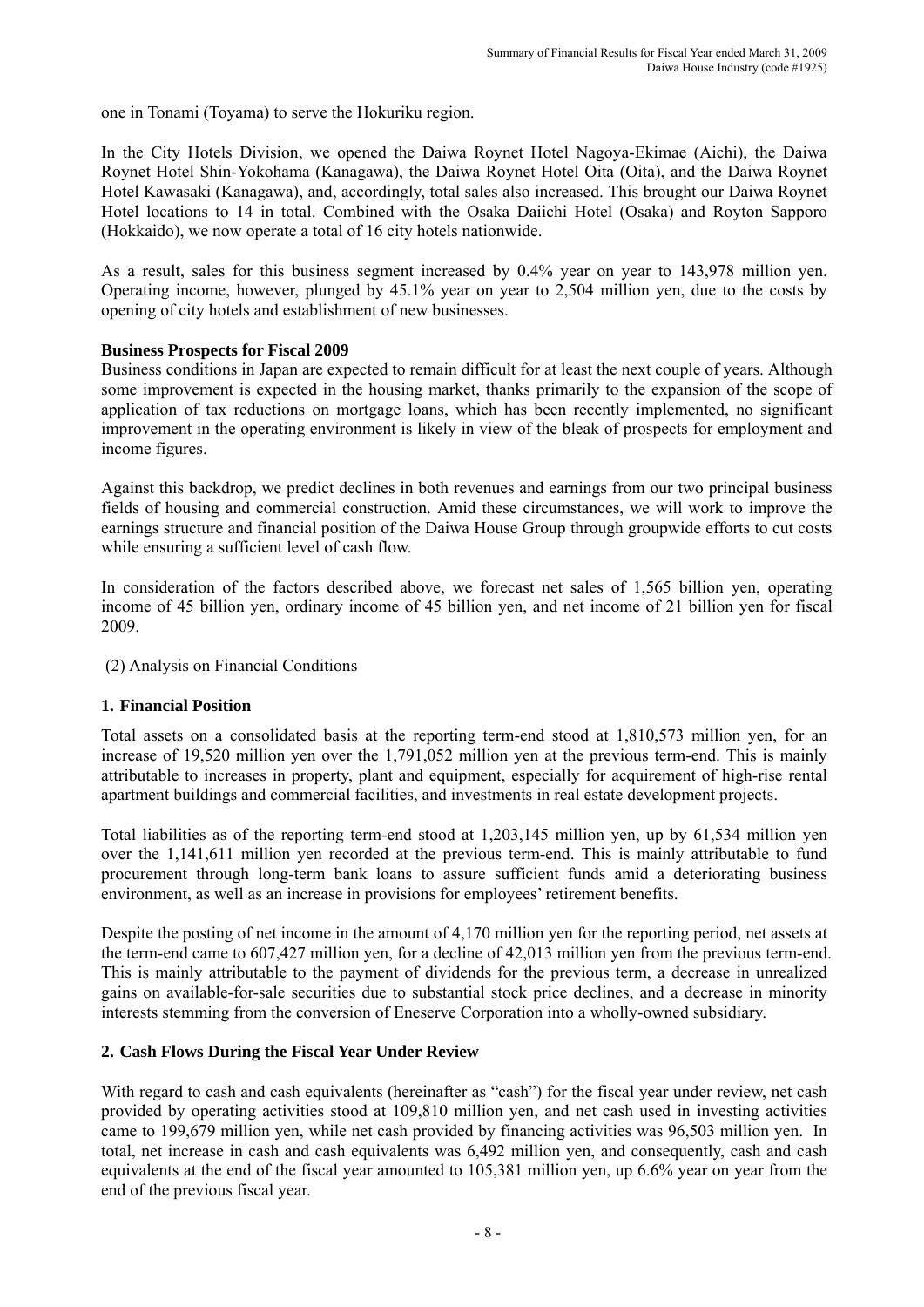(Cash flows from operating activities)

During the fiscal year under review, net cash provided by operating activities stood at 109,810 million yen (15,738 million yen used in the previous fiscal year). This was mainly as a result of a decrease in inventories such as real estate for sale.

(Cash flows from investing activities)

During the fiscal year under review, net cash used in investing activities was 199,679 million yen (123,296 million yen used in the previous fiscal year). This was as a result of purchase of property, plant and equipment including real estate for large-scale commercial facilities and rental housing in our residential and commercial construction businesses, and investments in the real estate development business.

(Cash flows from financing activities)

During the fiscal year under review, net cash provided by financing activities was 96,503 million yen, down 28.9% year on year from the previous year. This was primarily as a result of funds procurement through long-term debt to provide for investing activities.

### **3. Cash Flow Indicators**

|                                          | Fiscal year ended<br>March 31, 2007 | Fiscal year ended<br>March 31, 2008 | Fiscal year ended<br>March 31, 2009 |
|------------------------------------------|-------------------------------------|-------------------------------------|-------------------------------------|
| Equity ratio                             | $40.4\%$                            | 35.3%                               | 33.5%                               |
| Equity ratio on market-value basis       | 69.6%                               | 31.9%                               | 25.3%                               |
| Repayment years of interest-bearing debt | $0.4$ (year)                        |                                     | $3.1$ (year)                        |
| Interest coverage ratio                  | 267.5                               |                                     | 31.5                                |

\*The standards for the indicators are as follows. All have been computed based on consolidated financial figures.

Equity ratio: (Equity – Minority interests)/Total assets

Equity ratio on market-value basis: Total market capitalization/Total assets

Repayment years of interest-bearing debt: Interest-bearing liabilities/Operating cash flows Interest coverage ratio: Operating cash flows/Interest expense

- Total market capitalization: Closing stock price at the fiscal year-end  $\times$  Number of shares issued at the fiscal year-end (after deduction of treasury stock)
- Operating cash flows: Net cash provided by (used in) operating activities on the Consolidated Statements of Cash Flows
- Interest expense: Interest expense paid on the Consolidated Statements of Cash Flows

As operating cash flows for the fiscal year ended March 31, 2008 resulted in a use of 15,738 million yen, there is no description on repayment years of interest-bearing debt and interest coverage ratio.

### **4. Outlook on Financial Conditions for the Fiscal Year Ending March 31, 2010 (Consolidated)**

The Company estimates for the fiscal year ending March 31, 2010, 121 billion yen in capital investments and 43 billion yen in depreciation.

(3) Basic Policies on Profit Distribution and Dividends for the Fiscal Year under Review and the Fiscal Year Ending March 31, 2010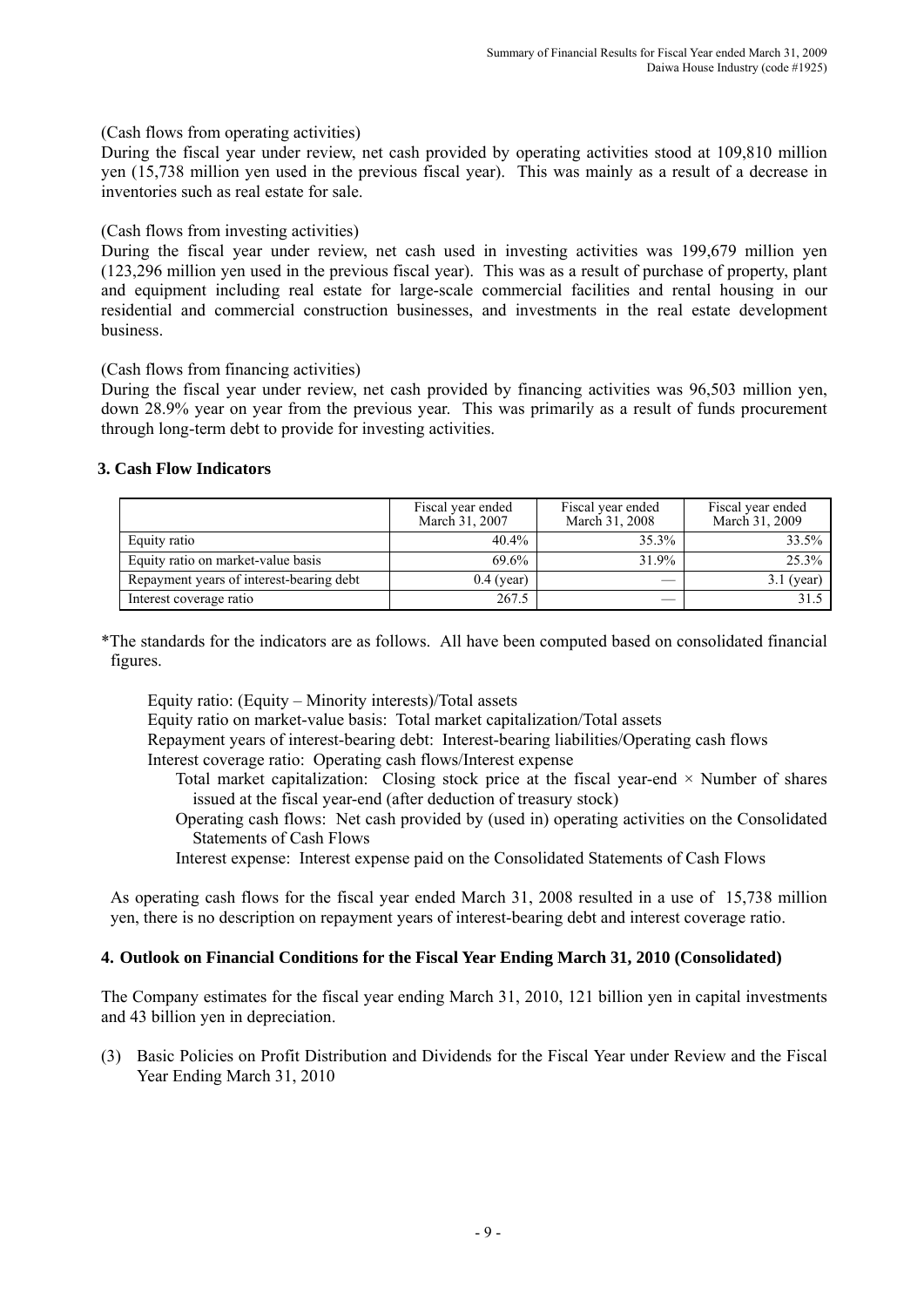The Company, in the interest of maintaining a good balance between the appropriation of profits to shareholders and securing sufficient retained earnings for future business expansion and the reinforcement of the business base, operates on the basic policy to pay out dividends. With the goal of enhancing our corporate base by investing in research and development and production facilities and expanding our business premises to raise our competitiveness and improve profitability, we will endeavor to strengthen our financial soundness and target a dividend payout ratio of at least 30%. Simultaneously, by pursuing acquisition of treasury stock as necessary, we will make efforts to flexibly offer profit distributions.

In appropriating the profits for the fiscal year ended March 31, 2009, we plan on offering an annual dividend of 24 yen per share as initially planned.

For the fiscal year ending March 31, 2010, owing to the expected continuance of difficult operating conditions, we plan on offering an annual dividend of 17 yen per share.

(4) Risks Associated with Businesses

There are risks associated with the businesses of the Daiwa House Group that may possibly have a material impact on the decisions of investors as indicated below. The future risks described herein have been identified as of March 31, 2009.

- 1) Risks associated with changes in the business environment Businesses operated by the Daiwa House Group are exposed to a possible impact from the uncertain nature of external factors such as the prices of raw and construction materials and the volatility of land prices and interest rates, which could result in an adverse effect on business performance and financial conditions.
- 2) Risks associated with declined values of real estate and fixed assets

The Daiwa House Group is engaged in acquisition, development and sales of real estate in all parts of the country. Deterioration in the real estate market may have an adverse effect on the Group's business performance and financial conditions.

In case there is a drop in land and rental prices, the Group may be required to apply impairment accounting for the losses on revaluation of real estate owned by the Group.

In addition to real estate, fixed assets owned by the Group are also exposed to the risk of impairment loss, which could have an adverse effect on Group's business performance and financial conditions.

- 3) Risks concerning retirement allowance expenses In the event the stock market makes a turn for the worse in the future, the value of the Group's pension plan assets may decline. As a result, possible rise in costs related to pensions or additional accumulation of pension assets may have an adverse effect on the Group's business performance and financial conditions.
- 4) Risks associated with foreign businesses The Daiwa House Group is engaged in foreign businesses primarily in China and is exposed to the risk of a delay or suspension in the execution of business or the collection of proceeds due to political and economic situation in each country or region.
- 5) Risks associated with guarantees for product quality In its residential businesses, the Daiwa House Group has committed to offering a long-term guarantee system to ensure a higher level of customer satisfaction and maintaining effective quality management. During a long period of support, however, an unpredictable major issue on quality may arise and adversely impact the business performance of the Group.
- 6) Risks associated with legal regulations The Daiwa House Group is engaged not only in construction and real estate-related businesses in the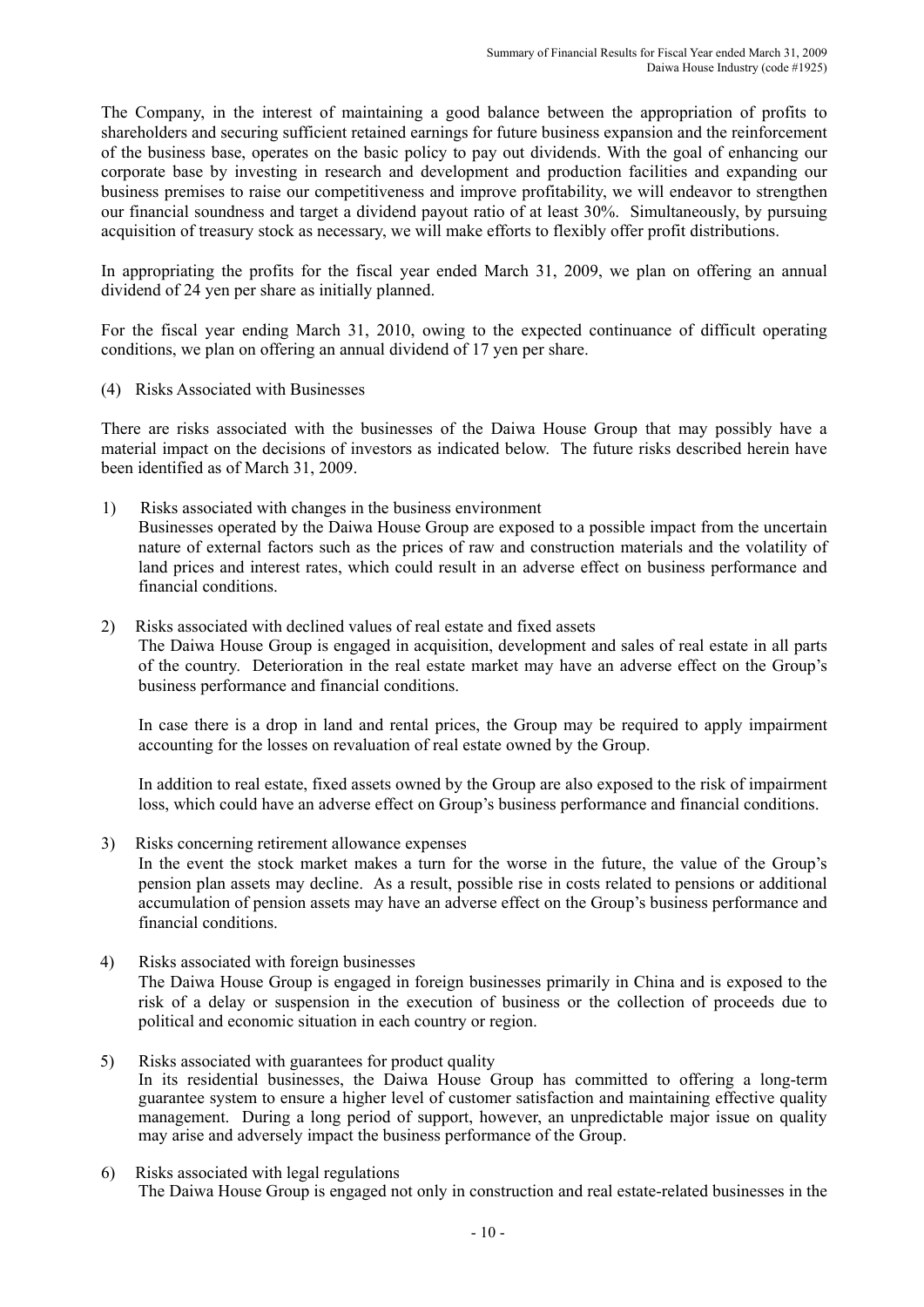country, but is also aggressively pursuing a wide range of businesses including foreign businesses. Hence, these businesses are subject to a number of applicable laws and regulations. Specifically in Japan, we are subject to the Corporate Law, the Financial Instruments and Exchange Law, environment-related laws, construction and real estate-related laws and various other laws and regulations. In addition, our businesses are subject to applicable laws and regulations of each country or region in which we operate. To ensure that the Group complies with these laws and regulations, we enforce strict legal compliance and conduct legal risk management among our executives and other employees. In the event that, in spite of our efforts, it is found that a regulation has not been followed, or in the event that our business situation is drastically changed by the abolition of a law or the enactment of new legislation, this could have an adverse effect on the business performance of the Group.

7) Risks associated with the leakage of confidential personal information and other sensitive information

The Group is not only in possession of personal information relating to a large number of individuals who are our customers, it is also in possession of a large amount of confidential corporate information relating to the Group itself. Each member company in the Group has laid down its own policies and specific procedures for the management of such information, and the Group is constantly working to upgrade its information security level though training courses for executives and other employees, and by ensuring that all staff are fully aware of the importance of properly managing information. Despite these efforts, there is a possibility that important information may be leaked to persons outside the Group. In such an event, the Group would suffer damage to its reputation for trustworthiness among the general public, may suffer considerable financial losses in the form of the costs of remedial action, and may suffer damage to its business performance as a result of the tarnishing of its brand image.

8) Risks associated with workplace safety and environmental protection

The Group places a high priority on both safety and consideration for the natural environment in the course of conduct of business operations in its manufacturing plants, as well as at construction sites, and therefore takes appropriate measures to realize workplace safety and environmental protection. In spite of these measures, however, there is a possibility that accidents at construction sites and/or incidents of pollution may occur. Such accidents or incidents could have an adverse effect on the business performance of the Group, as a result of harm to personnel and/or material damage, such as in the form of pollution of the environment.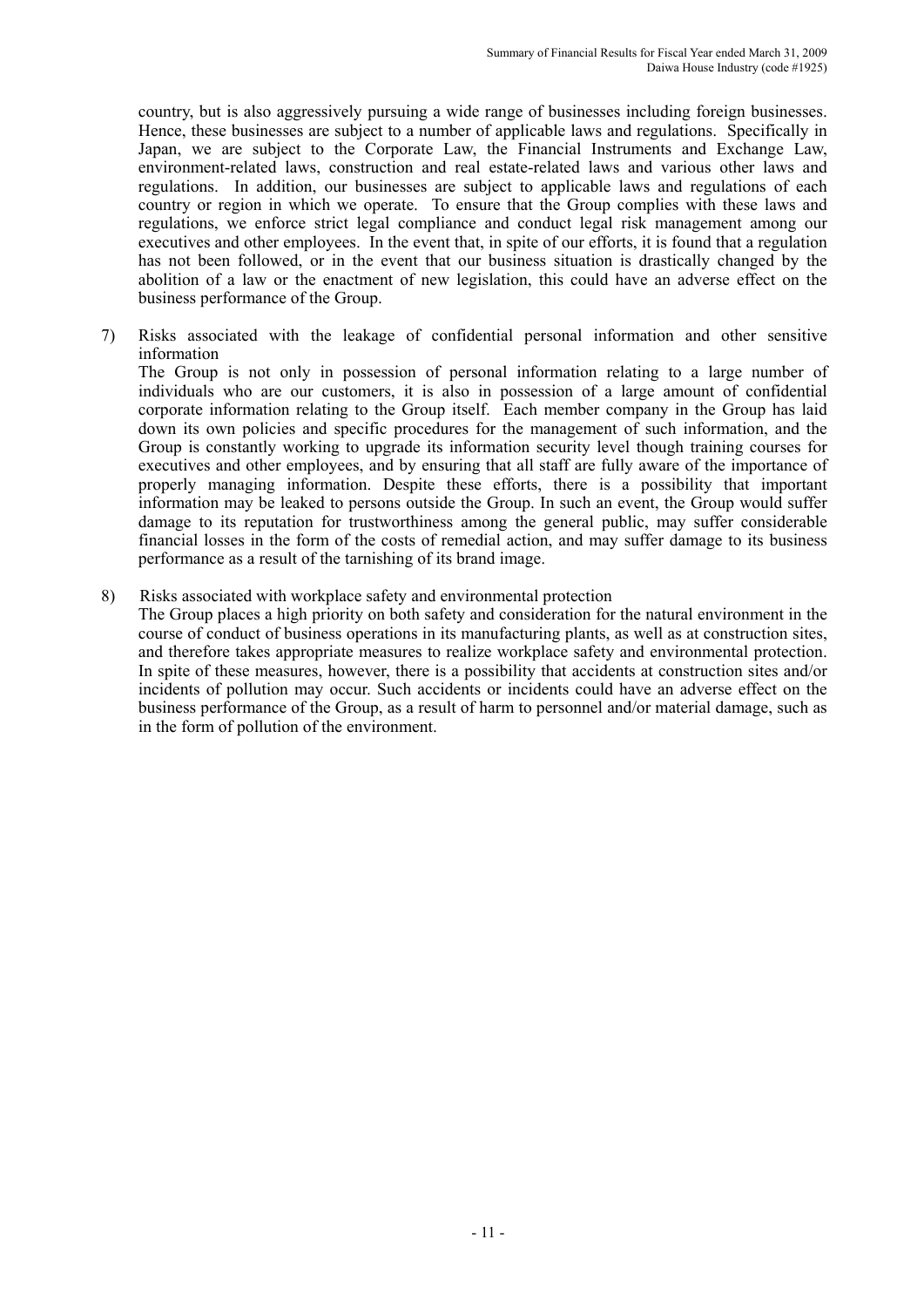# **2. Corporate Group**

The Daiwa House Group consists primarily of Daiwa House Industry Co., Ltd. (the Company), 58 consolidated subsidiaries and 13 associated companies (as of March 31, 2009). The Group is engaged in wide range of business related to people's daily lives such as the residential business pillared on construction and subdivision of residential houses, development and sales of residential land, the commercial construction business focused on construction of commercial buildings such as shops and offices, the resort hotels and sports life business mainly involving management of resort hotels, golf courses and sports clubs and the home center business.

(1) Business Organization Chart

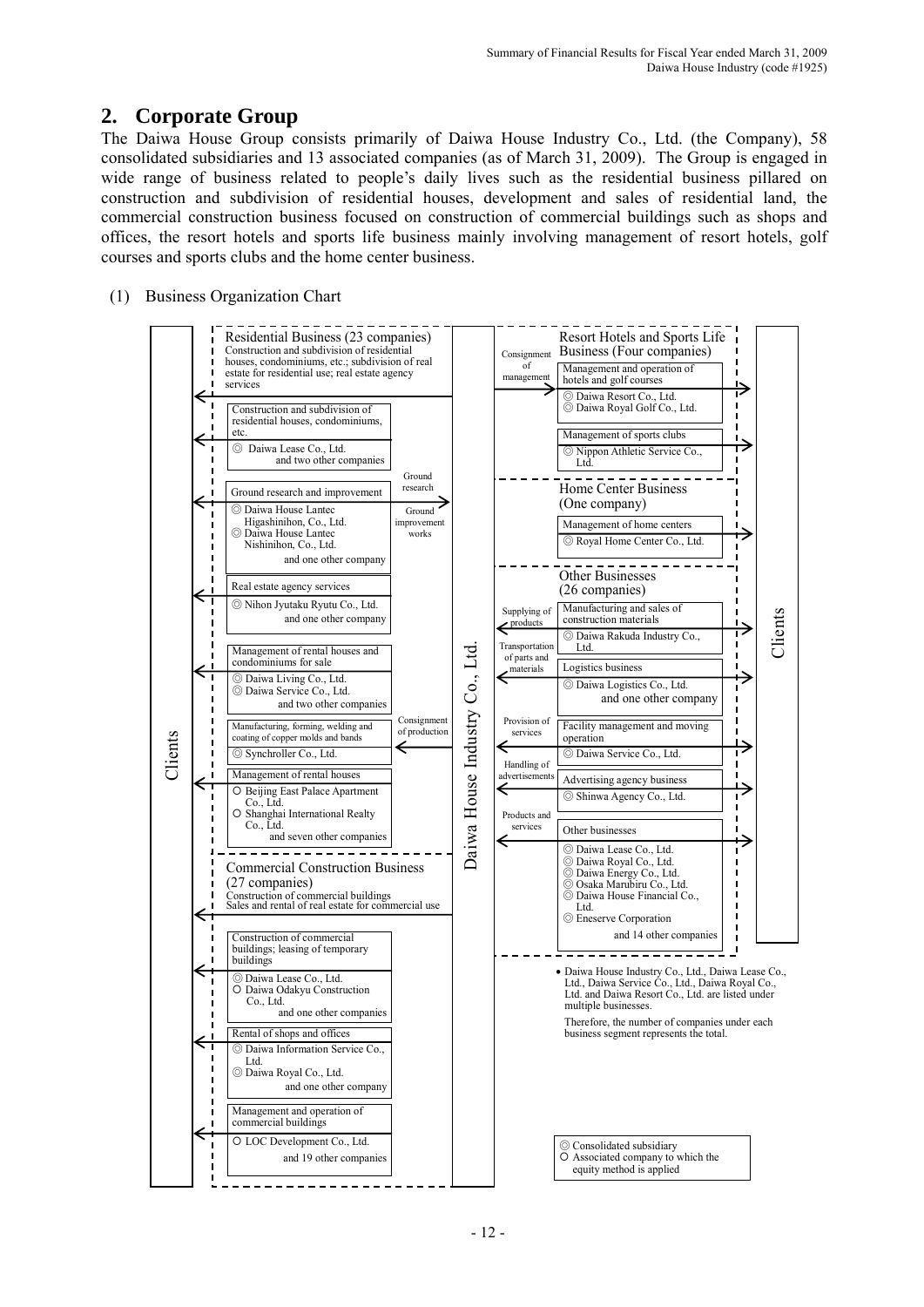### (2) Associated Companies

(As of March 31, 2009)

| Name                                          | Address               | Capital<br>(millions)<br>of yen) | Major Business                                                                                       | <b>Voting Rights</b><br>Holding Ratio<br>$(\sqrt{2})$ | Relationship                                                                                                                                                                                     |
|-----------------------------------------------|-----------------------|----------------------------------|------------------------------------------------------------------------------------------------------|-------------------------------------------------------|--------------------------------------------------------------------------------------------------------------------------------------------------------------------------------------------------|
| (Subsidiary)<br>Daiwa Lease<br>$Co., Ltd. *1$ | Chuo-ku,<br>Osaka     | 21,768                           | <b>Residential Business</b><br>Commercial<br><b>Construction Business</b><br><b>Other Businesses</b> | 100                                                   | Dispatch of construction orders for temporary<br>buildings and leasing of automobiles<br>Rental of buildings owned by the Company<br>Lending of funds<br>Concurrent assignment of directors: Yes |
| Daiwa Rakuda<br>Industry Co.,<br>Ltd.         | Nishi-ku,<br>Osaka    | 450                              | Other Businesses                                                                                     | 100                                                   | Purchase of construction materials and leasing<br>of buildings for exhibitions<br>Rental of buildings owned by the Company<br>Concurrent assignment of directors: Yes                            |
| Daiwa Logistics<br>Co., Ltd.                  | Nishi-ku,<br>Osaka    | 3,764                            | <b>Other Businesses</b>                                                                              | 100                                                   | Transportation of products of the Company's<br>production plants<br>Rental of buildings owned by the Company<br>Concurrent assignment of directors: Yes                                          |
| Daiwa Service<br>$Co.$ Ltd.                   | Nishi-ku,<br>Osaka    | 130                              | <b>Residential Business</b><br>Commercial<br><b>Construction Business</b><br><b>Other Businesses</b> | 100<br>(50.0)                                         | Security and cleaning of offices of the<br>Company; security of construction sites<br>Rental of buildings owned by the Company<br>Concurrent assignment of directors: None                       |
| Daiwa Living<br>Co., Ltd.                     | Chiyoda-ku,<br>Tokyo  | 140                              | <b>Residential Business</b>                                                                          | 100                                                   | Rental of buildings owned by the Company<br>Concurrent assignment of directors: Yes                                                                                                              |
| Daiwa<br>Information<br>Service Co.,<br>Ltd.  | Taito-ku.<br>Tokyo    | 200                              | Commercial<br><b>Construction Business</b>                                                           | 100                                                   | Rental of buildings owned by the Company<br>Concurrent assignment of directors: Yes                                                                                                              |
| Daiwa Royal<br>$Co.$ Ltd.                     | Taito-ku.<br>Tokyo    | 500                              | Commercial<br><b>Construction Business</b><br><b>Other Businesses</b>                                | 100                                                   | Rental of buildings owned by the Company<br>Lending of funds<br>Concurrent assignment of directors: None                                                                                         |
| Nihon Jyutaku<br>Ryutu Co. Ltd.               | Kita-ku.<br>Osaka     | 729                              | <b>Residential Business</b>                                                                          | 100                                                   | Rental of buildings owned by the Company<br>Concurrent assignment of directors: Yes                                                                                                              |
| Royal Home<br>Center Co., Ltd.                | Nishi-ku,<br>Osaka    | 100                              | Home Center Business                                                                                 | 100                                                   | Rental of buildings owned by the Company<br>Lending of funds<br>Concurrent assignment of directors: Yes                                                                                          |
| Daiwa Resort<br>Co., Ltd.                     | Chuo-ku,<br>Osaka     | 10.084                           | Resort Hotels and<br>Sports Life Business<br>Other Businesses                                        | 100                                                   | Consignment of operation $&$ management of<br>hotels of the Company<br>Rental of buildings owned by the Company<br>Concurrent assignment of directors: Yes                                       |
| 48 other<br>companies                         |                       |                                  |                                                                                                      |                                                       |                                                                                                                                                                                                  |
| (Associated<br>Companies)                     |                       |                                  |                                                                                                      |                                                       |                                                                                                                                                                                                  |
| LOC<br>Development<br>$Co.$ Ltd.              | Chiyoda-ku,<br>Tokyo  | 100                              | Commercial<br><b>Construction Business</b>                                                           | 50.0                                                  | Concurrent assignment of directors: None                                                                                                                                                         |
| Daiwa Odakyu<br>Construction<br>Co., Ltd. *2  | Shinjuku-ku,<br>Tokyo | 1,086                            | Commercial<br><b>Construction Business</b>                                                           | 33.0                                                  | Concurrent assignment of directors: Yes                                                                                                                                                          |
| 11 other<br>companies                         |                       |                                  |                                                                                                      |                                                       |                                                                                                                                                                                                  |

Notes: 1. Under the "Major Business" column, business segment categories are indicated.

2. Figures in parenthesis under the "Voting Rights Holding Ratio" column represent the inclusive indirect holding ratio.

3. \*1 Applicable as a specified subsidiary.

4. \*2 The firm is listed on the first section of the Tokyo Stock Exchange.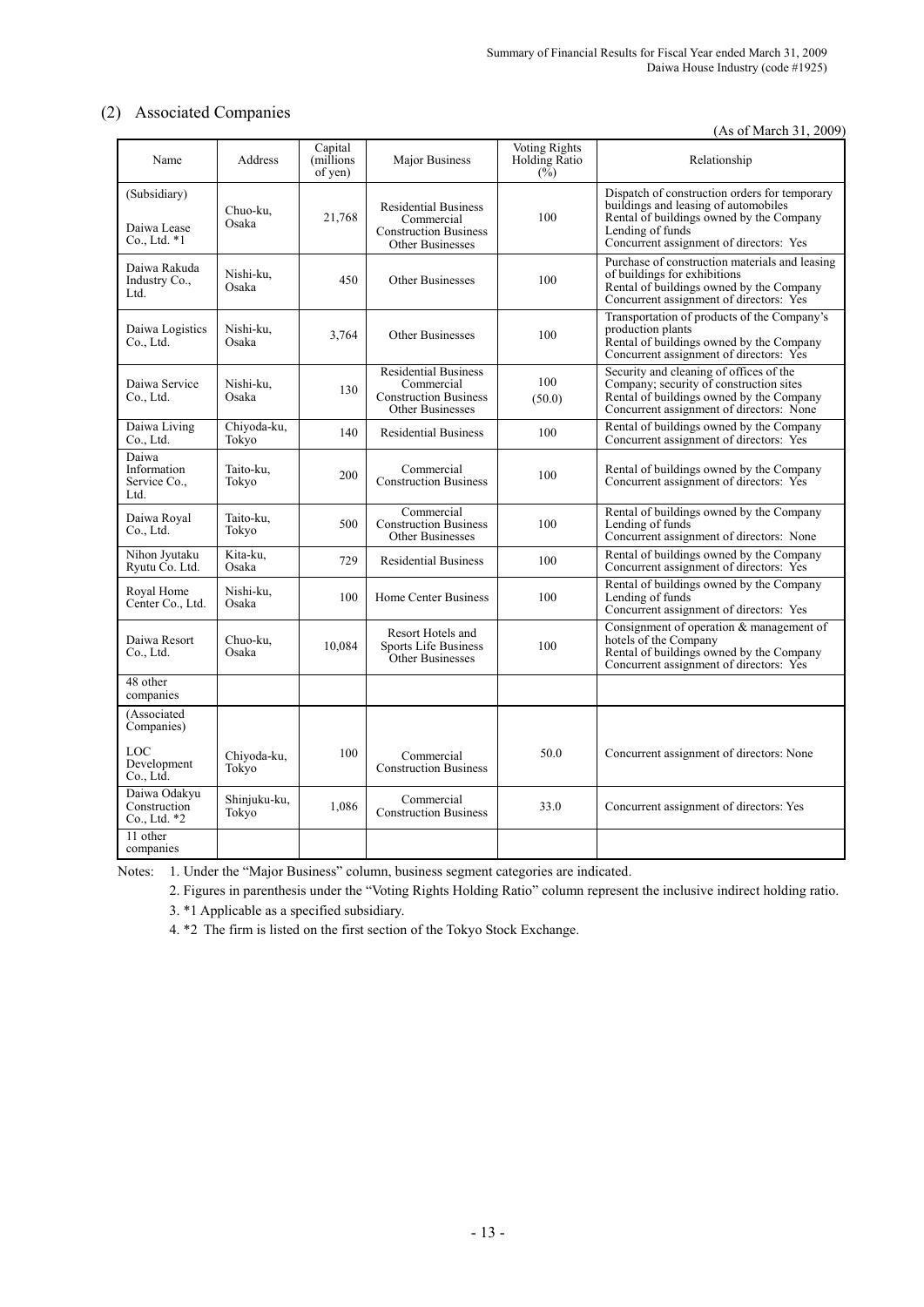### **3. Management Policy**

### (1) Basic Management Policy of the Company

The Company was founded in 1955 under the principle of the "industrialization of construction," and since then has continued to grow as a prefabricated housing manufacturer in line with the expansion of demand for housing. We have promoted business diversification to meet our customers' needs, and have expanded the size of our corporate group as a "comprehensive lifestyle industry."

Against the backdrop of a sluggish housing market, we launched a new management vision called "Connecting Hearts" in fiscal 2005, our 50th anniversary, and created a new Group symbol, the "Endless Heart." Under this vision, we clarified our corporate mission as a multi-business enterprise that co-creates, enhances and makes use of new value with customers to help realize a society in which people can enjoy more enriched lives, and made a fresh start toward our 100th anniversary.

 The Daiwa House Group is engaged in a wide range of housing-related activities that support people's "Housing," including the construction of single-family houses and rental housing, subdivision development for single-family houses and condominiums, and the home renovation business. We also undertake activities that support "Business," such as the development of commercial facilities, logistic centers and medical/nursing care facilities, and those that support people's everyday "Life, " such as our resort hotels business, home center business, and fitness club management business. By pursuing these various business activities, the Group, working as one, is committed to honoring its relationship with each and every customer, and to promoting partnerships with customers to share joy throughout our customers' whole lives and build long-lasting ties of trust.

 As described above, our new management vision "Connecting Hearts" and our new Group symbol "Endless Heart" signify enduring ties with our stakeholders, including our customers, shareholders, business partners, employees and local communities. As a "Group that co-creates value for individuals, communities and people's lifestyles," we will continue to offer reliable, environmentalfriendly products and relaxing, pleasant spaces.

(2) Performance Indicators and Targets

The performance indicators that serve as the Daiwa House Group's primary targets: net sales, operating income, operating income ratio (ratio of operating income to sales) and ROE. Net sales and operating income signify growth from the perspective of earnings while the operating income ratio and ROE indicate business efficiency.

 Under "Challenge 2010," our 2nd Medium-Term Management Plan covering the three years to March 2011, we set the following targets for fiscal 2010, the final year of the three-year plan: net sales of 1,850 billion yen on a consolidated basis, operating income of 115 billion yen, operating income ratio of 6.2% and ROE of 9.0%.

However, there are no indications of an economic turnaround in sight. This will likely have a significant impact on the markets for housing and real estate, but we are not yet able to forecast it accurately. More time is therefore required before we can revise our targets for fiscal 2010. On this occasion, we announce the targets (net sales, operating income, and operating income ratio) solely for fiscal 2009, the fiscal year ending March 31, 2010.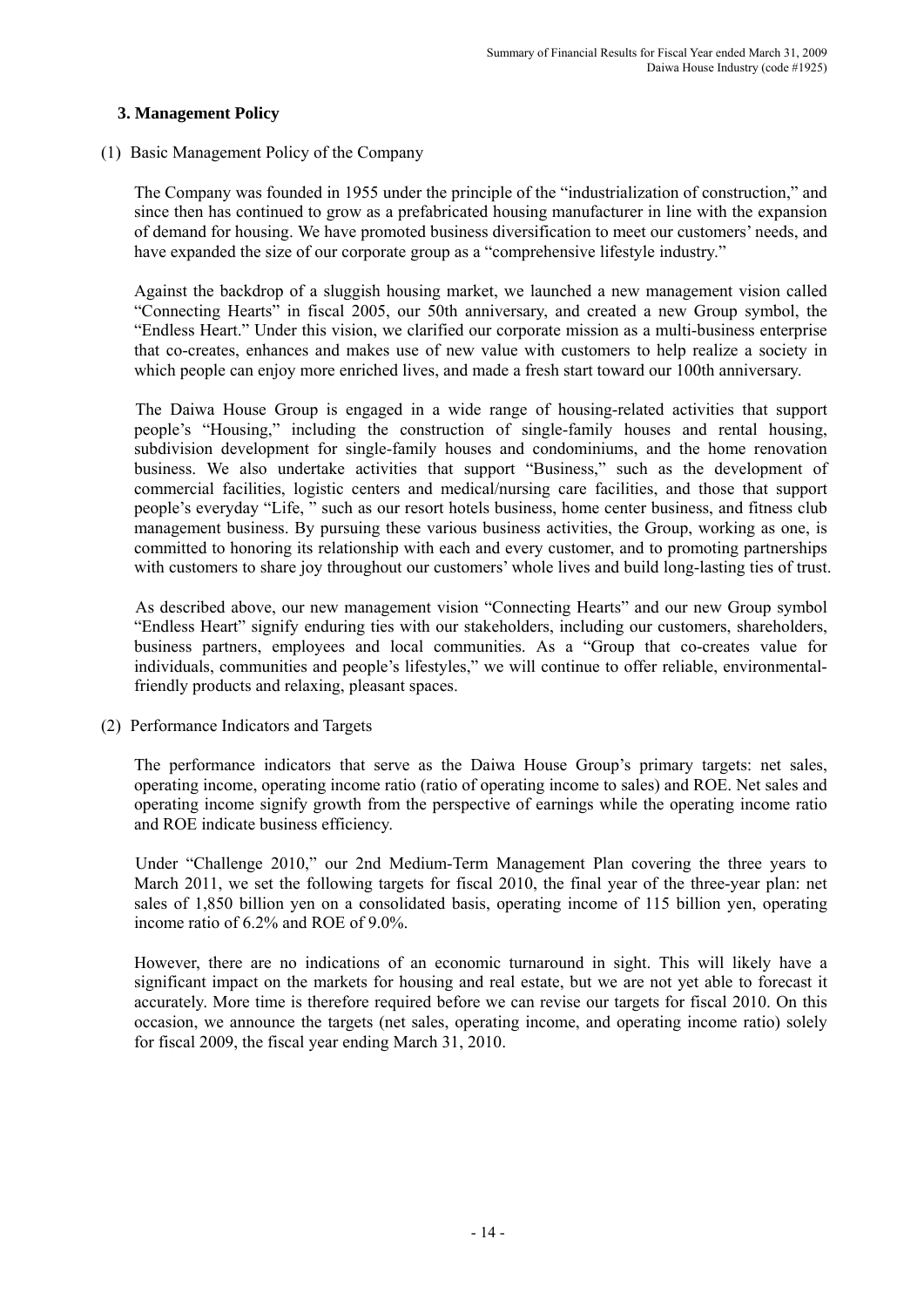Results of fiscal 2008 and targets for 2009 are as follows:

|                         | Results of FY2008<br>(the fiscal year)<br>ended March 31, 2009) | Targets for FY2009<br>(the fiscal year)<br>ending March $31, 2010$ |
|-------------------------|-----------------------------------------------------------------|--------------------------------------------------------------------|
| Net sales:              | 1,690.9 billion yen                                             | 1,565 billion yen                                                  |
| Operating income:       | 73.5 billion yen                                                | 45 billion yen                                                     |
| Operating income ratio: | $4.4\%$                                                         | $2.9\%$                                                            |

(3) Medium to Long-Term Management Strategy of the Company

The Daiwa House Group has drawn up its 2nd Medium-Term Management Plan "Challenge 2010," which went into effect in fiscal 2008. Anticipating increasing difficulties in the business environment surrounding the domestic housing market due to a declining trend in both the Japanese population and the number of households, as well as a decrease in new housing starts, the Group aims to raise its enterprise value through the implementation of the basic policies specified in the Plan: 1) realizing further growth through closer collaboration within the Group; 2) nurturing new future earnings drivers; 3) conducting R&D into the growing renovation market and nursing care business as well as taking steps to help prevent global warming; and 4) reinforcing our business base.

As part of efforts to realize further growth through closer collaboration within the Group, we will employ strategies to reorganize business units, expedite decision-making processes and reinforce our value chain as a whole, as well as promote the sharing of customer bases to raise the competitiveness of our businesses. We will leverage the strengths of our Group while focusing on comprehensively enhancing the real estate business in terms of development, ownership, management and operation. To nurture new future earnings drivers, we will continue undertaking aggressive investments in robot- and green energy-related businesses.

One of our highest-priority issues is the prevention of global warming. We will make utmost efforts to reduce carbon dioxide emissions in all of our business processes and promote the market penetration of products and services with that significantly help to reduce the level of carbon dioxide in the atmosphere, to contribute to the realization of a sustainable society.

(4) Issues to be Resolved by the Company

The Japanese economy is expected to remain sluggish, making for a challenging business environment. In the housing industry, we anticipate that the broader application of tax cuts for mortgage loans will have a positive impact on sales. However, improvements in employment and income levels are unlikely in the foreseeable future. Thus, operating conditions will likely remain severe.

The Group will continue to implement management reforms with the aim of providing a swift and efficient response to changes in the business environment.

As businesses targeted for "value restoration" (restructuring of strategies relating to products, areas, selling, and others), the single-family house and condominium businesses must implement radical reforms in their cost structures, primarily through the streamlining of business functions, to improve profitability.

With regard to the promising home renovation market, we are reallocating a substantial portion of management resources to this area. In addition to conventional single-family houses, we are widening the scope of renovation operations to include rental houses and condominiums, which will accelerate the growth of the renovation business.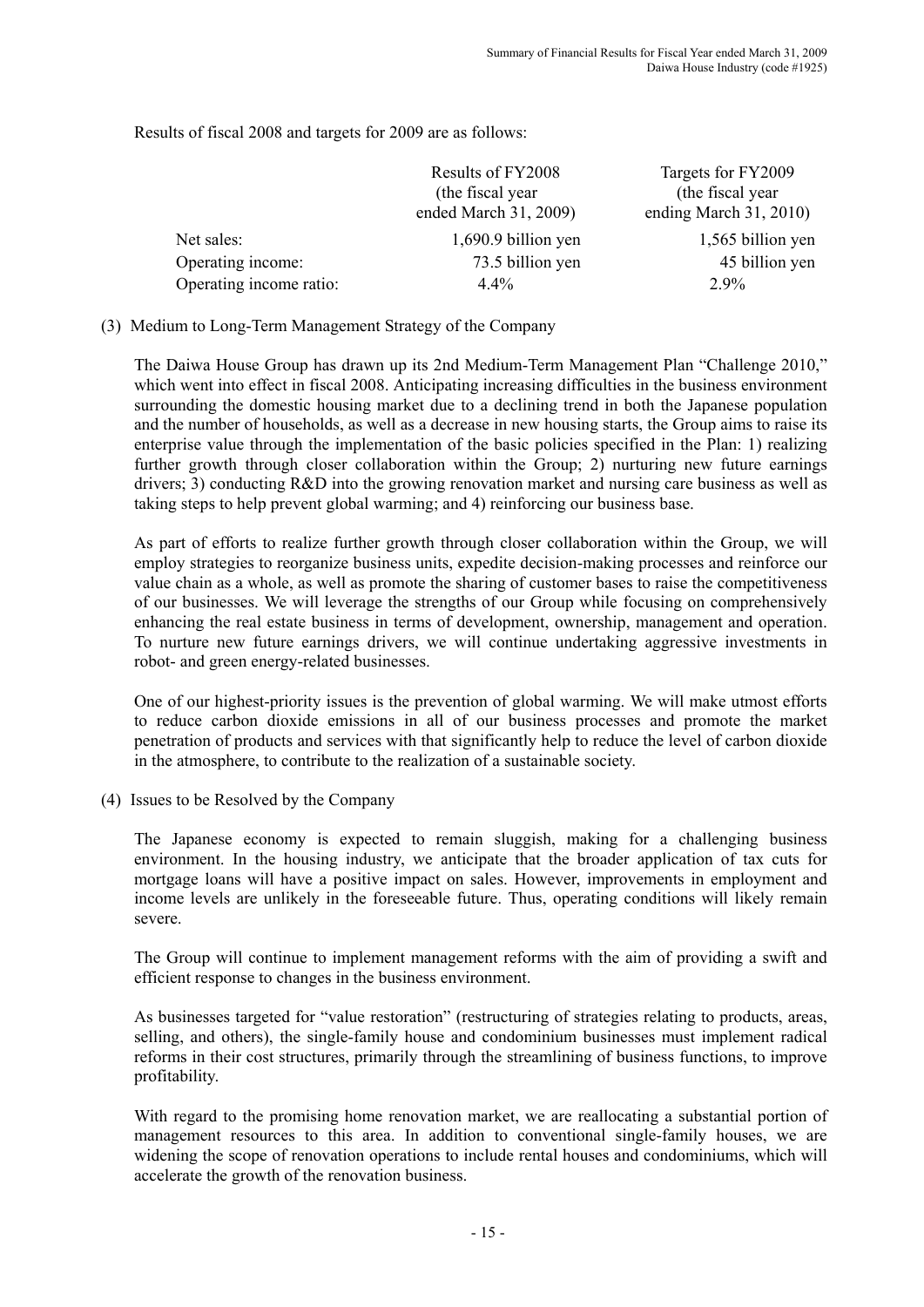Regarding the development of high-rise rental units and commercial and logistics facilities, although we are cutting back on previously planned investments, we will continue to invest in developments to ensure a sufficient level of cash flow.

In addition, we will integrate our branches and factories and revise employee work schedules as part of across-the-board efforts to reduce costs and further strengthen our earnings structure.

Initiatives to nurture future earnings drivers include the commencement in the current fiscal year of full-scale entry into the "green energy" business. Nationwide, we will provide customers with ecofriendly solutions that include LED lighting products and other high-efficiency lighting, the generation of power through solar panels, and lithium-ion batteries. Leveraging synergistic benefits with existing businesses, we will work to quickly grow this segment into a new core business.

Through the steady implementation of the abovementioned measures, we aim to stabilize management and achieve business expansion and sustainable growth in the near future.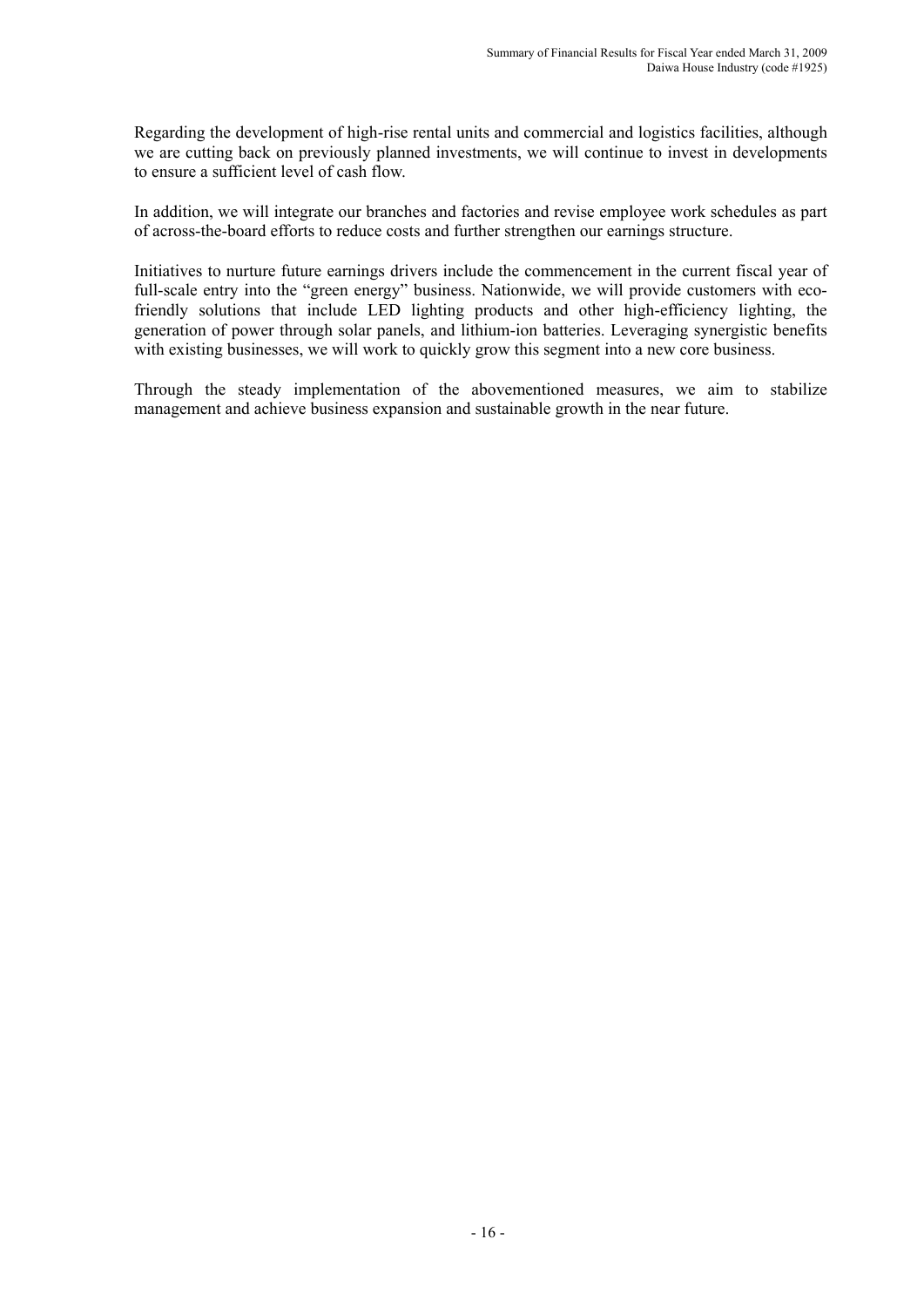## 4. Consolidated Financial Statements

(1) Consolidated Balance Sheets

|                                               |                                                | (Millions of yen)                             |
|-----------------------------------------------|------------------------------------------------|-----------------------------------------------|
|                                               | Previous fiscal year<br>(As of March 31, 2008) | Current fiscal year<br>(As of March 31, 2009) |
| Assets                                        |                                                |                                               |
| Current assets                                |                                                |                                               |
| Cash and cash equivalents                     | 100,354                                        | 105,840                                       |
| Trade notes and accounts receivable           | 63,337                                         | 51,445                                        |
| Lease investment assets                       |                                                | 5,627                                         |
| Marketable securities                         | 20                                             |                                               |
| Construction projects in progress             | 72,602                                         | 57,444                                        |
| Land for sale                                 | 308,055                                        |                                               |
| Buildings for sale                            | 87,686                                         |                                               |
| Other inventories                             | 27,268                                         |                                               |
| Real estate for sale                          |                                                | 263,444                                       |
| Real estate for sale in process               |                                                | 46,962                                        |
| Land for develop                              |                                                | 3,789                                         |
| Merchandise and finished goods                |                                                | 11,622                                        |
| Work in process                               |                                                |                                               |
| Raw materials and supplies                    |                                                | 8,729                                         |
| Deferred tax assets                           | 40,769                                         | 4,450<br>35,717                               |
| Other                                         | 62,681                                         | 67,455                                        |
| Allowance for doubtful accounts               | (897)                                          | (1, 342)                                      |
| Total current assets                          | 761,877                                        | 661,187                                       |
| <b>Fixed assets</b>                           |                                                |                                               |
| Property, plant and equipment                 |                                                |                                               |
| <b>Buildings and structures</b>               | 460,762                                        | 553,389                                       |
| Accumulated depreciation                      | (223, 306)                                     | (237,715)                                     |
| Buildings and structures (net)                | 237,455                                        | 315,673                                       |
| Machinery and equipment                       | 92,877                                         | 93,671                                        |
| Accumulated depreciation                      | (56, 755)                                      | (57, 910)                                     |
| Machinery and equipment (net)                 | 36,121                                         | 35,761                                        |
| Furniture and fixtures                        | 33,759                                         | 35,340                                        |
| Accumulated depreciation                      | (23,600)                                       | (24, 637)                                     |
| Furniture and fixtures (net)                  | 10,158                                         | 10,703                                        |
| Land                                          | 341,407                                        | 356,002                                       |
| Lease assets                                  |                                                | 1,645                                         |
| Accumulated depreciation                      |                                                | (184)                                         |
|                                               |                                                |                                               |
| Lease assets (net)                            |                                                | 1,460                                         |
| Construction in progress                      | 17,672                                         | 9,351                                         |
| Net property, plant and equipment             | 642,816                                        | 728,953                                       |
| Intangible fixed assets                       | 12,410                                         | 13,176                                        |
| Investments and other assets                  |                                                |                                               |
| Marketable and investment securities          | 98,283                                         | 98,743<br>6,977                               |
| Long-term loans receivable<br>Leased deposits | 8,652<br>164,956                               | 170,681                                       |
| Deferred tax assets                           | 77,159                                         | 104,947                                       |
| Other assets                                  | 33,678                                         | 34,630                                        |
| Allowance for doubtful accounts               | (8,781)                                        | (8, 725)                                      |
| Total investments and other assets            | 373,948                                        | 407,255                                       |
| Total fixed assets                            | 1,029,175                                      | 1,149,385                                     |
| Total assets                                  | 1,791,052                                      | 1,810,573                                     |
|                                               |                                                |                                               |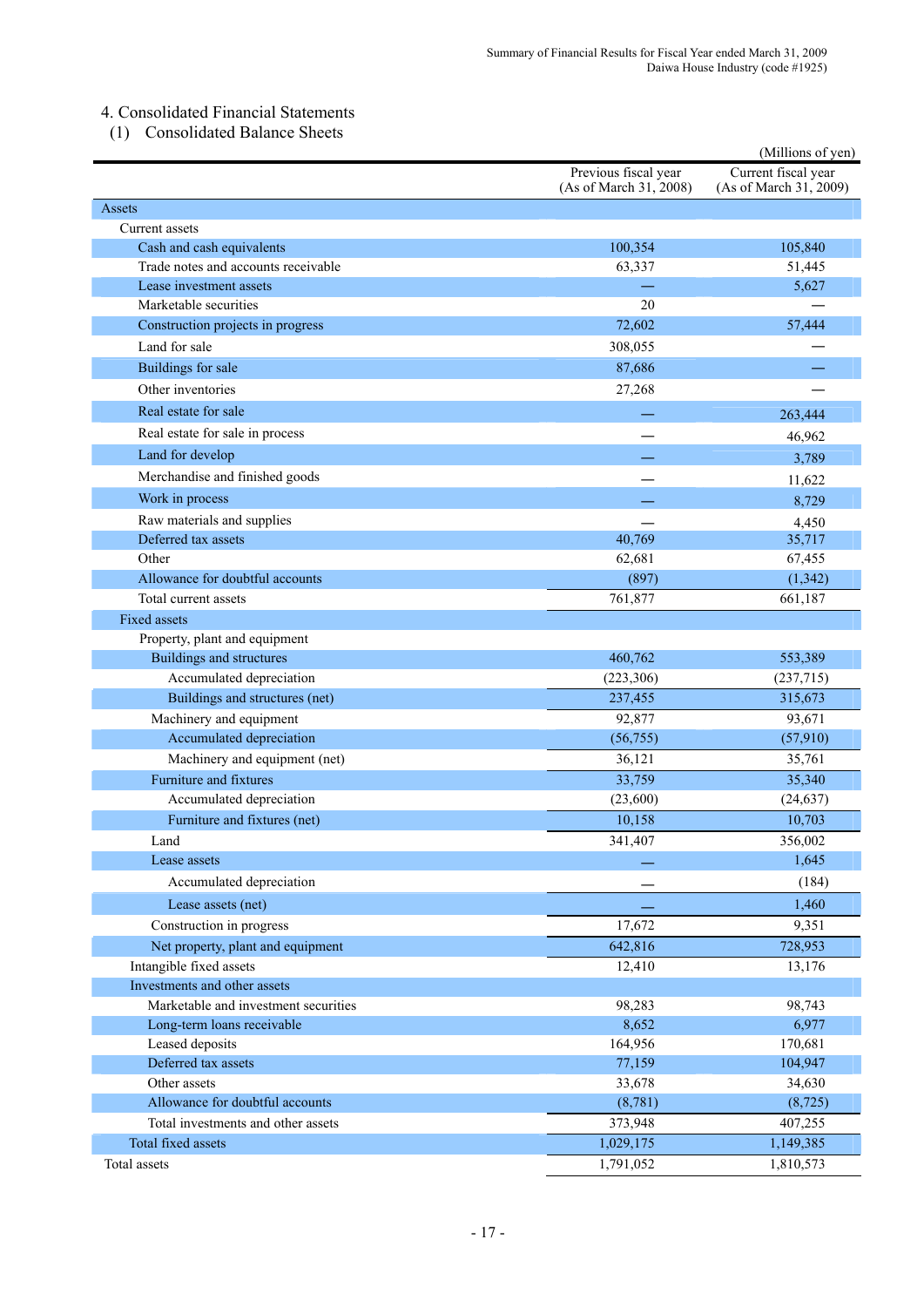|                                                             |                                                | (Millions of yen)                             |
|-------------------------------------------------------------|------------------------------------------------|-----------------------------------------------|
|                                                             | Previous fiscal Year<br>(As of March 31, 2008) | Current fiscal year<br>(As of March 31, 2009) |
| Liabilities                                                 |                                                |                                               |
| <b>Current liabilities</b>                                  |                                                |                                               |
| Trade notes and accounts payable                            | 189,860                                        | 129,843                                       |
| Short-term bank loans                                       | 11,918                                         | 16,407                                        |
| Current portion of long-term debt                           | 1,595                                          | 5,610                                         |
| Commercial paper                                            | 20,000                                         |                                               |
| Lease obligations                                           |                                                | 431                                           |
| Other accounts payable                                      | 92,430                                         | 70,173                                        |
| Income taxes payable                                        | 23,163                                         | 6,962                                         |
| Deposits received from customers                            | 58,628                                         | 61,054                                        |
| Accrued bonuses                                             | 21,167                                         | 17,855                                        |
| Provision for product warranties                            | 6,572                                          | 6,895                                         |
| Accrued expenses and other current liabilities              | 58,988                                         | 57,401                                        |
| Total current liabilities                                   | 484,323                                        | 372,636                                       |
| Long-term liabilities                                       |                                                |                                               |
| Long-term debt                                              | 193,376                                        | 319,956                                       |
| Lease obligations                                           |                                                | 2,128                                         |
| Long-term deposits received from the Company's club members | 45,793                                         | 43,094                                        |
| Lease deposits received                                     | 204,287                                        | 217,860                                       |
| Deferred tax liabilities on land revaluation                | 27,902                                         | 28,433                                        |
| Provision for employees' retirement benefits                | 124,169                                        | 160,202                                       |
| Other long-term liabilities                                 | 61,757                                         | 58,834                                        |
| Total long-term liabilities                                 | 657,287                                        | 830,509                                       |
| <b>Total liabilities</b>                                    | 1,141,611                                      | 1,203,145                                     |
| Equity                                                      |                                                |                                               |
| Shareholders' equity                                        |                                                |                                               |
| Common stock                                                | 110,120                                        | 110,120                                       |
| Capital surplus                                             | 226,824                                        | 226,824                                       |
| Retained earnings                                           | 381,479                                        | 370,240                                       |
| Treasury stock                                              | (19, 534)                                      | (19, 553)                                     |
| Total shareholders' equity                                  | 698,891                                        | 687,632                                       |
| Valuation and Translation Adjustments                       |                                                |                                               |
| Net unrealized gain on available-for-sale securities        | 13,432                                         | 2,034                                         |
| Land revaluation difference                                 | (79, 195)                                      | (77, 878)                                     |
| Foreign currency translation adjustments                    | (556)                                          | (5,105)                                       |
| Total valuation and translation adjustments                 | (66,320)                                       | (80, 949)                                     |
| <b>Minority Interests</b>                                   | 16,869                                         | 744                                           |
| Total equity                                                | 649,440                                        | 607,427                                       |
| Total liabilities and equity                                | 1,791,052                                      | 1,810,573                                     |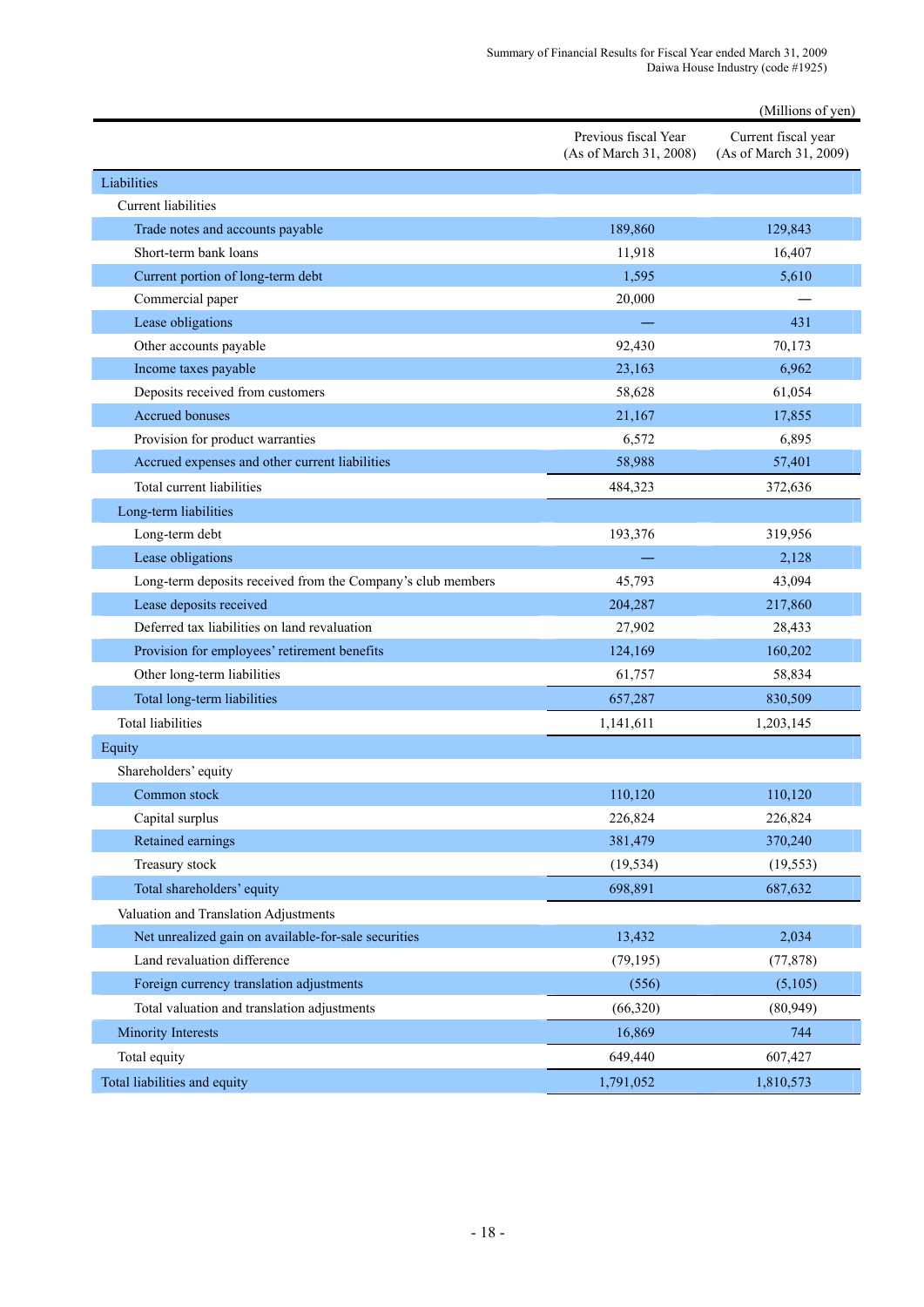# (2) Consolidated Statements of Income

|                                                                   |                                                                   | (Millions of yen)                                                |
|-------------------------------------------------------------------|-------------------------------------------------------------------|------------------------------------------------------------------|
|                                                                   | Previous fiscal year<br>(From April 1, 2007<br>to March 31, 2008) | Current fiscal year<br>(From April 1, 2008<br>to March 31, 2009) |
| Net sales                                                         | 1,709,254                                                         | 1,690,956                                                        |
| Cost of sales                                                     | 1,360,348                                                         | 1,357,820                                                        |
| Gross profit                                                      | 348,905                                                           | 333,135                                                          |
| Selling, general and administrative expenses                      |                                                                   |                                                                  |
| Sales commission                                                  | 12,114                                                            | 11,946                                                           |
| Advertising expenses                                              | 25,768                                                            | 24,759                                                           |
| Promotion expenses                                                | 7,785                                                             | 6,745                                                            |
| Provision of allowance for doubtful accounts                      | 1,980                                                             | 1,432                                                            |
| Directors' compensations                                          | 2,889                                                             | 2,895                                                            |
| Employees' salaries and allowances                                | 94,333                                                            | 96,072                                                           |
| Provision for bonuses                                             | 14,883                                                            | 11,453                                                           |
| Retirement benefit expenses                                       | 11,745                                                            | 13,369                                                           |
| Legal welfare expenses                                            | 13,820                                                            | 13,856                                                           |
| Stationery expenses                                               | 10,016                                                            | 9,508                                                            |
| Correspondence and transportation expenses                        | 15,232                                                            | 14,913                                                           |
| Rents                                                             | 11,321                                                            | 11,532                                                           |
| Depreciation                                                      | 7,027                                                             | 7,411                                                            |
| Tax and dues                                                      | 10,702                                                            | 11,067                                                           |
| Other                                                             | 20,162                                                            | 22,591                                                           |
| Total selling, general and administrative expenses                | 259,784                                                           | 259,555                                                          |
| Operating income                                                  | 89,120                                                            | 73,580                                                           |
| Other income                                                      |                                                                   |                                                                  |
| Interest income                                                   | 1,261                                                             | 1,470                                                            |
| Dividends                                                         | 1,340                                                             | 1,370                                                            |
| Equity in earnings of associated companies                        | 315                                                               | 542                                                              |
| Gain on settlement of derivatives                                 | 722                                                               | 855                                                              |
| Gain on valuation of derivatives                                  | 1,145                                                             | 2,143                                                            |
| Miscellaneous income                                              | 5,390                                                             | 6,281                                                            |
| Total other income                                                | 10,176                                                            | 12,663                                                           |
| Other expenses                                                    |                                                                   |                                                                  |
| Interest expense                                                  | 3,371                                                             | 5,160                                                            |
| Taxes and dues                                                    | 1,197                                                             | 1,160                                                            |
| Provision of allowance for doubtful accounts                      | 239                                                               | 413                                                              |
| Amortization of actuarial loss for employees' retirement benefits | 26,410                                                            | 31,495                                                           |
| Loss on settlement of derivatives                                 | 221                                                               | 354                                                              |
| Loss on valuation of derivatives                                  | 1,539                                                             | 2,794                                                            |
| Miscellaneous expenses                                            | 5,027                                                             | 5,008                                                            |
| Total other expenses                                              | 38,006                                                            | 46,388                                                           |
| Ordinary income                                                   | 61,290                                                            | 39,855                                                           |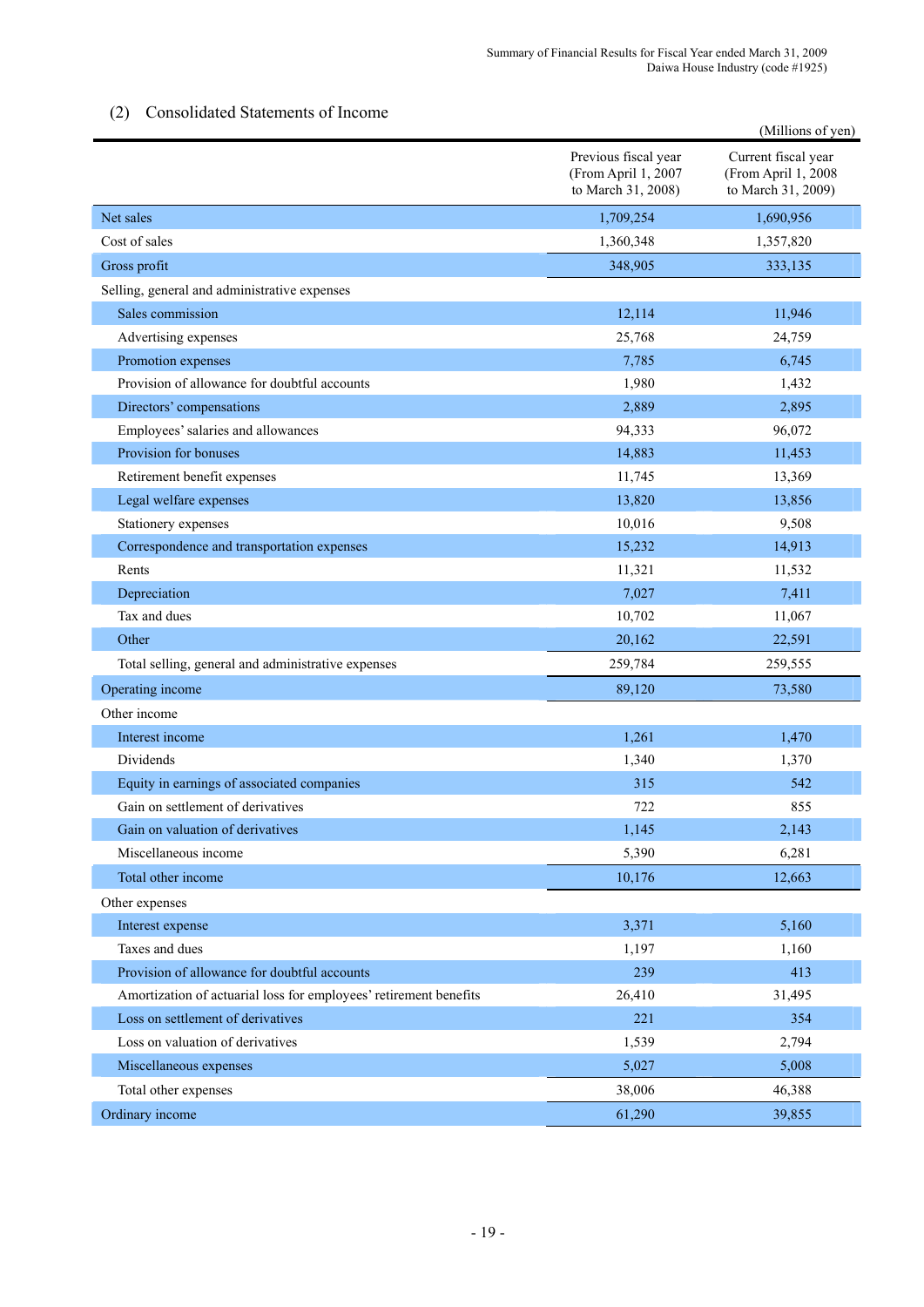|                                                            |                                                                   | (Millions of yen)                                                |
|------------------------------------------------------------|-------------------------------------------------------------------|------------------------------------------------------------------|
|                                                            | Previous fiscal year<br>(From April 1, 2007<br>to March 31, 2008) | Current fiscal year<br>(From April 1, 2008<br>to March 31, 2009) |
| Extraordinary income                                       |                                                                   |                                                                  |
| Gain on sales of property, plant and equipment             | 309                                                               | 566                                                              |
| Gain on sales of marketable and investment securities      | 898                                                               | 3                                                                |
| Gain on sales of golf club memberships                     |                                                                   | 1                                                                |
| Reversal of provision of retirement benefits for directors |                                                                   | 472                                                              |
| Reversal of allowance for doubtful accounts                |                                                                   | 1                                                                |
| Prior service benefit                                      | 499                                                               |                                                                  |
| Total extraordinary income                                 | 1,708                                                             | 1,046                                                            |
| <b>Extraordinary expenses</b>                              |                                                                   |                                                                  |
| Loss on sales of property, plant and equipment             | 329                                                               | 303                                                              |
| Loss on disposal of property, plant and equipment          | 1,253                                                             | 1,757                                                            |
| Impairment loss on property, plant and equipment           | $*1$<br>1,654                                                     | $*1$<br>14,892                                                   |
| Loss on valuation of land for sale                         | 1,491                                                             |                                                                  |
| Loss on valuation of buildings for sale                    | 140                                                               |                                                                  |
| Loss on sublease agreements                                | 209                                                               |                                                                  |
| Provision of retirement benefits for directors             | 378                                                               |                                                                  |
| Write-down of marketable and investment securities         | 7,859                                                             | 7,533                                                            |
| Write-down of golf club membership                         | 53                                                                | 97                                                               |
| Loss on sales of golf club memberships                     | $\overline{2}$                                                    | $\mathbf{1}$                                                     |
| Loss on liquidation of subsidiaries and associates         |                                                                   | 22                                                               |
| Salaries and allowance for prior periods                   | 226                                                               | 248                                                              |
| Loss on development businesses                             | 24,536                                                            |                                                                  |
| Loss on disaster                                           |                                                                   | 2,014                                                            |
| Bad debts written off                                      |                                                                   | 311                                                              |
| Total extraordinary expenses                               | 38,135                                                            | 27,181                                                           |
| Income before income taxes and minority interests          | 24,862                                                            | 13,720                                                           |
| Income taxes – current                                     | 37,190                                                            | 24,891                                                           |
| Income taxes - deferred                                    | (25, 121)                                                         | (14, 861)                                                        |
| Total income taxes                                         | 12,068                                                            | 10,029                                                           |
| Minority interests in net loss of subsidiaries             | (285)                                                             | (479)                                                            |
| Net income                                                 | 13,079                                                            | 4,170                                                            |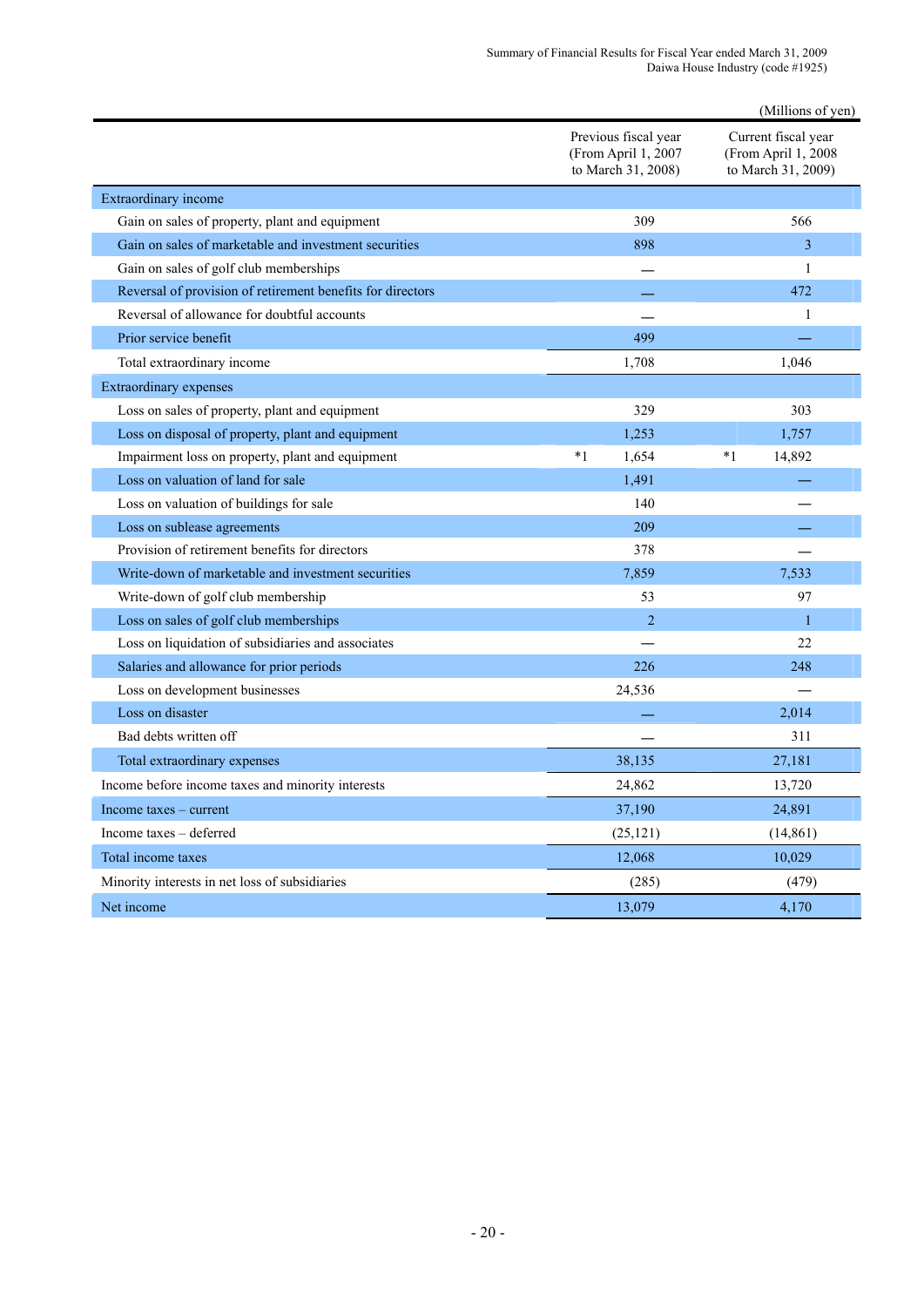# (3) Consolidated Statements of Changes in Equity

| Consonauta biatements of Changes in Equity                               |                                                                  | (Millions of yen)                                               |
|--------------------------------------------------------------------------|------------------------------------------------------------------|-----------------------------------------------------------------|
|                                                                          | Previous fiscal year<br>(From April 1, 2007<br>to March 31, 2008 | Current fiscal year<br>(From April 1, 2008<br>to March 31, 2009 |
| Shareholders' equity                                                     |                                                                  |                                                                 |
| Common stock                                                             |                                                                  |                                                                 |
| Balance at the end of previous period                                    | 110,120                                                          | 110,120                                                         |
| Changes of items during the period                                       |                                                                  |                                                                 |
| Total changes of items during the period                                 |                                                                  |                                                                 |
| Balance at the end of current period                                     | 110,120                                                          | 110,120                                                         |
| Capital surplus                                                          |                                                                  |                                                                 |
| Balance at the end of pervious period                                    | 226,834                                                          | 226,824                                                         |
| Changes of items during the period                                       |                                                                  |                                                                 |
| Disposal of treasury stock                                               | (9)                                                              |                                                                 |
| Total changes of items during the period                                 | (9)                                                              |                                                                 |
| Balance at the end of current period                                     | 226,824                                                          | 226,824                                                         |
| Retained earnings                                                        |                                                                  |                                                                 |
| Balance at the end of previous period                                    | 387,842                                                          | 381,479                                                         |
| Effect of changes in accounting policies applied to foreign subsidiaries |                                                                  | 41                                                              |
| Changes of items during the period                                       |                                                                  |                                                                 |
| Dividends from surplus                                                   | (11, 743)                                                        | (13,902)                                                        |
| Net income                                                               | 13,079                                                           | 4,170                                                           |
| Change of scope of consolidation                                         |                                                                  | (141)                                                           |
| Reversal of revaluation reserve for land                                 | (7,693)                                                          | (1,346)                                                         |
| Disposal of treasury stock                                               | (5)                                                              | (61)                                                            |
| Total changes of items during the period                                 | (6, 362)                                                         | (11, 281)                                                       |
| Balance at the end of current period                                     | 381,479                                                          | 370,240                                                         |
| Treasury stock                                                           |                                                                  |                                                                 |
| Balance at the end of previous period                                    | (7,692)                                                          | (19, 534)                                                       |
| Changes of items during the period                                       |                                                                  |                                                                 |
| Purchase of treasury stock                                               | (11,909)                                                         | (138)                                                           |
| Disposal of treasury stock                                               | 68                                                               | 119                                                             |
| Total changes of items during the period                                 | (11, 841)                                                        | (19)                                                            |
| Balance at the end of current period                                     | (19, 534)                                                        | (19, 553)                                                       |
| Total shareholders' equity                                               |                                                                  |                                                                 |
| Balance at the end of previous period                                    | 717,104                                                          | 698,891                                                         |
| Effect of changes in accounting policies applied to foreign subsidiaries |                                                                  | 41                                                              |
| Changes of items during the period                                       |                                                                  |                                                                 |
| Dividends from surplus                                                   | (11, 743)                                                        | (13,902)                                                        |
| Net income                                                               | 13,079                                                           | 4,170                                                           |
| Change of scope of consolidation                                         |                                                                  | (141)                                                           |
| Reversal of revaluation reserve for land                                 | (7,693)                                                          | (1, 346)                                                        |
| Purchase of treasury stock                                               | (11,909)                                                         | (138)                                                           |
| Disposal of treasury stock                                               | 53                                                               | 57                                                              |
| Total charges of items during the period                                 | (18,212)                                                         | (11,300)                                                        |
| Balance at the end of current period                                     | 698,891                                                          | 687,632                                                         |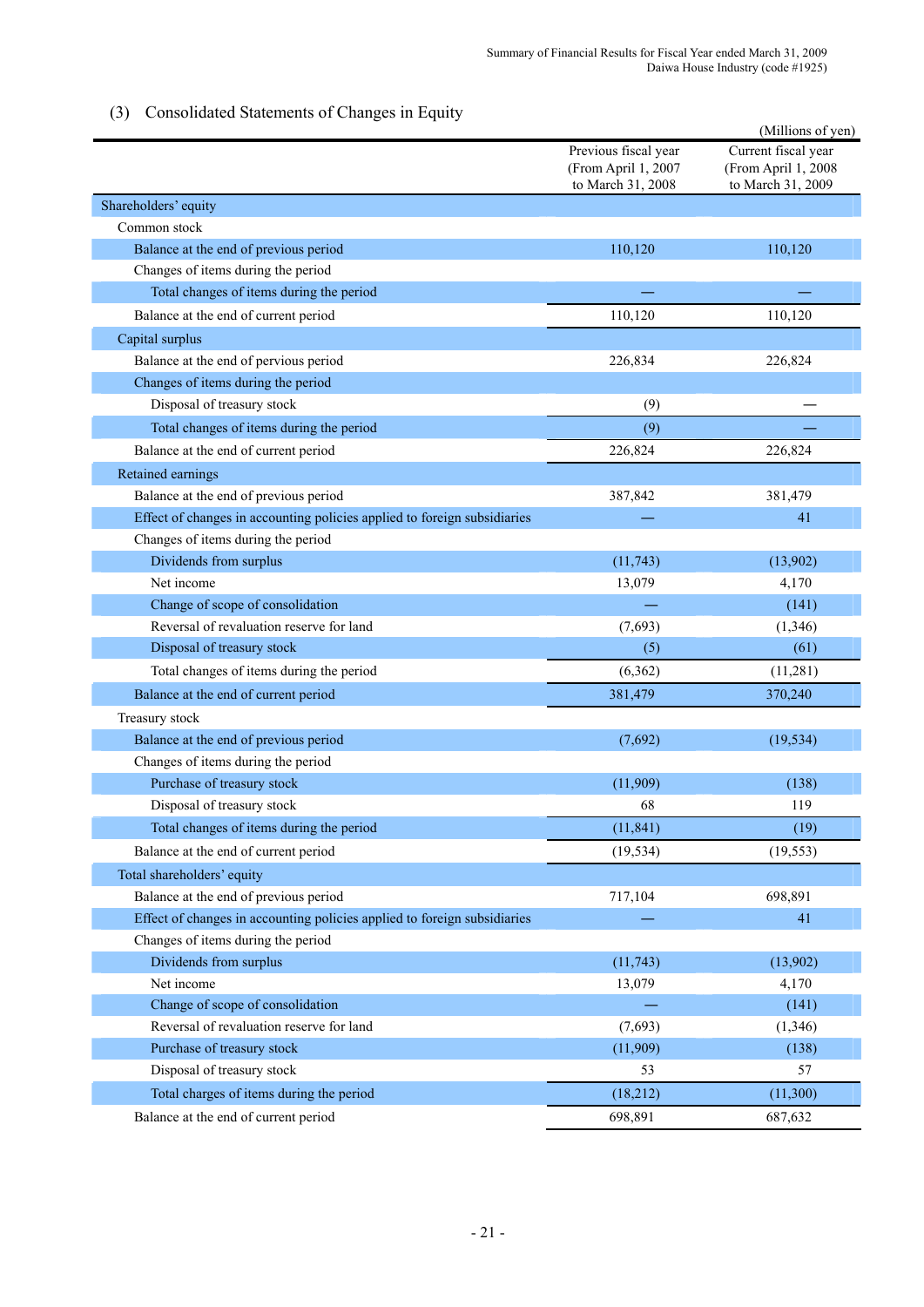|                                                                          |                                                                   | (Millions of yen)                                                |
|--------------------------------------------------------------------------|-------------------------------------------------------------------|------------------------------------------------------------------|
|                                                                          | Previous fiscal year<br>(From April 1, 2007<br>to March 31, 2008) | Current fiscal year<br>(From April 1, 2008<br>to March 31, 2009) |
| Valuation and translation adjustments                                    |                                                                   |                                                                  |
| Net unrealized gain on available-for-sale securities                     |                                                                   |                                                                  |
| Balance at the end of previous period                                    | 29,873                                                            | 13,432                                                           |
| Change of items during the period                                        |                                                                   |                                                                  |
| Net changes of items other than shareholders' equity                     | (16, 441)                                                         | (11, 397)                                                        |
| Total changes of items during the period                                 | (16, 441)                                                         | (11, 397)                                                        |
| Balance at the end of current period                                     | 13,432                                                            | 2,034                                                            |
| Land revaluation difference                                              |                                                                   |                                                                  |
| Balance at the end of previous period                                    | (86, 847)                                                         | (79, 195)                                                        |
| Changes of items during the period                                       |                                                                   |                                                                  |
| Net changes of items other than shareholders' equity                     | 7,651                                                             | 1,317                                                            |
| Total changes of items during the period                                 | 7,651                                                             | 1,317                                                            |
| Balance at the end of current period                                     | (79, 195)                                                         | (77, 878)                                                        |
| Foreign currency translation adjustment                                  |                                                                   |                                                                  |
| Balance at the end of previous period                                    | (821)                                                             | (556)                                                            |
| Changes of items during the period                                       |                                                                   |                                                                  |
| Net changes of items other than shareholders' equity                     | 264                                                               | (4, 548)                                                         |
| Total changes of items during the period                                 | 264                                                               | (4, 548)                                                         |
| Balance at the end of current period                                     | (556)                                                             | (5,105)                                                          |
| Total valuation and translation adjustments                              |                                                                   |                                                                  |
| Balance at the end of previous period                                    | (57, 795)                                                         | (66,320)                                                         |
| Changes of items during the period                                       |                                                                   |                                                                  |
| Net changes of items other than shareholders' equity                     | (8, 524)                                                          | (14, 629)                                                        |
| Total changes of items during the period                                 | (8,524)                                                           | (14, 629)                                                        |
| Balance at the end of current period                                     | (66, 320)                                                         | (80,949)                                                         |
| Minority interests                                                       |                                                                   |                                                                  |
| Balance at the end of previous period                                    | 1,837                                                             | 16,869                                                           |
| Changes of items during the period                                       |                                                                   |                                                                  |
| Net changes of items other than shareholders' equity                     | 15,032                                                            | (16, 125)                                                        |
| Total changes of items during the period                                 | 15,032                                                            | (16, 125)                                                        |
| Balance at the end of current period                                     | 16,869                                                            | 744                                                              |
| Total equity                                                             |                                                                   |                                                                  |
| Balance at the end of previous period                                    | 661,145                                                           | 649,440                                                          |
| Effect of changes in accounting policies applied to foreign subsidiaries |                                                                   | 41                                                               |
| Changes of items during the period                                       |                                                                   |                                                                  |
| Dividends from surplus                                                   | (11, 743)                                                         | (13,902)                                                         |
| Net income                                                               | 13,079                                                            | 4,170                                                            |
| Change of scope of consolidation                                         |                                                                   | (141)                                                            |
| Reversal of land revaluation difference                                  | (7,693)                                                           | (1, 346)                                                         |
| Purchase of treasury stock                                               | (11,909)                                                          | (138)                                                            |
| Disposal of treasury stock                                               | 53                                                                | 57                                                               |
| Net changes of items other than shareholders' equity                     | 6,508                                                             | (30, 754)                                                        |
| Total changes of items during the period                                 | (11, 704)                                                         | (42,055)                                                         |
| Balance at the end of current period                                     | 649,440                                                           | 607,427                                                          |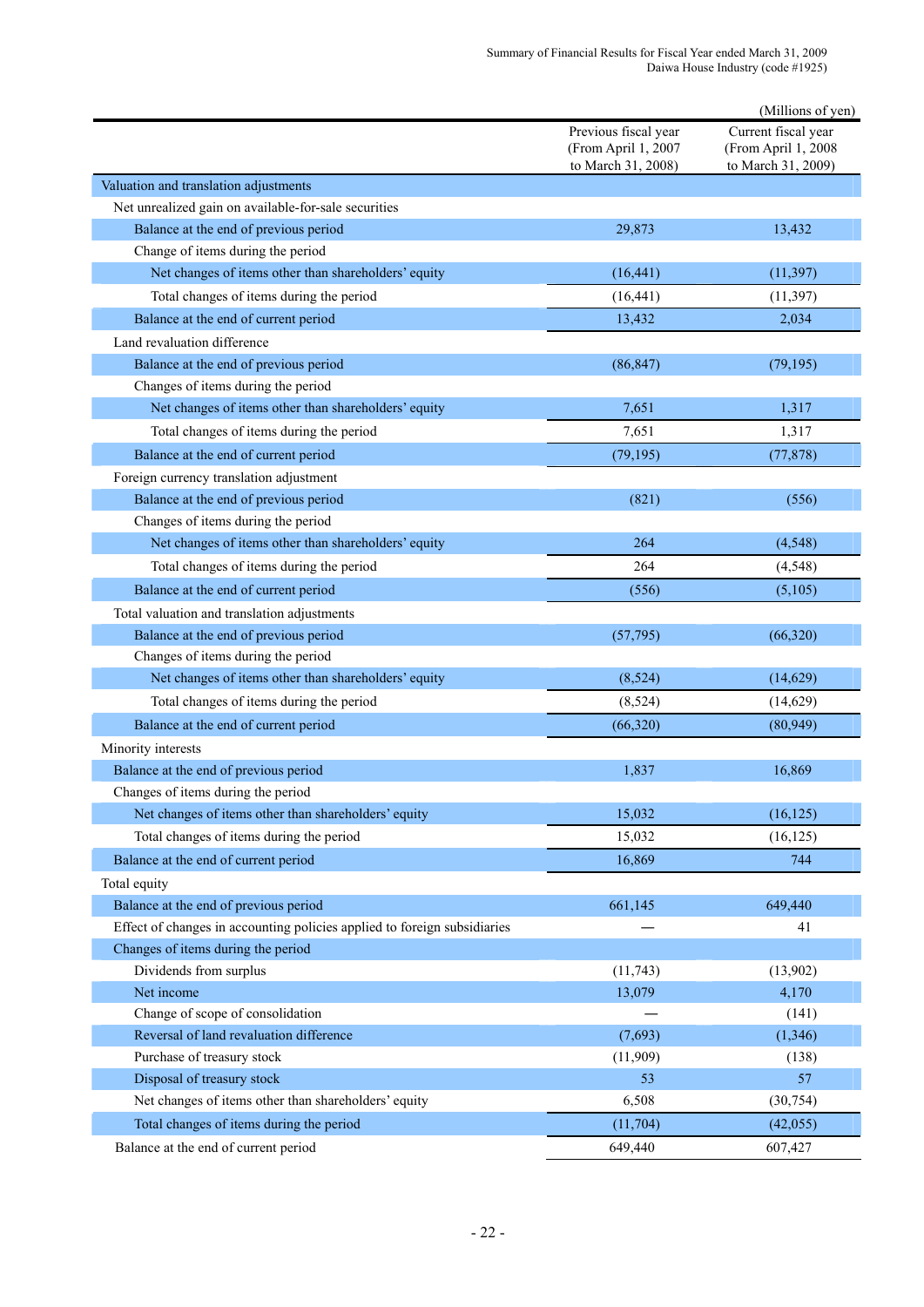# (4) Consolidated Statements of Cash Flows

| Consonauted Blutements of Cash I to                                        |                                                                     | (Millions of yen)                                                 |
|----------------------------------------------------------------------------|---------------------------------------------------------------------|-------------------------------------------------------------------|
|                                                                            | Previous fiscal year<br>(From April $1, 2007$<br>to March 31, 2008) | Current fiscal year<br>(From April 1, 2008)<br>to March 31, 2009) |
| Operating activities                                                       |                                                                     |                                                                   |
| Income before income taxes and minority interests                          | 24,862                                                              | 13,720                                                            |
| Depreciation                                                               | 35,621                                                              | 39,318                                                            |
| Increase (decrease) in provision for employees' retirement benefits        | 30,107                                                              | 36,032                                                            |
| Interest and dividends income                                              | (2,602)                                                             | (2,840)                                                           |
| Interest expense                                                           | 3,371                                                               | 5,160                                                             |
| Equity in (earnings) losses of associated companies                        | (315)                                                               | (542)                                                             |
| Loss on property, plant and equipment                                      | 1,582                                                               |                                                                   |
| Loss (gain) on sales and disposal of property, plant and equipment         |                                                                     | 1,493                                                             |
| Impairment loss on property, plant and equipment                           | 1,654                                                               | 14,892                                                            |
| Loss (gain) on valuation of marketable and investment securities           | 7,859                                                               | 7,533                                                             |
| Write-down of golf club membership                                         | 53                                                                  | 97                                                                |
| Loss on development businesses                                             | 24,536                                                              |                                                                   |
| Decrease (increase) in receivables                                         | (2,151)                                                             | 11,579                                                            |
| Decrease (increase) in inventories                                         | (87, 401)                                                           | 71,622                                                            |
| Increase (decrease) in advances received on uncompleted construction       |                                                                     |                                                                   |
| contracts                                                                  | (4,242)                                                             | 2,410                                                             |
| Increase (decrease) in payables - trade                                    | (48, 548)                                                           | (65, 520)                                                         |
| Other, net                                                                 | 30,492                                                              | 17,947                                                            |
| Total                                                                      | 14,881                                                              | 152,904                                                           |
| Interest and dividends received                                            | 1,952                                                               | 2,186                                                             |
| Interest expense paid                                                      | (2,278)                                                             | (3,480)                                                           |
| Income tax paid                                                            | (30, 293)                                                           | (41, 799)                                                         |
| Net cash provided by (used in) operating activities                        | (15, 738)                                                           | 109,810                                                           |
| Investing activities                                                       |                                                                     |                                                                   |
| Purchases of property, plant and equipment and intangible fixed assets     |                                                                     |                                                                   |
| Proceeds from sales of property, plant and equipment                       | (93,037)<br>1,522                                                   | (153, 736)                                                        |
| Purchases of marketable and investment securities                          | (18,218)                                                            | 2,488<br>(26, 715)                                                |
| Proceeds from sales of marketable and investment securities                |                                                                     | 376                                                               |
| Purchases of investments in subsidiaries                                   | 2,894<br>(389)                                                      | (12, 443)                                                         |
| Proceeds from purchases of investments in subsidiaries resulting in change |                                                                     |                                                                   |
| in scope of consolidation                                                  | 11,817                                                              | 595                                                               |
| Purchases of investments in subsidiaries resulting in change in scope of   | (1,760)                                                             | (157)                                                             |
| consolidation                                                              |                                                                     |                                                                   |
| Payments in leased deposits                                                | (8,230)                                                             | (5,882)                                                           |
| Other, net                                                                 | (17, 895)                                                           | (4,204)                                                           |
| Net cash provided by (used in) investing activities                        | (123, 296)                                                          | (199, 679)                                                        |
| Financing activities                                                       |                                                                     |                                                                   |
| Net increase (decrease) in short-term bank loans                           | 985                                                                 | 3,739                                                             |
| Increase (decrease) in commercial paper                                    | 20,000                                                              | (20,000)                                                          |
| Proceeds from long-term debt                                               | 153,690                                                             | 132,850                                                           |
| Repayments of long-term debt                                               | (13, 119)                                                           | (2,255)                                                           |
| Repayments of finance lease obligations                                    |                                                                     | (208)                                                             |
| Net of purchases and proceeds from sales of treasury stock                 | (11, 856)                                                           |                                                                   |
| Purchase of treasury stock                                                 |                                                                     | (138)                                                             |
| Proceeds from sales of treasury stock                                      |                                                                     | 57                                                                |
| Dividends paid                                                             | (11, 743)                                                           | (13,902)                                                          |
| Proceeds from receivables sold to trust                                    | 5,000                                                               | 3,005                                                             |
| Remittance to trust of receivables collected                               | (7,161)                                                             | (6,645)                                                           |
| Net cash provided by (used in) financing activities                        | 135,796                                                             | 96,503                                                            |
| Effect of exchange rate change on cash and cash equivalents                |                                                                     | (142)                                                             |
| Net increase (decrease) in cash and cash equivalents                       | (3,238)                                                             | 6,492                                                             |
| Cash and cash equivalents, beginning of year                               | 102,126                                                             | 98,888                                                            |
| Cash and cash equivalents, end of year                                     | $*1$<br>98,888                                                      | $*1$<br>105,381                                                   |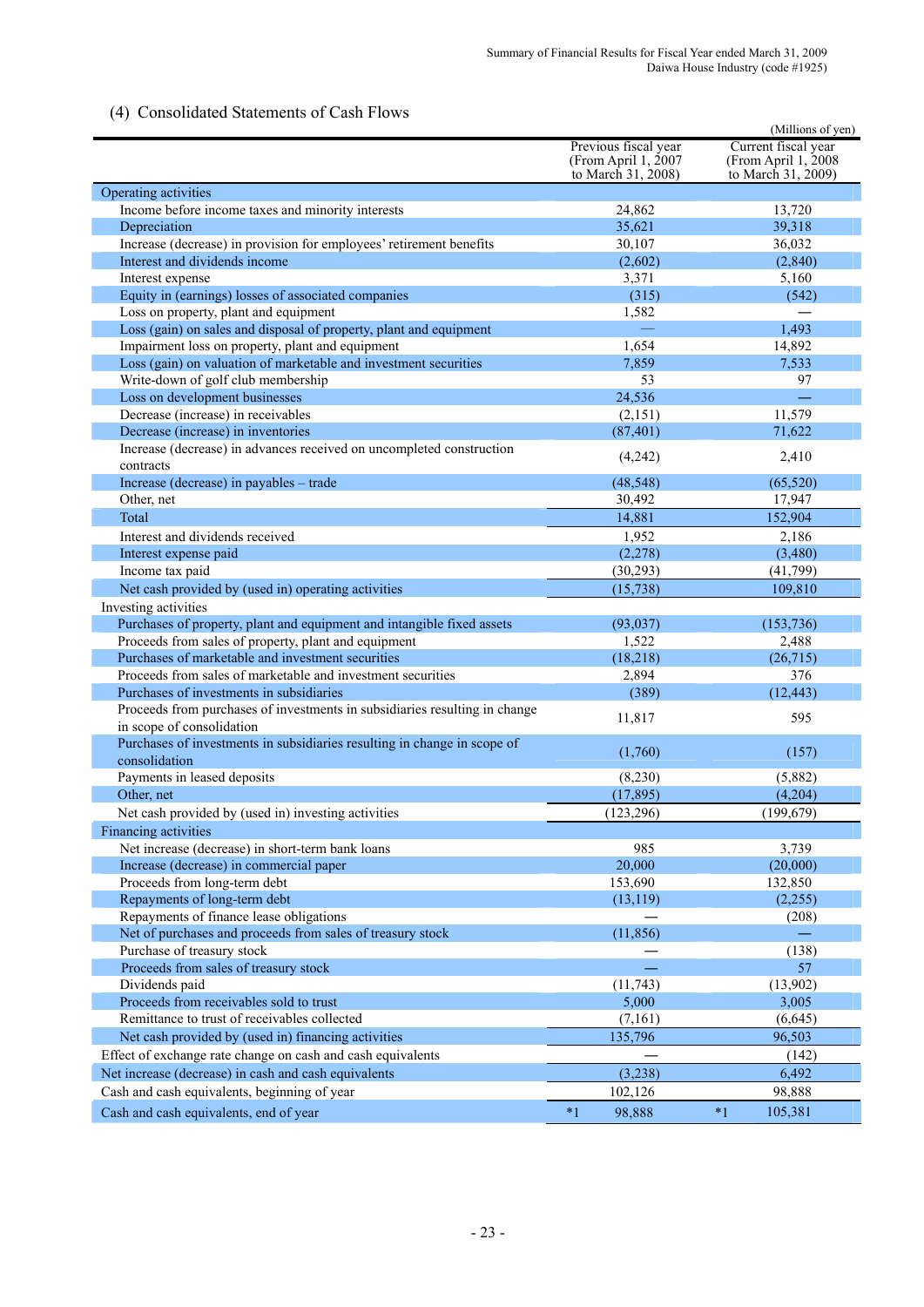## (5) Events and Conditions on Premise of Going Concern No items to report.

|    |                                                 | Previous consolidated fiscal year<br>(From April 1, 2007 to March 31, 2008)                                                                                                                                                                                                                                                                                                                                                                                                                                                                                                                                                                                                                                                                                                                                                                                                                                                                                                                                                                                                                                                                                                                                            | Current consolidated fiscal year<br>(From April 1, 2008 to March 31, 2009)                                                                                                                                                                                                                                                                                                                                                                                                                                                                                                                                                                                                                                                                                                                                                                                                                                                                                                                                                                                                                                                                                                                      |
|----|-------------------------------------------------|------------------------------------------------------------------------------------------------------------------------------------------------------------------------------------------------------------------------------------------------------------------------------------------------------------------------------------------------------------------------------------------------------------------------------------------------------------------------------------------------------------------------------------------------------------------------------------------------------------------------------------------------------------------------------------------------------------------------------------------------------------------------------------------------------------------------------------------------------------------------------------------------------------------------------------------------------------------------------------------------------------------------------------------------------------------------------------------------------------------------------------------------------------------------------------------------------------------------|-------------------------------------------------------------------------------------------------------------------------------------------------------------------------------------------------------------------------------------------------------------------------------------------------------------------------------------------------------------------------------------------------------------------------------------------------------------------------------------------------------------------------------------------------------------------------------------------------------------------------------------------------------------------------------------------------------------------------------------------------------------------------------------------------------------------------------------------------------------------------------------------------------------------------------------------------------------------------------------------------------------------------------------------------------------------------------------------------------------------------------------------------------------------------------------------------|
| 1. | Scope of                                        | (1) Number of subsidiaries                                                                                                                                                                                                                                                                                                                                                                                                                                                                                                                                                                                                                                                                                                                                                                                                                                                                                                                                                                                                                                                                                                                                                                                             | Number of subsidiaries<br>(1)                                                                                                                                                                                                                                                                                                                                                                                                                                                                                                                                                                                                                                                                                                                                                                                                                                                                                                                                                                                                                                                                                                                                                                   |
|    | consolidation                                   | All 55 subsidiaries including 7 companies that<br>were newly included during the fiscal year<br>under review are consolidated subsidiaries.                                                                                                                                                                                                                                                                                                                                                                                                                                                                                                                                                                                                                                                                                                                                                                                                                                                                                                                                                                                                                                                                            | All 59 subsidiaries including 9 companies that<br>were newly included during the fiscal year<br>under review are consolidated subsidiaries.                                                                                                                                                                                                                                                                                                                                                                                                                                                                                                                                                                                                                                                                                                                                                                                                                                                                                                                                                                                                                                                     |
|    |                                                 | (2) Names, etc. of non-consolidated subsidiaries                                                                                                                                                                                                                                                                                                                                                                                                                                                                                                                                                                                                                                                                                                                                                                                                                                                                                                                                                                                                                                                                                                                                                                       | (2) Names, etc. of non-consolidated subsidiaries                                                                                                                                                                                                                                                                                                                                                                                                                                                                                                                                                                                                                                                                                                                                                                                                                                                                                                                                                                                                                                                                                                                                                |
|    |                                                 | (Name of non-consolidated subsidiary)                                                                                                                                                                                                                                                                                                                                                                                                                                                                                                                                                                                                                                                                                                                                                                                                                                                                                                                                                                                                                                                                                                                                                                                  | (Name of non-consolidated subsidiary)                                                                                                                                                                                                                                                                                                                                                                                                                                                                                                                                                                                                                                                                                                                                                                                                                                                                                                                                                                                                                                                                                                                                                           |
|    |                                                 | Daiwa House REIT Investment Corporation                                                                                                                                                                                                                                                                                                                                                                                                                                                                                                                                                                                                                                                                                                                                                                                                                                                                                                                                                                                                                                                                                                                                                                                | Same as left                                                                                                                                                                                                                                                                                                                                                                                                                                                                                                                                                                                                                                                                                                                                                                                                                                                                                                                                                                                                                                                                                                                                                                                    |
|    |                                                 |                                                                                                                                                                                                                                                                                                                                                                                                                                                                                                                                                                                                                                                                                                                                                                                                                                                                                                                                                                                                                                                                                                                                                                                                                        |                                                                                                                                                                                                                                                                                                                                                                                                                                                                                                                                                                                                                                                                                                                                                                                                                                                                                                                                                                                                                                                                                                                                                                                                 |
|    |                                                 | (Reasons for exclusion from the scope of<br>consolidation)                                                                                                                                                                                                                                                                                                                                                                                                                                                                                                                                                                                                                                                                                                                                                                                                                                                                                                                                                                                                                                                                                                                                                             | (Reasons for exclusion from the scope of<br>consolidation)                                                                                                                                                                                                                                                                                                                                                                                                                                                                                                                                                                                                                                                                                                                                                                                                                                                                                                                                                                                                                                                                                                                                      |
|    |                                                 | Control over the non-consolidated subsidiary<br>was considered to be temporary, and the firm's<br>total assets, sales, net income/loss (the amount<br>corresponding to the equity) and retained<br>earnings (the amount corresponding to the<br>equity) all did not have material impact on the<br>consolidated financial statements.                                                                                                                                                                                                                                                                                                                                                                                                                                                                                                                                                                                                                                                                                                                                                                                                                                                                                  | Same as left                                                                                                                                                                                                                                                                                                                                                                                                                                                                                                                                                                                                                                                                                                                                                                                                                                                                                                                                                                                                                                                                                                                                                                                    |
| 2. | Application of the<br>equity method             | Number of associated companies to which the<br>(1)<br>equity method is applied                                                                                                                                                                                                                                                                                                                                                                                                                                                                                                                                                                                                                                                                                                                                                                                                                                                                                                                                                                                                                                                                                                                                         | (1) Number of associated companies to which the<br>equity method is applied                                                                                                                                                                                                                                                                                                                                                                                                                                                                                                                                                                                                                                                                                                                                                                                                                                                                                                                                                                                                                                                                                                                     |
|    |                                                 | The Company applies the equity method on<br>13 associated companies including the three<br>that were newly affiliated during the fiscal<br>year under review.                                                                                                                                                                                                                                                                                                                                                                                                                                                                                                                                                                                                                                                                                                                                                                                                                                                                                                                                                                                                                                                          | The Company applies the equity method on<br>13 associated companies.                                                                                                                                                                                                                                                                                                                                                                                                                                                                                                                                                                                                                                                                                                                                                                                                                                                                                                                                                                                                                                                                                                                            |
|    |                                                 | (2) The non-consolidated subsidiary (Daiwa<br>House REIT Investment Corporation) to<br>which the equity method is not applied, was<br>excluded from the application of the equity<br>method as such exclusion did not have<br>material impact on the consolidated financial<br>statements in terms of the firm's net<br>income/loss (the amount corresponding to the<br>equity) and retained earnings (the amount<br>corresponding to the equity).                                                                                                                                                                                                                                                                                                                                                                                                                                                                                                                                                                                                                                                                                                                                                                     | (2) Same as left                                                                                                                                                                                                                                                                                                                                                                                                                                                                                                                                                                                                                                                                                                                                                                                                                                                                                                                                                                                                                                                                                                                                                                                |
| 3. | Fiscal years of<br>consolidated<br>subsidiaries | Of the subsidiaries, the fiscal year-end of Royal<br>Parks Co., Ltd. is September 30, that for Royal<br>Parks Toyosu Co., Ltd. is November 30, that for<br>DH (Dalian) Administrative Management<br>Consulting Center Co., Ltd. and three other<br>companies is December 31, that for DH Property<br>One Joint Company and two other companies is<br>January 31, and that for Shinmisato Development<br>One Special Purpose Company and one other<br>company is February 29.<br>In preparing the consolidated financial statements,<br>the financial statements for DH (Dalian)<br>Administrative Management Consulting Center<br>Co., Ltd. were provisionally closed for the purpose<br>of consolidation as of March 31. For Royal Parks<br>Co., Ltd. and one other company, the financial<br>statements provisionally closed as of December 31<br>were applied while for other subsidiaries the<br>financial statements as of their respective fiscal<br>closing dates were used.<br>Appropriate adjustments have been made for<br>significant transactions that took place between the<br>respective fiscal year-ends of subsidiaries and the<br>date of the Company's consolidated fiscal year-end<br>of March 31. | Of the subsidiaries, the fiscal year-end of Royal<br>Parks Co., Ltd. is September 30, that for Royal<br>Parks Toyosu Co., Ltd. is November 30, that for<br>DH (Dalian) Administrative Management<br>Consulting Center Co., Ltd. and three other<br>companies is December 31, that for DH Property<br>One Joint Company and three other companies is<br>January 31, and that for Shinmisato Development<br>One Special Purpose Company is February 28.<br>In preparing the consolidated financial statements,<br>the financial statements for DH (Dalian)<br>Administrative Management Consulting Center<br>Co., Ltd. were provisionally closed for the purpose<br>of consolidation as of March 31. For Royal Parks<br>Co., Ltd. and one other company, the financial<br>statements provisionally closed as of December 31<br>were applied while for other subsidiaries the<br>financial statements as of their respective fiscal<br>closing dates were used.<br>Appropriate adjustments have been made for<br>significant transactions that took place between the<br>respective fiscal year-ends of subsidiaries and the<br>date of the Company's consolidated fiscal year-end<br>of March 31. |

### (6) Basic Significant Matters Regarding Preparation of Consolidated Financial Statements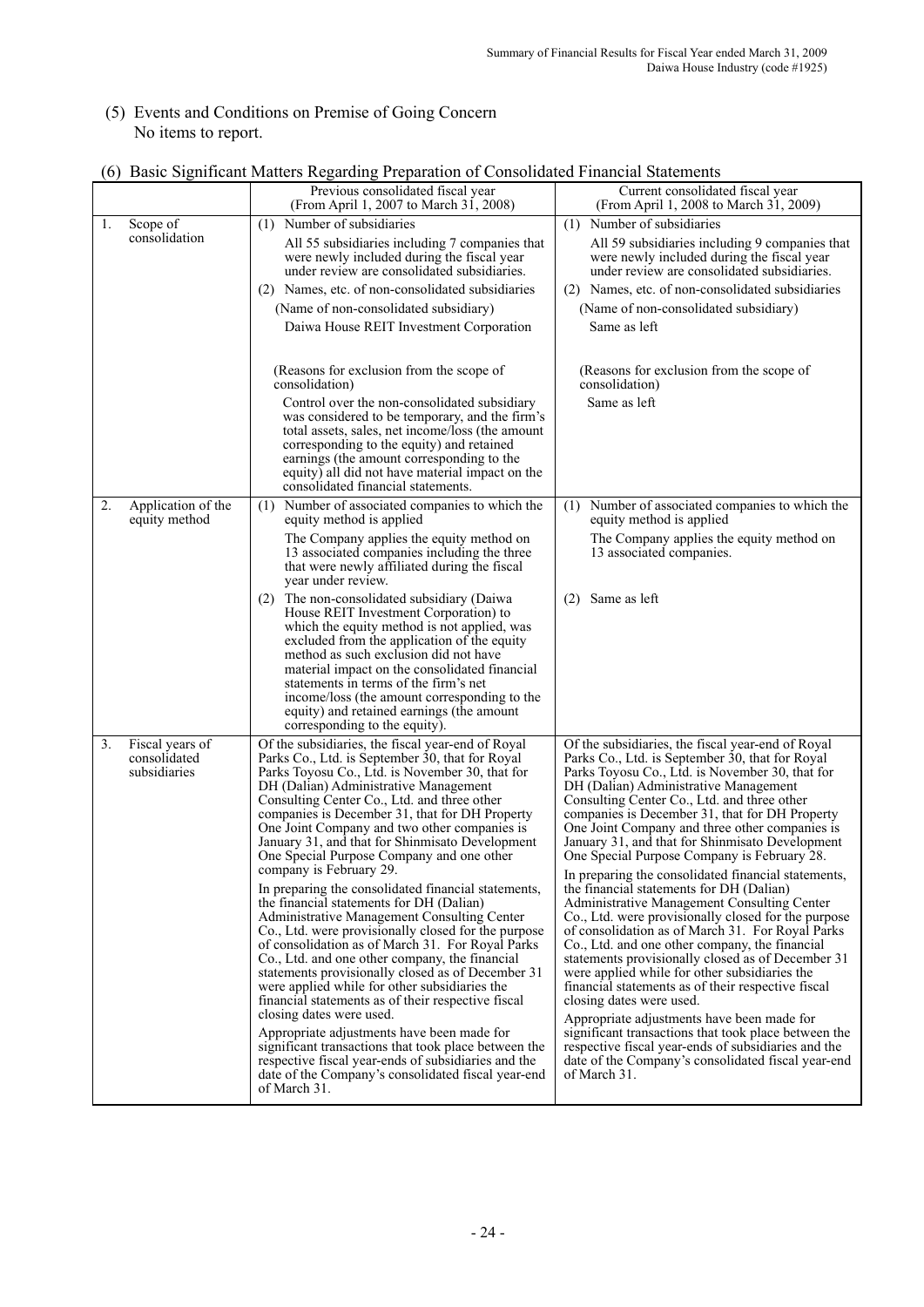|    |                     | Previous consolidated fiscal year<br>(From April 1, 2007 to March 31, 2008)                                                                                                                                                                                                                 | Current consolidated fiscal year<br>(From April 1, 2008 to March 31, 2009)                                                                                                                                                          |
|----|---------------------|---------------------------------------------------------------------------------------------------------------------------------------------------------------------------------------------------------------------------------------------------------------------------------------------|-------------------------------------------------------------------------------------------------------------------------------------------------------------------------------------------------------------------------------------|
| 4. | Accounting policies | The following accounting policies served as the<br>basis of presenting the consolidated financial                                                                                                                                                                                           | The following accounting policies served as the<br>basis of presenting the consolidated financial                                                                                                                                   |
|    |                     | statements.<br>(1) Valuation standards and methods for major<br>assets                                                                                                                                                                                                                      | statements.<br>(1) Valuation standards and methods for<br>major assets                                                                                                                                                              |
|    |                     | Marketable securities<br>$\lceil 1 \rceil$                                                                                                                                                                                                                                                  | [1] Marketable securities                                                                                                                                                                                                           |
|    |                     | Held-to-maturity debt securities                                                                                                                                                                                                                                                            | Held-to-maturity debt securities                                                                                                                                                                                                    |
|    |                     | Amortization by the cost method                                                                                                                                                                                                                                                             | Same as left                                                                                                                                                                                                                        |
|    |                     | Available-for-sale securities                                                                                                                                                                                                                                                               | Available-for-sale securities                                                                                                                                                                                                       |
|    |                     | Securities with market value                                                                                                                                                                                                                                                                | Securities with market value                                                                                                                                                                                                        |
|    |                     | Fair value method based primarily on<br>the average quoted market price over<br>the one month preceding the financial<br>close date (the net unrealized gain on<br>available-for-sale securities is booked<br>directly to equity and the cost of<br>securities sold is calculated using the | Same as left                                                                                                                                                                                                                        |
|    |                     | moving average method)                                                                                                                                                                                                                                                                      |                                                                                                                                                                                                                                     |
|    |                     | Securities without market value                                                                                                                                                                                                                                                             | Securities without market value                                                                                                                                                                                                     |
|    |                     | Cost method based on the moving<br>average method                                                                                                                                                                                                                                           | Same as left                                                                                                                                                                                                                        |
|    |                     | Derivatives<br>$\lceil 2 \rceil$                                                                                                                                                                                                                                                            | [2] Derivatives                                                                                                                                                                                                                     |
|    |                     | Fair value method                                                                                                                                                                                                                                                                           | Same as left                                                                                                                                                                                                                        |
|    |                     | Inventories<br>$\lceil 3 \rceil$                                                                                                                                                                                                                                                            | [3] Inventories                                                                                                                                                                                                                     |
|    |                     | Construction projects in progress                                                                                                                                                                                                                                                           | Revaluation standard is the cost method                                                                                                                                                                                             |
|    |                     | Cost method based on the identified<br>cost method                                                                                                                                                                                                                                          | (Write-down method based on falling)<br>profitability in the amount on the balance<br>sheets)                                                                                                                                       |
|    |                     |                                                                                                                                                                                                                                                                                             | Construction projects in progress<br>Identified cost method                                                                                                                                                                         |
|    |                     | Land and buildings for sale                                                                                                                                                                                                                                                                 | Real Estate for sale                                                                                                                                                                                                                |
|    |                     | Cost method based on the identified<br>cost method                                                                                                                                                                                                                                          | Identified cost method                                                                                                                                                                                                              |
|    |                     | (Except in the case of residential<br>land developed by the Company,<br>where the cost method based on the<br>periodic average method by project<br>is employed)                                                                                                                            | (Except in the case of residential land<br>developed by the Company, where the<br>periodic average method by project is<br>employed)                                                                                                |
|    |                     | Other inventories (work in progress)                                                                                                                                                                                                                                                        | Real estate for sale in process                                                                                                                                                                                                     |
|    |                     | Cost method based on the identified<br>cost method                                                                                                                                                                                                                                          | Identified cost method                                                                                                                                                                                                              |
|    |                     | Other inventories (raw materials and<br>supplies)                                                                                                                                                                                                                                           | Land for develop<br>Identified cost method                                                                                                                                                                                          |
|    |                     | Cost method based on the periodic<br>average method                                                                                                                                                                                                                                         | Merchandise and finished goods                                                                                                                                                                                                      |
|    |                     |                                                                                                                                                                                                                                                                                             | Mainly retail method                                                                                                                                                                                                                |
|    |                     | Other inventories (products)<br>Cost method based on the retail                                                                                                                                                                                                                             | Work in progress<br>Identified cost method                                                                                                                                                                                          |
|    |                     | method                                                                                                                                                                                                                                                                                      | Raw materials and supplies                                                                                                                                                                                                          |
|    |                     |                                                                                                                                                                                                                                                                                             | Periodic average method                                                                                                                                                                                                             |
|    |                     |                                                                                                                                                                                                                                                                                             | (Change in accounting policies for the<br>valuation of inventories)                                                                                                                                                                 |
|    |                     |                                                                                                                                                                                                                                                                                             | Beginning the current consolidated<br>accounting period, the "Accounting Standard<br>for Measurement of Inventories" (ASBJ<br>Statement No. 9, released on July 5, 2006)<br>has been applied for the calculation of<br>inventories. |
|    |                     |                                                                                                                                                                                                                                                                                             | As a result of this change, operating income,<br>ordinary income and income before income<br>taxes each decreased by 7,881 million yen.                                                                                             |
|    |                     |                                                                                                                                                                                                                                                                                             | The impact of these changes on business<br>segment information is described in the<br>section in question.                                                                                                                          |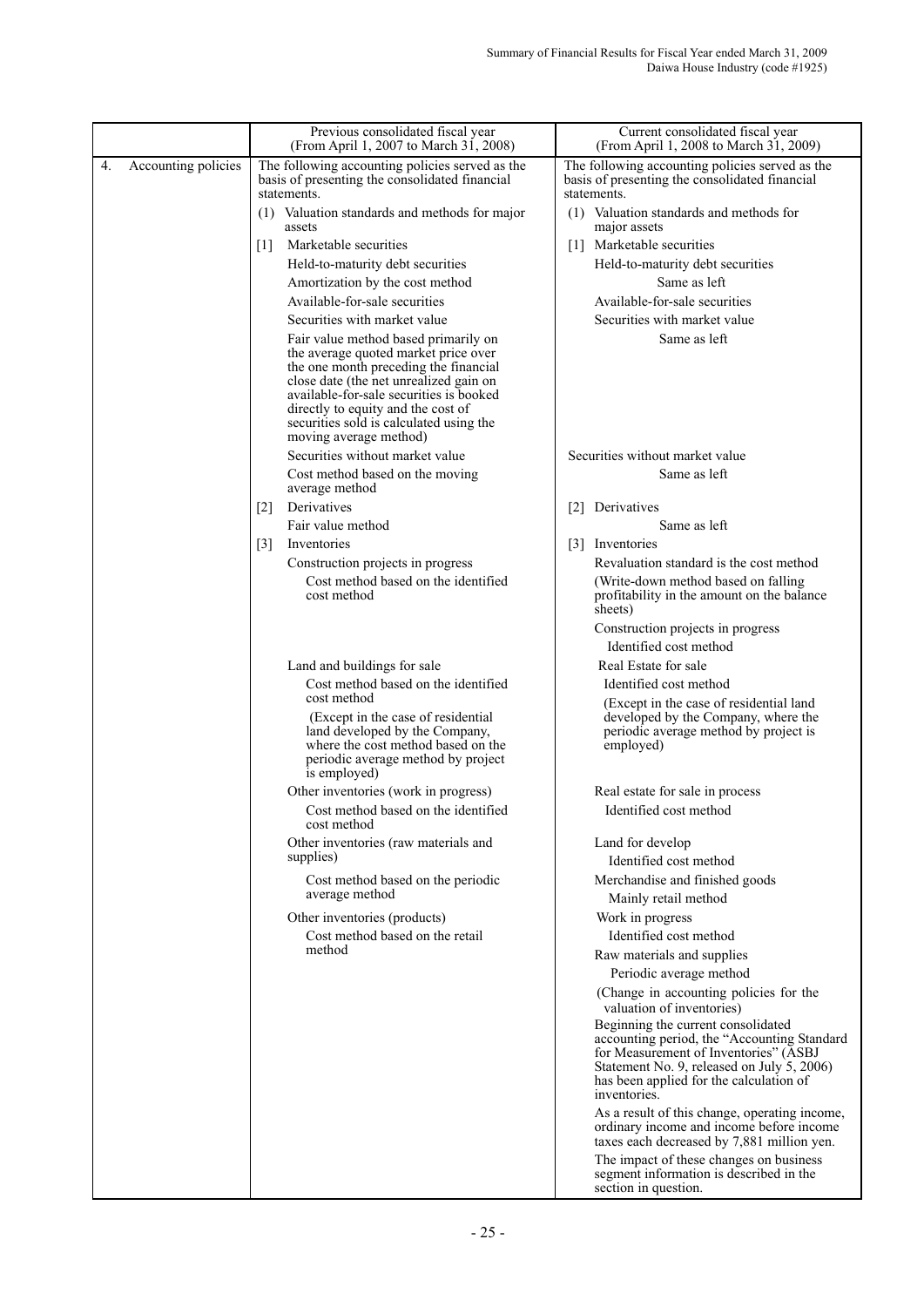| Previous consolidated fiscal year<br>(From April 1, 2007 to March 31, 2008)                                                                                                                                                                                                                                                                                                                        | Current consolidated fiscal year<br>(From April 1, 2008 to March 31, 2009)                                                                                                                                                                                       |
|----------------------------------------------------------------------------------------------------------------------------------------------------------------------------------------------------------------------------------------------------------------------------------------------------------------------------------------------------------------------------------------------------|------------------------------------------------------------------------------------------------------------------------------------------------------------------------------------------------------------------------------------------------------------------|
| Method of depreciation for major assets<br>(2)                                                                                                                                                                                                                                                                                                                                                     | (2)<br>Method of depreciation for major assets                                                                                                                                                                                                                   |
| Property, plant and equipment<br> 1                                                                                                                                                                                                                                                                                                                                                                | Property, plant and equipment (excluding<br>$[1]$<br>lease assets)                                                                                                                                                                                               |
| Primarily by the declining-balance method                                                                                                                                                                                                                                                                                                                                                          | Primarily by the declining-balance method                                                                                                                                                                                                                        |
| Provided however, the Company<br>applies the straight-line method on<br>buildings (excluding structures attached<br>to the building) acquired on and after<br>April 1, 1998.                                                                                                                                                                                                                       | Provided however, the Company applies the<br>straight-line method on buildings (excluding<br>structures attached to the building) acquired<br>on and after April 1, 1998.                                                                                        |
| (Change in accounting policies)                                                                                                                                                                                                                                                                                                                                                                    |                                                                                                                                                                                                                                                                  |
| In accordance with the revisions to the<br>Corporate Tax Law, the Company and<br>its domestic subsidiaries as of the fiscal<br>year under review, has adopted the<br>method of depreciation provided for<br>under the revised Law with regard to<br>property, plant and equipment acquired<br>on and after April 1, 2007.                                                                          |                                                                                                                                                                                                                                                                  |
| The impact of this change on operating<br>income, ordinary income and income<br>before income taxes and minority<br>interests is insignificant.                                                                                                                                                                                                                                                    |                                                                                                                                                                                                                                                                  |
| Intangible fixed assets<br> 2                                                                                                                                                                                                                                                                                                                                                                      | Intangible fixed assets<br>$\lceil 2 \rceil$                                                                                                                                                                                                                     |
| Straight-line method                                                                                                                                                                                                                                                                                                                                                                               | Same as left                                                                                                                                                                                                                                                     |
|                                                                                                                                                                                                                                                                                                                                                                                                    | $\lceil 3 \rceil$<br>Lease assets                                                                                                                                                                                                                                |
|                                                                                                                                                                                                                                                                                                                                                                                                    | Finance and lease transactions, not involving<br>the transfer of ownership                                                                                                                                                                                       |
|                                                                                                                                                                                                                                                                                                                                                                                                    | Lease assets are depreciated using the<br>straight-line method on the assumption that<br>the lease term is the useful life of the assets<br>and the residual value is zero.                                                                                      |
|                                                                                                                                                                                                                                                                                                                                                                                                    | However, for finance and lease transactions<br>not involving the transfer of ownership, lease<br>transaction terms commenced on or prior to<br>March 31, 2008 are accounted for using the<br>same method as applied to ordinary operating<br>lease transactions. |
| (3) Accounting for major allowances and<br>reserves                                                                                                                                                                                                                                                                                                                                                | (3)<br>Accounting for major allowances and<br>reserves                                                                                                                                                                                                           |
| $\lceil 1 \rceil$<br>Allowance for doubtful accounts                                                                                                                                                                                                                                                                                                                                               | Allowance for doubtful accounts<br>[1]                                                                                                                                                                                                                           |
| To provide for possible losses arising from<br>default on trade receivable, loan, etc., the<br>Company studies the possibility of recovery<br>based on the default ratio of general loans in<br>case of a general receivable and on an item-<br>by-item review in case of a doubtful account<br>or other special receivables, and records the<br>anticipated unrecoverable amount.                 | Same as left                                                                                                                                                                                                                                                     |
| Accrued bonuses<br> 2                                                                                                                                                                                                                                                                                                                                                                              | [2] Accrued bonuses                                                                                                                                                                                                                                              |
| Reserve for employee bonuses is provided to<br>prepare for future bonus payments in the<br>amount of estimated bonuses.                                                                                                                                                                                                                                                                            | Same as left                                                                                                                                                                                                                                                     |
| [3] Provision for product warranties                                                                                                                                                                                                                                                                                                                                                               | [3] Provision for product warranties                                                                                                                                                                                                                             |
| To provide for indemnification under the<br>liability to offer guarantee against any defect<br>in the Company's products, the amount<br>based on the actual indemnification<br>associated with the completed constructions<br>of the past is recorded.                                                                                                                                             | Same as left                                                                                                                                                                                                                                                     |
| [4] Provision for employees' retirement benefits                                                                                                                                                                                                                                                                                                                                                   | [4] Provision for employees' retirement benefits                                                                                                                                                                                                                 |
| The Company provides for the payment of<br>employee retirement benefits in the amount<br>estimated based on the projected retirement<br>benefit obligation and the fair value of<br>pension plan assets at the end of the<br>consolidated fiscal year under review.<br>Unrecognized actuarial differences are<br>recorded lump-sum in the consolidated fiscal<br>year the transactions took place. | Same as left                                                                                                                                                                                                                                                     |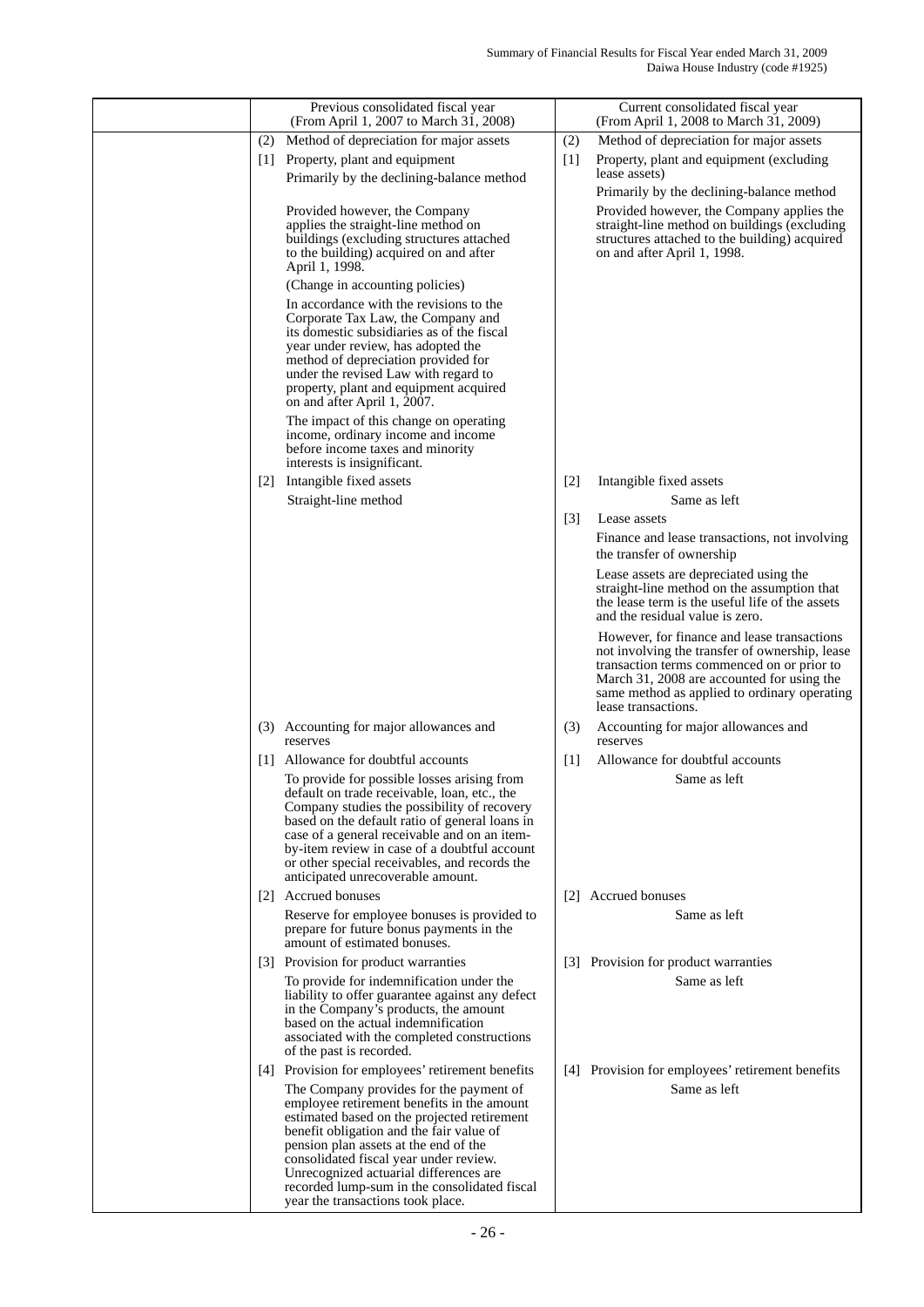|    |                                                                           | Previous consolidated fiscal year<br>(From April 1, 2007 to March 31, 2008)                                                                                                                                                                                                                                   | Current consolidated fiscal year<br>(From April 1, 2008 to March 31, 2009)                                                                                                          |
|----|---------------------------------------------------------------------------|---------------------------------------------------------------------------------------------------------------------------------------------------------------------------------------------------------------------------------------------------------------------------------------------------------------|-------------------------------------------------------------------------------------------------------------------------------------------------------------------------------------|
|    |                                                                           | (4) Handling of major lease transactions                                                                                                                                                                                                                                                                      |                                                                                                                                                                                     |
|    |                                                                           | Financial leases excluding those in which the<br>ownership of the property is transferred to the<br>lessee, are accounted for in the same method<br>as that for the normal operating lease<br>transactions.                                                                                                   |                                                                                                                                                                                     |
|    |                                                                           | (5) Method of hedge accounting                                                                                                                                                                                                                                                                                | (4) Method of hedge accounting                                                                                                                                                      |
|    |                                                                           | Method of hedge accounting<br> 1                                                                                                                                                                                                                                                                              | [1] Method of hedge accounting                                                                                                                                                      |
|    |                                                                           | The Company applies deferred hedge<br>accounting. For interest rate swap<br>transactions that satisfy the conditions<br>for special treatment, the special<br>treatment is applied.                                                                                                                           | Same as left                                                                                                                                                                        |
|    |                                                                           | Hedging instruments and hedge targets<br>$[2]$                                                                                                                                                                                                                                                                | Hedging instruments and hedge targets<br> 2                                                                                                                                         |
|    |                                                                           | Hedging instruments:<br>interest rate<br>swaps                                                                                                                                                                                                                                                                | Same as left                                                                                                                                                                        |
|    |                                                                           | Hedge targets:<br>borrowings                                                                                                                                                                                                                                                                                  |                                                                                                                                                                                     |
|    |                                                                           | Hedge policy<br>$\vert 3 \vert$                                                                                                                                                                                                                                                                               | [3] Hedge policy                                                                                                                                                                    |
|    |                                                                           | The Company conducts hedging<br>activities to reduce interest rate risks<br>and improve its financial base.                                                                                                                                                                                                   | Same as left                                                                                                                                                                        |
|    |                                                                           | Method of assessing hedge<br>[4]<br>effectiveness                                                                                                                                                                                                                                                             | [4] Method of assessing hedge effectiveness                                                                                                                                         |
|    |                                                                           | The Company assesses the<br>effectiveness of hedges based on the<br>data derived by comparing the<br>accumulated gains or losses on<br>volatility of hedged targets and<br>hedging instruments during the period<br>between the commencement of the<br>hedges and the time of assessment of<br>effectiveness. | Same as left                                                                                                                                                                        |
|    |                                                                           | The assessment is omitted for<br>transactions applicable to the special<br>treatment.                                                                                                                                                                                                                         |                                                                                                                                                                                     |
|    |                                                                           | (6) Accounting for consumption tax, etc.                                                                                                                                                                                                                                                                      | (5) Other significant matters regarding                                                                                                                                             |
|    |                                                                           | All figures are net of consumption tax and<br>local consumption tax. Deductible                                                                                                                                                                                                                               | preparation of consolidated financial<br>statements                                                                                                                                 |
|    |                                                                           | consumption tax and local consumption tax<br>are accounted for as period expenses.                                                                                                                                                                                                                            | [1] Accounting for consumption tax, etc.<br>Same as left                                                                                                                            |
|    |                                                                           |                                                                                                                                                                                                                                                                                                               | [2] Revenue and expense recognition<br>Recognition of revenues from finance lease<br>transactions<br>Revenues and cost of revenues are recognized<br>at the time of lease payments. |
| 5. | Valuation of assets<br>and liabilities of<br>consolidated<br>subsidiaries | All assets and liabilities of consolidated<br>subsidiaries are valued based on fair value.                                                                                                                                                                                                                    | Same as left                                                                                                                                                                        |
| 6. | Amortization of<br>goodwill and<br>negative goodwill                      | For goodwill and negative goodwill, the effective<br>period is estimated and equally amortized over a<br>rational period of 20 years or less. Amounts of<br>immaterial impact have been amortized on a lump-<br>sum basis during the fiscal year of occurrence.                                               | Same as left                                                                                                                                                                        |
| 7. | Scope of cash on<br>the consolidated<br>statements of cash<br>flows       | The scope of cash consists of cash on hand,<br>deposits available for withdrawal at any time and<br>short-term investments that are easily convertible<br>to cash and which bear minimal risk in terms of<br>market volatility and whose maturity arrives within<br>three months of the date of purchase.     | Same as left                                                                                                                                                                        |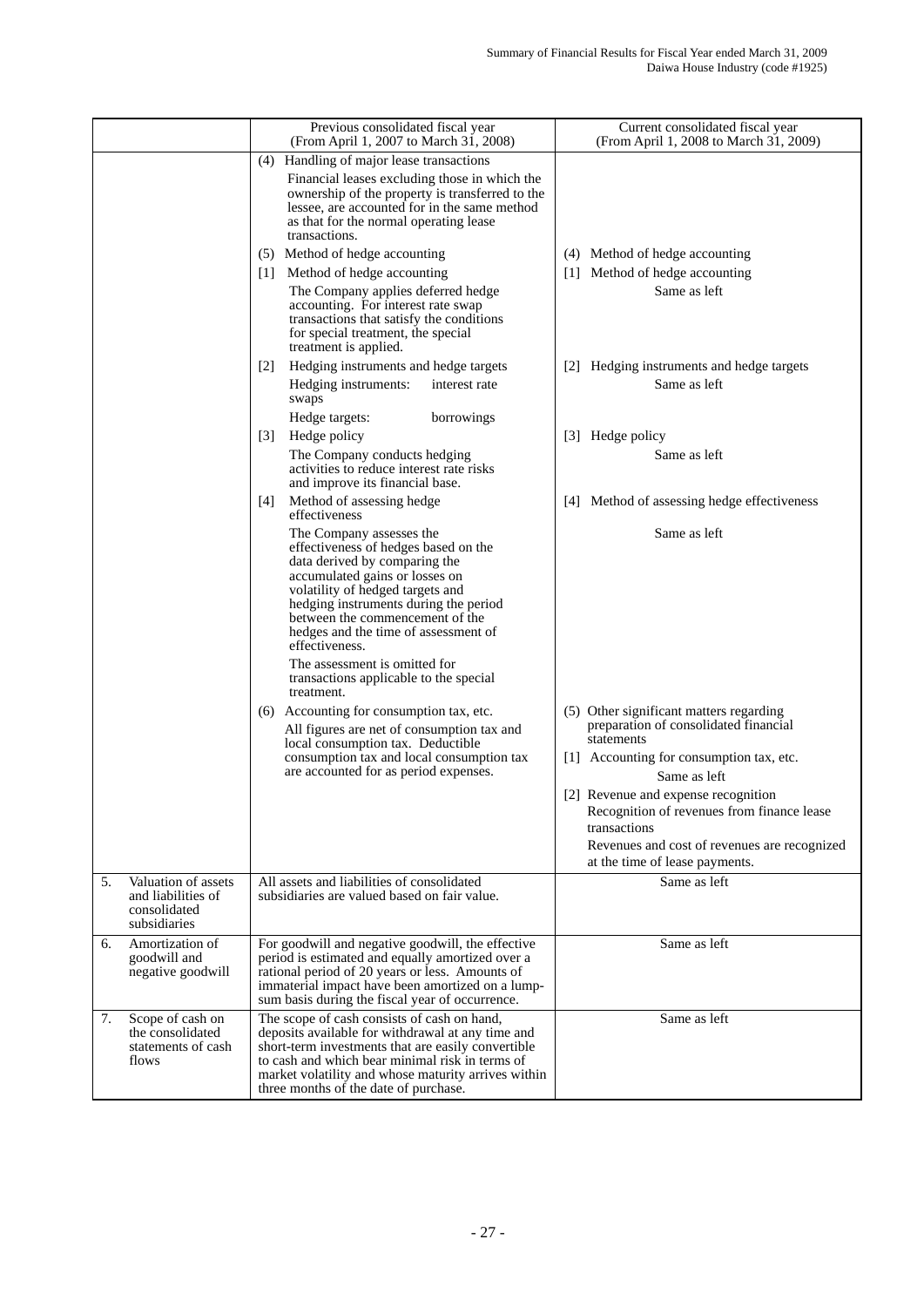| , , ,<br>The David Digital contractor regarding 1 reparation of Consolidated 1 material St<br>Previous consolidated fiscal year<br>(From April 1, 2007 to March 31, 2008) | Current consolidated fiscal year<br>(From April 1, 2008 to March 31, 2009)                                                                                                                                                                                                                                                                                                                                                                                                                                                                                                                                                                                                                                                                                                                                                                                                 |
|---------------------------------------------------------------------------------------------------------------------------------------------------------------------------|----------------------------------------------------------------------------------------------------------------------------------------------------------------------------------------------------------------------------------------------------------------------------------------------------------------------------------------------------------------------------------------------------------------------------------------------------------------------------------------------------------------------------------------------------------------------------------------------------------------------------------------------------------------------------------------------------------------------------------------------------------------------------------------------------------------------------------------------------------------------------|
|                                                                                                                                                                           | (Practical Solution on Unification of Accounting Policies<br>Applied to Foreign Subsidiaries for Consolidated Financial<br>Statements)                                                                                                                                                                                                                                                                                                                                                                                                                                                                                                                                                                                                                                                                                                                                     |
|                                                                                                                                                                           | Beginning the current consolidated accounting period, "Practical<br>Solution on Unification of Accounting Policies Applied to<br>Foreign Subsidiaries for Consolidated Financial Statements"<br>(ASBJ PITF No. 18 on May 17, 2006) is applied, and necessary                                                                                                                                                                                                                                                                                                                                                                                                                                                                                                                                                                                                               |
|                                                                                                                                                                           | amendments have been made to the consolidated settlement of<br>accounts.<br>The impact of these changes on profit or loss is insignificant.                                                                                                                                                                                                                                                                                                                                                                                                                                                                                                                                                                                                                                                                                                                                |
|                                                                                                                                                                           | (Accounting Standard for Lease Transactions)<br>Before this change, the accounting method that was applied to<br>finance and lease transactions that did not involve the transfer of<br>ownership differed depending on the accounting method of lease<br>transaction. However, because the "Accounting Standard for<br>Lease Transactions" (ASBJ Statement No.13 on June 17, 1993<br>(First Session, Business Accounting Council, amended on March<br>30, 2007)) and the "Guidance on Accounting Standard for Lease<br>Transactions" (ASBJ Guidance No.16 on January 18, 1994)<br>(Accounting System Committee, JICPA, amended on March 30,<br>2007) are applied to the consolidated financial statements for<br>the current consolidated accounting period beginning April 1,<br>2008, the same accounting method as for regular sales<br>transactions has been applied. |
|                                                                                                                                                                           | However, finance and lease transactions not involving the<br>transfer of ownership, whose lease terms commenced prior to the<br>first fiscal year to which the accounting standard for lease<br>transactions was applied, are accounted for using the same<br>method as applied to ordinary operating lease transactions.<br>The impact of these changes on profit or loss is insignificant.                                                                                                                                                                                                                                                                                                                                                                                                                                                                               |

### (7) Change in Basic Significant Matters Regarding Preparation of Consolidated Financial Statements

### (8) Change in Methods of Presentation

| o) Change in Methods of Freschlation                                        |                                                                                                                                                                                                                                                                                                                                                                                                                                                                                                                                                                                                                                                                                                                                                                                                                                                                                                                                                                                                                                                                                                                                                                                                                                                                                                                                                                                                                                                                                                                                                                    |
|-----------------------------------------------------------------------------|--------------------------------------------------------------------------------------------------------------------------------------------------------------------------------------------------------------------------------------------------------------------------------------------------------------------------------------------------------------------------------------------------------------------------------------------------------------------------------------------------------------------------------------------------------------------------------------------------------------------------------------------------------------------------------------------------------------------------------------------------------------------------------------------------------------------------------------------------------------------------------------------------------------------------------------------------------------------------------------------------------------------------------------------------------------------------------------------------------------------------------------------------------------------------------------------------------------------------------------------------------------------------------------------------------------------------------------------------------------------------------------------------------------------------------------------------------------------------------------------------------------------------------------------------------------------|
| Previous consolidated fiscal year<br>(From April 1, 2007 to March 31, 2008) | Current consolidated fiscal year<br>(From April 1, 2008 to March 31, 2009)                                                                                                                                                                                                                                                                                                                                                                                                                                                                                                                                                                                                                                                                                                                                                                                                                                                                                                                                                                                                                                                                                                                                                                                                                                                                                                                                                                                                                                                                                         |
|                                                                             | (Consolidated Balance Sheets)<br>In line with the mandatory application of new classifications for<br>use in financial statements and the consequent revision of the<br>methods of preparation of said statements, issued by the Cabinet<br>Office (Cabinet Office Ordinance No. 50, August 7, 2008), the<br>following changes have been made to the classifications<br>employed in the financial statements on a consolidated basis for<br>the Company for the fiscal year ended March 31, 2009.<br>Inventories that were classified under the categories of "land for<br>sale," "buildings for sale," and "other inventories," employed in<br>the Company's previous financial statements have been<br>reclassified under the categories of "real estate for sale," "real<br>estate for sale in process," "land for develop," "merchandise and<br>finished goods," "work in progress," and "raw materials and<br>supplies" with effect from the financial statements for the fiscal<br>year ended March 31, 2009.<br>The amounts for the categories: "real estate for sale," "real estate"<br>for sale in process," "land for develop," "merchandise and<br>finished goods," "work in progress," and "raw materials and<br>supplies" that were included within the former categories of<br>"land for sale," "buildings for sale," and "other inventories" in<br>the financial statements for fiscal 2007 came to, respectively,<br>325,891 million yen, 66,009 million yen, 3,841 million yen,<br>12,444 million yen, 10,497 million yen, and 4,325 million yen. |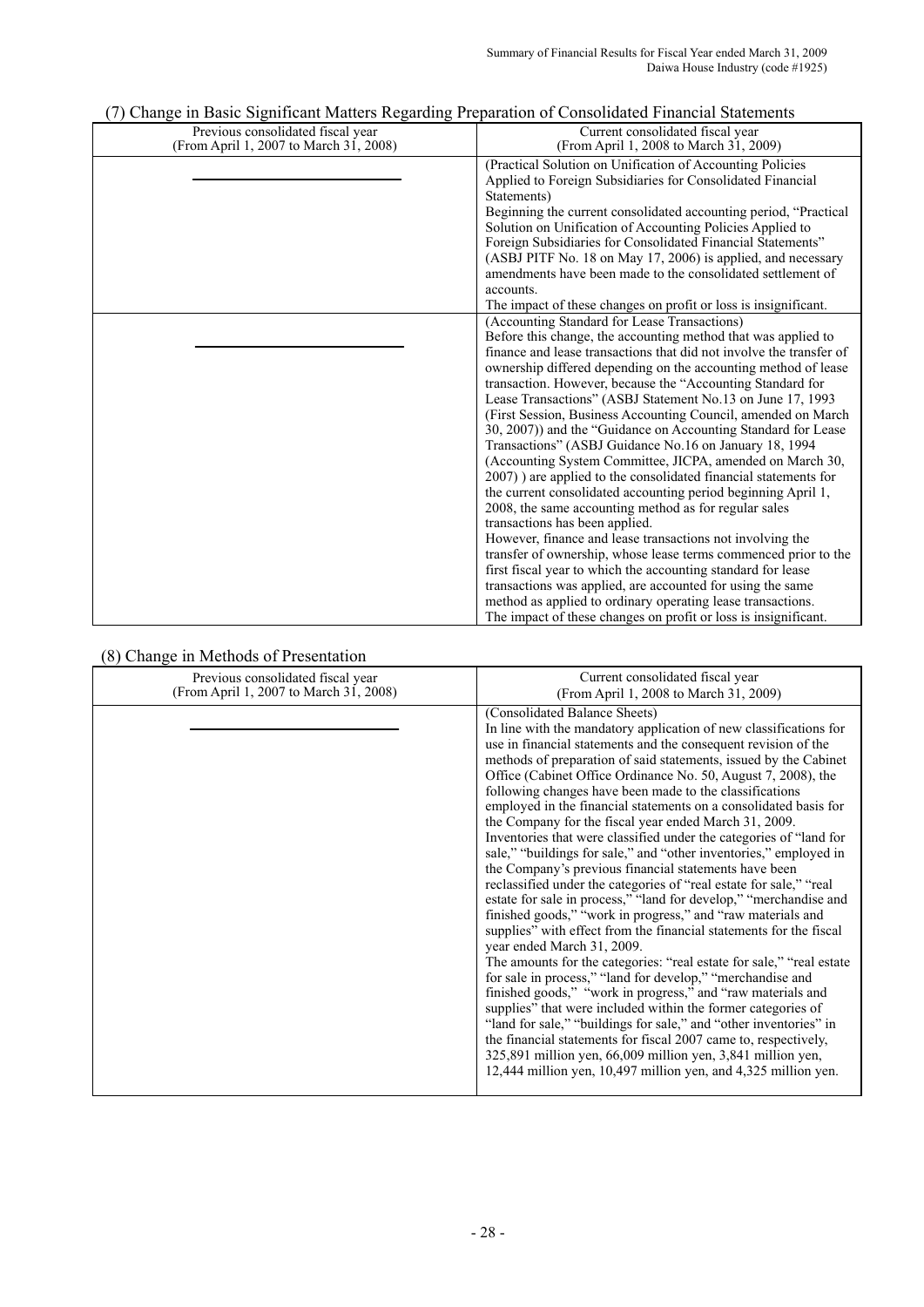## Notes

(Notes to Consolidated Balance Sheets)

|                |                                                                                          | Previous consolidated fiscal year (March 31, 2008)                                                                       |                | Current consolidated fiscal year (March 31, 2009)                                                                               |
|----------------|------------------------------------------------------------------------------------------|--------------------------------------------------------------------------------------------------------------------------|----------------|---------------------------------------------------------------------------------------------------------------------------------|
|                |                                                                                          | Debt guarantee                                                                                                           | 1              | Debt guarantee                                                                                                                  |
|                | The Company has guaranteed the short-term bank loans<br>(1)<br>of the following company. |                                                                                                                          |                | The Company has guaranteed the short-term bank<br>(1)<br>loans of the following company.                                        |
|                |                                                                                          | DH (Dalian) Administrative Management Consulting<br>Center Co., Ltd.<br>1,430 million yen                                |                | DH (Dalian) Administrative Management Consulting<br>Center Co., Ltd.<br>1,438 million yen                                       |
|                |                                                                                          | $(100,000)$ thousand RMB)                                                                                                |                | $(100,000)$ thousand RMB)                                                                                                       |
|                |                                                                                          | Aomi Development SPC (Specialpurppose company)<br>240                                                                    |                | Daiwa House REIT Management Co., Ltd.<br>15,000                                                                                 |
|                |                                                                                          | 1.670<br>Total                                                                                                           |                | Total<br>16,438                                                                                                                 |
|                |                                                                                          | [RMB: Chinese Ren Min Bi]                                                                                                |                | [RMB: Chinese Ren Min Bi]                                                                                                       |
|                | (2)                                                                                      | The Company has provided financial institutions with<br>guarantees for purchasers of housing loans.                      |                | The Company has provided financial institutions with<br>(2)<br>guarantees for purchasers of housing loans.                      |
|                |                                                                                          | 26,815 million yen                                                                                                       |                | 23,718 million yen                                                                                                              |
|                | (3)                                                                                      | The Company provides employees with guarantees for<br>their loans from banks under the employee home-<br>ownership plan. |                | The Company provides employees with guarantees for<br>(3)<br>their loans from banks under the employee home-<br>ownership plan. |
|                |                                                                                          | 58 million yen                                                                                                           |                | 44 million yen                                                                                                                  |
|                | (4)                                                                                      | The Company provides guarantees for employees' loans<br>from financial institutions.                                     |                | The Company provides guarantees for employees'<br>(4)<br>loans from financial institutions.                                     |
|                |                                                                                          | 184 million yen                                                                                                          |                | 183 million yen                                                                                                                 |
|                | (5)                                                                                      | The Company provides guarantees for deposits and<br>guarantees paid to landlords by financial institutions as<br>agents. |                | The Company provides guarantees for deposits and<br>(5)<br>guarantees paid to landlords by financial institutions<br>as agents. |
|                |                                                                                          | 7,145 million yen                                                                                                        |                | 7,586 million yen                                                                                                               |
|                | (6)                                                                                      | The Company provides leasing companies with<br>guarantees for obligations of clients under leasing<br>agreements.        |                | The Company provides leasing companies with<br>(6)<br>guarantees for obligations of clients under leasing<br>agreements.        |
|                |                                                                                          | 21 million yen                                                                                                           |                | 3 million yen                                                                                                                   |
| $\overline{2}$ |                                                                                          | Balance of notes endorsed and transferred                                                                                | $\overline{2}$ | Balance of notes endorsed and transferred                                                                                       |
|                |                                                                                          | 1,324 million yen                                                                                                        |                | 1,385 million yen                                                                                                               |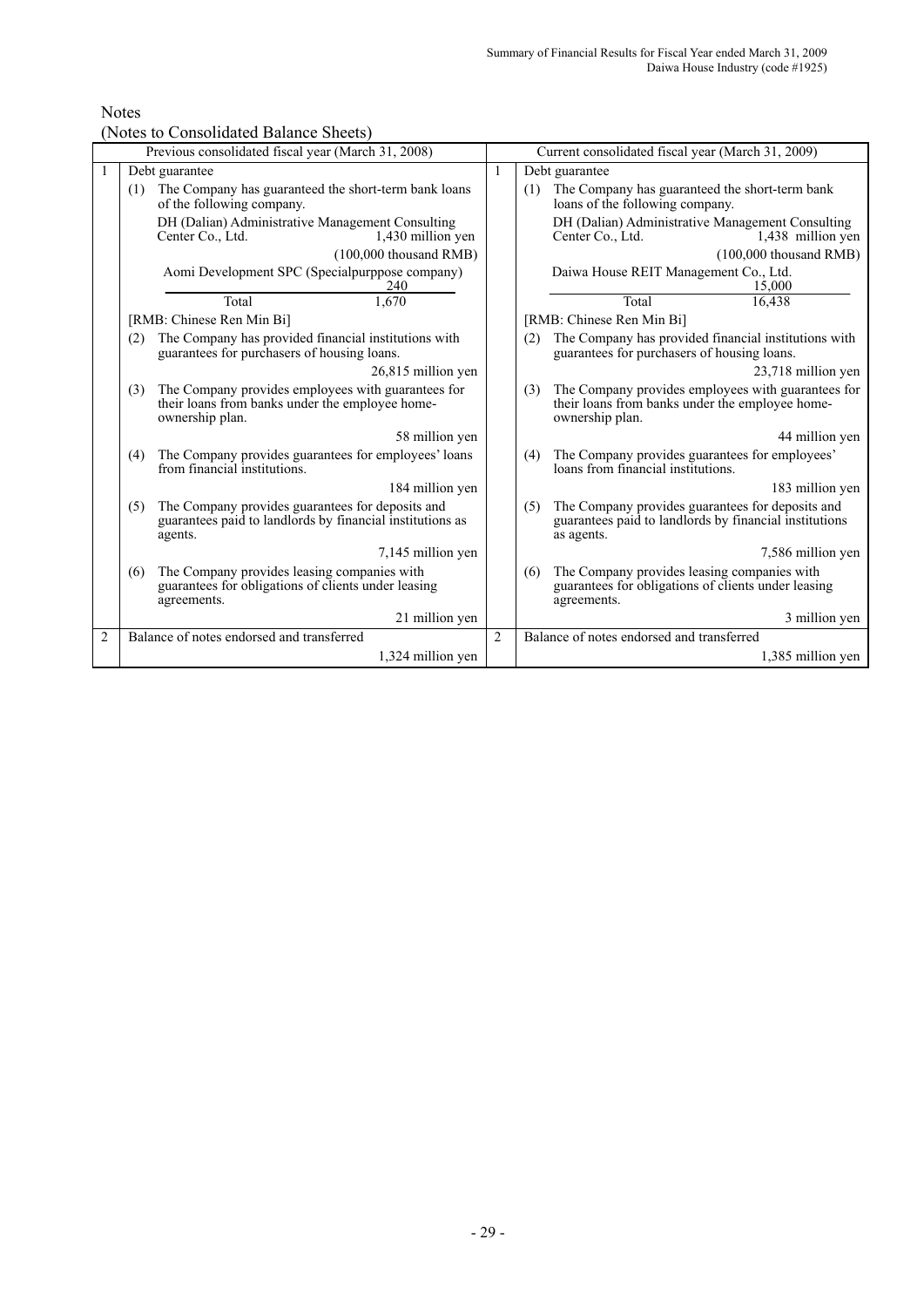|                                                | In the consolidated fiscal year under review, the Group<br>recognized an impairment loss on the assets described below: |                                 |                                |
|------------------------------------------------|-------------------------------------------------------------------------------------------------------------------------|---------------------------------|--------------------------------|
| Purposes                                       | Items                                                                                                                   | Places                          | Amount<br>(millions<br>of yen) |
| Hotels                                         | Buildings and<br>structures:<br>machinery and<br>equipment;<br>furniture and<br>fixtures; and land                      | Tochigi<br>Pref. and<br>others  | 744                            |
| Golf course                                    | Buildings and<br>structures:<br>machinery and<br>equipment;<br>furniture and<br>fixtures; and land                      | Hokkaido<br>Pref.               | 114                            |
| Assets used<br>under<br>sublease<br>agreements | Buildings and<br>structures; and land                                                                                   | Wakayama<br>Pref. and<br>others | 220                            |
| Idle assets                                    | Buildings and<br>structures; and land                                                                                   | Sizuoka<br>Pref. and<br>others  | 254                            |
| Home center                                    | Buildings and<br>structures; furniture<br>and fixtures; and<br>lease assets                                             | Osaka<br>Pref. and<br>others    | 132                            |
| Other                                          | Buildings and<br>structures;<br>machinery and<br>equipment;<br>furniture and<br>fixtures; and lease<br>assets           | Chiba<br>Pref. and<br>others    | 189                            |

(Notes to Consolidated Statements of Income)

Principally, the Group classified the property, plant and equipment by management accounting control unit such as branch office, plant, business office, and each property leased, which controls its revenue and expenditure continuously.

Book value of the above assets were written down to the recoverable amounts due to decreases in the land prices and significant declines in profitability caused by severe competition and the decrease in question is recorded under impairment loss (1,654 million yen) on the extraordinary expenses.

The breakdown of the impairment loss is 451 million yen in building and structures, 40 million yen in machinery and equipment, 25 million yen in furniture and fixtures, 1,093 million yen in land, and 43 million yen in lease assets, respectively.

The recoverable amount of assets is mainly measured by its discount cash flow in use and its net selling price based on real estate appraisal standards.

|            |                | Current consolidated fiscal year<br>(From April 1, 2008 to March 31, 2009) |           |                               |  |  |
|------------|----------------|----------------------------------------------------------------------------|-----------|-------------------------------|--|--|
| $^{\ast}1$ |                | In the consolidated fiscal year under review, the Group                    |           |                               |  |  |
|            |                | recognized an impairment loss on the assets described below:               |           |                               |  |  |
|            | Purposes       | Items                                                                      | Places    | Amount                        |  |  |
|            |                |                                                                            |           | (millions                     |  |  |
|            |                |                                                                            |           |                               |  |  |
|            | Hotels         | Buildings and                                                              | Fukuoka   | $\frac{\text{of yen}}{4,879}$ |  |  |
|            |                | structures;                                                                | Pref. and |                               |  |  |
|            |                | machinery and                                                              | others    |                               |  |  |
|            |                | equipment;                                                                 |           |                               |  |  |
|            |                | furniture and                                                              |           |                               |  |  |
|            |                | fixtures; land; and                                                        |           |                               |  |  |
|            |                | lease assets                                                               |           |                               |  |  |
|            | Golf           | Buildings and                                                              | Miyagi    | 3,497                         |  |  |
|            | course         | structures;                                                                | Pref. and |                               |  |  |
|            |                | machinery and                                                              | others    |                               |  |  |
|            |                | equipment;                                                                 |           |                               |  |  |
|            |                | furniture and                                                              |           |                               |  |  |
|            |                | fixtures; and land                                                         |           |                               |  |  |
|            | Assets         | Buildings and                                                              | Chiba     | 5,391                         |  |  |
|            | used           | structures; furniture                                                      | Pref. and |                               |  |  |
|            | under          | and fixtures; land;                                                        | others    |                               |  |  |
|            | sublease       | lease assets; and                                                          |           |                               |  |  |
|            | agreemen<br>ts | intangible assets                                                          |           |                               |  |  |
|            | Idle           | Land                                                                       | Niigata   | 48                            |  |  |
|            | assets         |                                                                            | Pref. and |                               |  |  |
|            |                |                                                                            | others    |                               |  |  |
|            | Home           | Buildings and                                                              | Chiba     | 83                            |  |  |
|            | center         | structures; furniture                                                      | Pref. and |                               |  |  |
|            |                | and fixtures; and                                                          | others    |                               |  |  |
|            |                | lease assets                                                               |           |                               |  |  |
|            | <b>Sports</b>  | Buildings and                                                              | Tokyo     | 608                           |  |  |
|            | facilities     | structures; furniture                                                      | Pref. and |                               |  |  |
|            |                | and fixtures; lease                                                        | others    |                               |  |  |
|            |                | assets; and                                                                |           |                               |  |  |
|            |                | intangible assets                                                          |           |                               |  |  |
|            | Offices        | Buildings and                                                              | Ishikawa  | 383                           |  |  |
|            | and            | structures;                                                                | Pref. and |                               |  |  |
|            | Plants,        | machinery and                                                              | others    |                               |  |  |
|            | and            | equipment;                                                                 |           |                               |  |  |
|            | others         | furniture and                                                              |           |                               |  |  |
|            |                | fixtures; land; and                                                        |           |                               |  |  |
|            |                | lease assets                                                               |           |                               |  |  |

Principally, the Group classified the property, plant and equipment by management accounting control unit such as branch office, plant, business office, and each property leased, which controls its revenue and expenditure continuously.

Book value of the above assets were written down to the recoverable amounts due to decreases in the land prices and significant declines in profitability caused by severe competition and the decrease in question is recorded under impairment loss  $(14,892 \text{ million yen})$  on the extraordinary expenses.

The breakdown of the impairment loss is 6,238 million yen in building and structures, 311 million yen in machinery and equipment, 250 million yen in furniture and fixtures, 7,174 million yen in land, 484 million yen in lease assets, and 432 million yen in intangible assets, respectively.

The recoverable amount of assets is mainly measured by its discount cash flow in use and its net selling price based on real estate appraisal standards.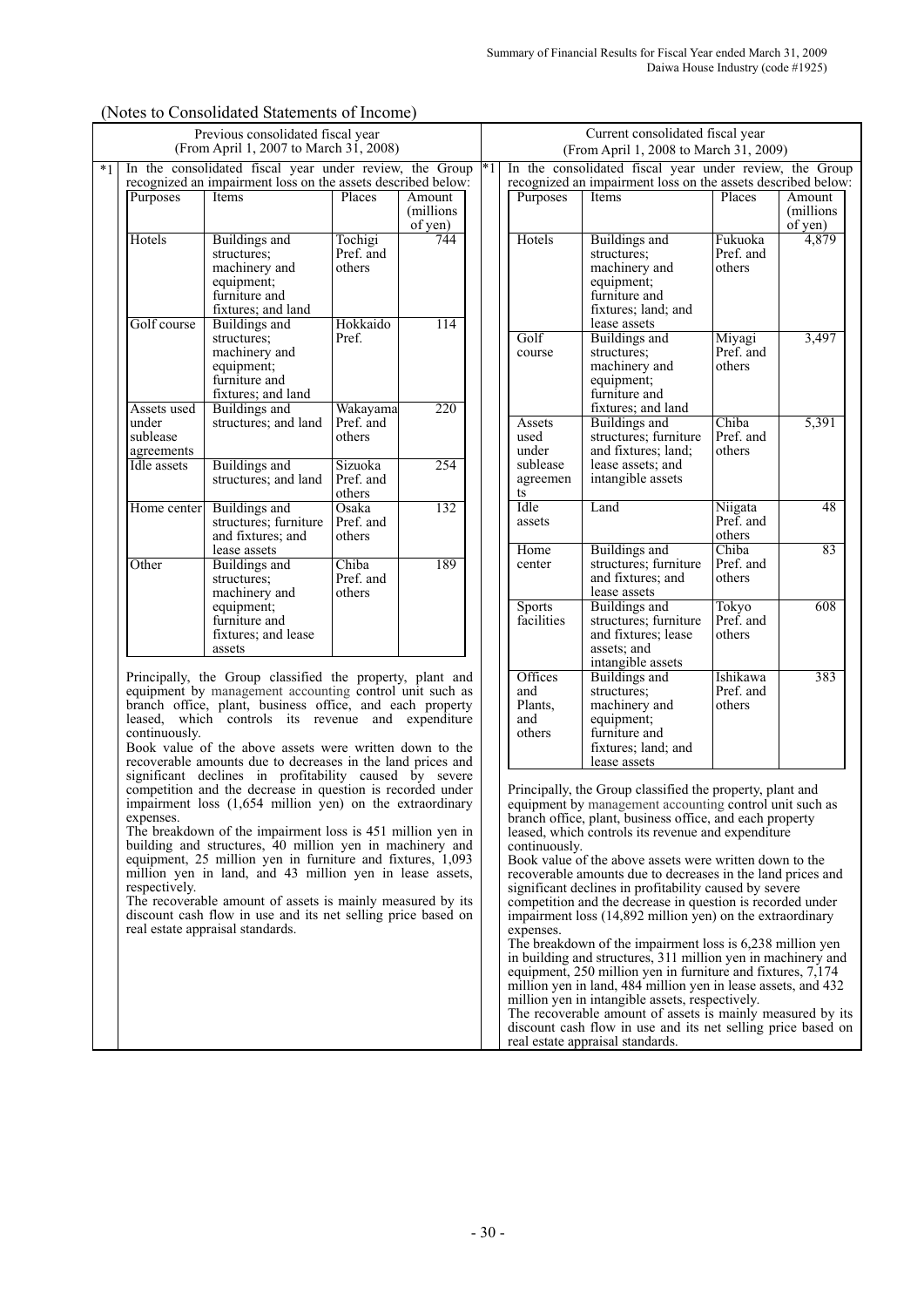# (Notes to Consolidated Statements of Changes in Equity) Previous consolidated fiscal year (From April 1, 2007 to March 31, 2008)

|                            | Type and total number of issued shares and type and number of treasury stock                       |                                                                                                        |                                                                                                        |                                                                                                        |  |  |  |
|----------------------------|----------------------------------------------------------------------------------------------------|--------------------------------------------------------------------------------------------------------|--------------------------------------------------------------------------------------------------------|--------------------------------------------------------------------------------------------------------|--|--|--|
|                            | Number of shares at the<br>end of previous<br>consolidated fiscal year<br>$(1,000 \text{ shares})$ | Increased number of<br>shares for consolidated<br>fiscal year under review<br>$(1,000 \text{ shares})$ | Decreased number of<br>shares for consolidated<br>fiscal year under review<br>$(1,000 \text{ shares})$ | Number of shares at the<br>end of consolidated<br>fiscal year under review<br>$(1,000 \text{ shares})$ |  |  |  |
| Number of shares<br>issued |                                                                                                    |                                                                                                        |                                                                                                        |                                                                                                        |  |  |  |
| Common stock               | 599,921                                                                                            |                                                                                                        |                                                                                                        | 599,921                                                                                                |  |  |  |
| Total                      | 599,921                                                                                            |                                                                                                        |                                                                                                        | 599,921                                                                                                |  |  |  |
| Treasury stock             |                                                                                                    |                                                                                                        |                                                                                                        |                                                                                                        |  |  |  |
| Common stock               | 12,763                                                                                             | 7,938                                                                                                  | 36                                                                                                     | 20,665                                                                                                 |  |  |  |
| Total                      | 12,763                                                                                             | 7,938                                                                                                  | 36                                                                                                     | 20,665                                                                                                 |  |  |  |

Notes: 1. Breakdown of increase in treasury stock of common stock

- Increase as a result of purchase based on the resolution reached at the board of directors meeting on August 20, 2007 7,801 thousand shares Increase as a result of purchase of odd-lots 137 thousand shares Increase as a result of purchase of odd-lots
	- 2. Breakdown of decrease in treasury stock of common stock Decrease due to request for additional purchase of odd-lots 36 thousand shares
- 
- 2. Subscription rights and matters related to subscription rights Not applicable

## 3. Dividends

### (1) Dividend payment amount

| Date of resolution                                                 | Type of stock | Total dividends<br>(millions of yen) | Dividend per share<br>(ven) | Record date    | Effective date |
|--------------------------------------------------------------------|---------------|--------------------------------------|-----------------------------|----------------|----------------|
| Ordinary general<br>meeting of<br>shareholders<br>on June 28, 2007 | Common stock  | 11.743                               | 20.0                        | March 31, 2007 | June 29, 2007  |

### (2) Of the dividends for which the record date falls during the term under review, such dividends the effective date of which arrives in the following fiscal period

| Date of resolution                                                 | Type of stock | Total dividends<br>(millions of<br>yen) | Source of<br>dividend | Dividend per<br>share (yen) | Record date       | Effective date |
|--------------------------------------------------------------------|---------------|-----------------------------------------|-----------------------|-----------------------------|-------------------|----------------|
| Ordinary general<br>meeting of<br>shareholders<br>on June 27, 2008 | Common stock  | 13.902                                  | Retained<br>earnings  | 24.0                        | March 31.<br>2008 | June 30, 2008  |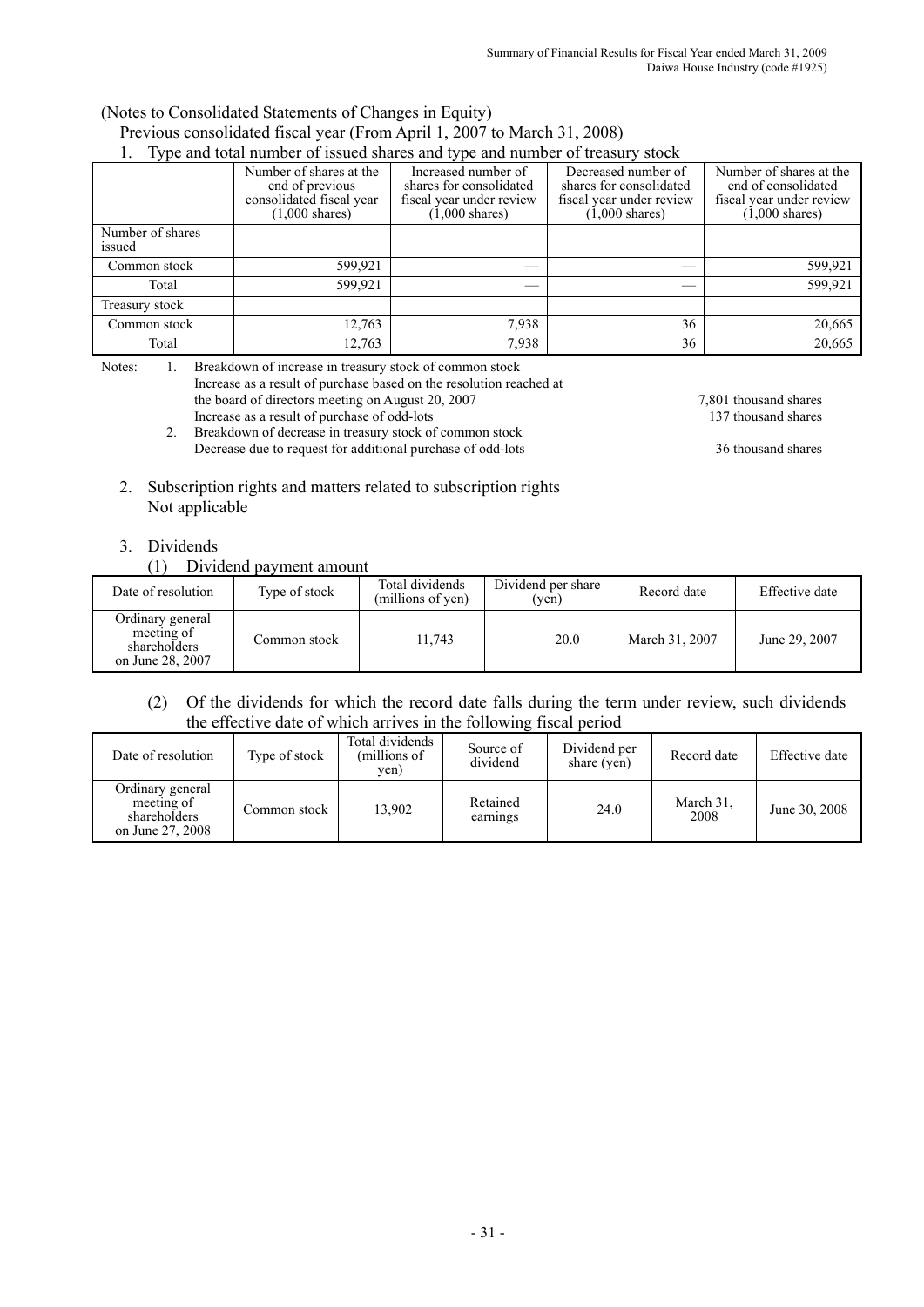#### Current consolidated fiscal year (From April 1, 2008 to March 31, 2009) 1. Type and total number of issued shares and type and number of treasury stock

|                            | 1. Type and total number of issued shares and type and number of treasury stock                    |                                                                                                        |                                                                                                        |                                                                                                        |  |  |  |
|----------------------------|----------------------------------------------------------------------------------------------------|--------------------------------------------------------------------------------------------------------|--------------------------------------------------------------------------------------------------------|--------------------------------------------------------------------------------------------------------|--|--|--|
|                            | Number of shares at the<br>end of previous<br>consolidated fiscal year<br>$(1,000 \text{ shares})$ | Increased number of<br>shares for consolidated<br>fiscal year under review<br>$(1,000 \text{ shares})$ | Decreased number of<br>shares for consolidated<br>fiscal year under review<br>$(1,000 \text{ shares})$ | Number of shares at the<br>end of consolidated<br>fiscal year under review<br>$(1,000 \text{ shares})$ |  |  |  |
| Number of shares<br>issued |                                                                                                    |                                                                                                        |                                                                                                        |                                                                                                        |  |  |  |
| Common stock               | 599,921                                                                                            |                                                                                                        |                                                                                                        | 599,921                                                                                                |  |  |  |
| Total                      | 599,921                                                                                            |                                                                                                        |                                                                                                        | 599,921                                                                                                |  |  |  |
| Treasury stock             |                                                                                                    |                                                                                                        |                                                                                                        |                                                                                                        |  |  |  |
| Common stock               | 20,665                                                                                             | 152                                                                                                    | 66                                                                                                     | 20,750                                                                                                 |  |  |  |
| Total                      | 20,665                                                                                             | 152                                                                                                    | 66                                                                                                     | 20,750                                                                                                 |  |  |  |

Notes: 1. Breakdown of increase in treasury stock of common stock

Increase as a result of purchase of odd-lots 152 thousand shares

2. Breakdown of decrease in treasury stock of common stock Decrease due to request for additional purchase of odd-lots 66 thousand shares

- 2. Subscription rights and matters related to subscription rights Not applicable
- 3. Dividends

### (1) Dividend payment amount

| Date of resolution                                                 | Type of stock | Total dividends<br>(millions of yen) | Dividend per share<br>(yen) | Record date    | Effective date |
|--------------------------------------------------------------------|---------------|--------------------------------------|-----------------------------|----------------|----------------|
| Ordinary general<br>meeting of<br>shareholders<br>on June 27, 2008 | Common stock  | 13.902                               | 24.0                        | March 31, 2008 | June 30, 2008  |

(2) Of the dividends for which the record date falls during the term under review, such dividends the effective date of which arrives in the following fiscal period The Company plans on reaching a resolution as follows.

| THE Company plans on reaching a resolution as follows.             |               |                                               |                       |                             |                   |                |  |  |  |
|--------------------------------------------------------------------|---------------|-----------------------------------------------|-----------------------|-----------------------------|-------------------|----------------|--|--|--|
| Date of scheduled<br>resolution                                    | Type of stock | Total dividends<br>(millions of yen) $\vdash$ | Source of<br>dividend | Dividend per<br>share (yen) | Record date       | Effective date |  |  |  |
| Ordinary general<br>meeting of<br>shareholders<br>on June 26, 2009 | Common stock  | 13.900                                        | Retained<br>earnings  | 24.0                        | March 31.<br>2009 | June 29, 2009  |  |  |  |

## (Notes to Consolidated Statements of Cash Flows)

|      | Previous consolidated fiscal year<br>(From April 1, 2007 to March 31, 2008)                                                              |                        | Current consolidated fiscal year<br>(From April 1, 2008 to March 31, 2009) |                                                                                                                                          |                        |  |
|------|------------------------------------------------------------------------------------------------------------------------------------------|------------------------|----------------------------------------------------------------------------|------------------------------------------------------------------------------------------------------------------------------------------|------------------------|--|
| $*1$ | Balance of cash and cash equivalents at year-end and<br>relevance to the amounts of items recorded on the<br>consolidated balance sheets |                        | $*1$                                                                       | Balance of cash and cash equivalents at year-end and<br>relevance to the amounts of items recorded on the<br>consolidated balance sheets |                        |  |
|      |                                                                                                                                          | (As of March 31, 2008) |                                                                            |                                                                                                                                          | (As of March 31, 2009) |  |
|      | Cash and deposits                                                                                                                        | 100,354 million yen    |                                                                            | Cash and deposits                                                                                                                        | 105,840 million yen    |  |
|      | Time deposits with<br>terms in excess of three<br>months                                                                                 | (1, 465)               |                                                                            | Time deposits with<br>terms in excess of<br>three months                                                                                 | (458)                  |  |
|      | Cash and cash<br>equivalents                                                                                                             | 98,888                 |                                                                            | Cash and cash<br>equivalents                                                                                                             | 105,381                |  |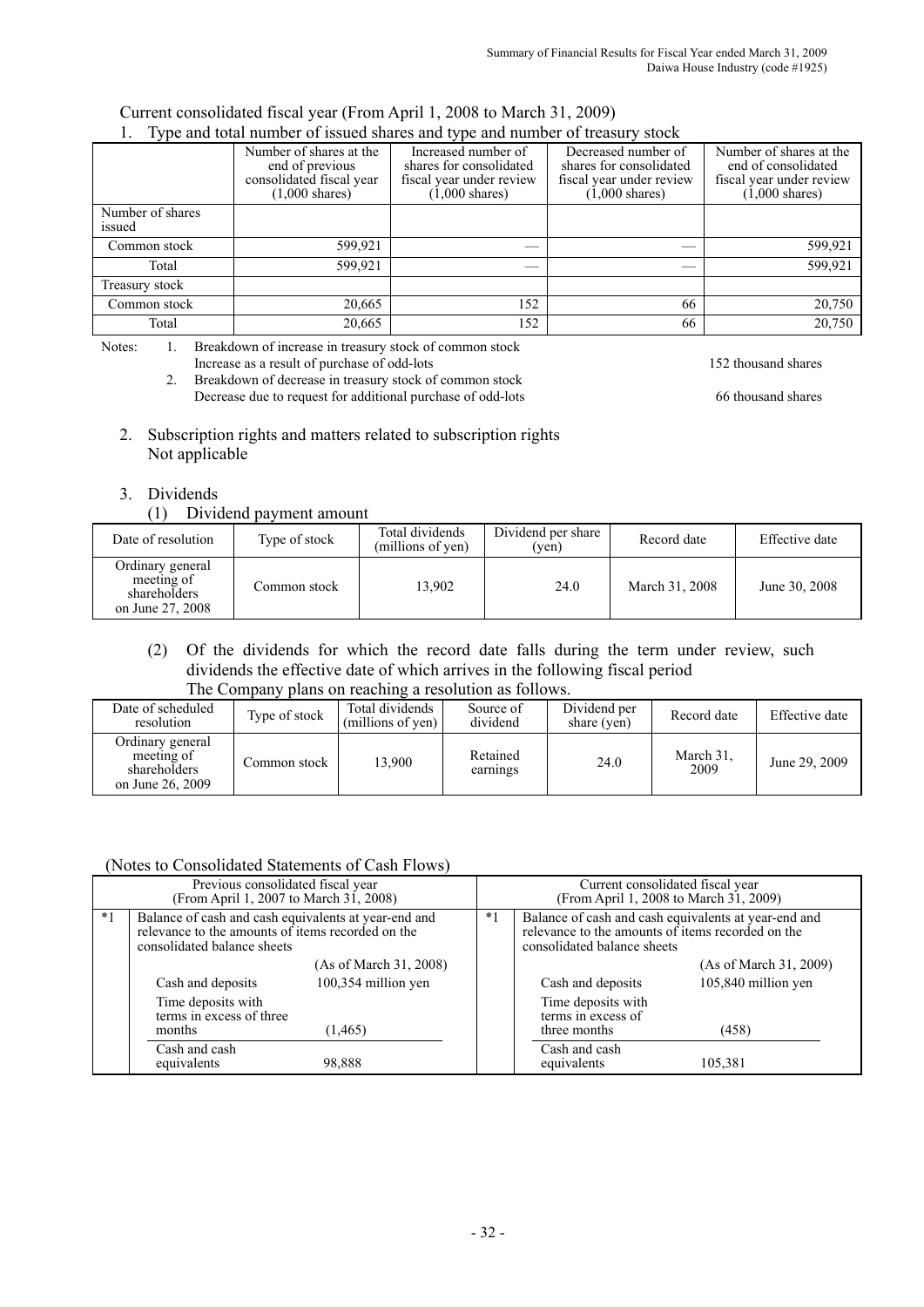# (Notes on Marketable Securities)

| Previous consolidated fiscal year                                                                                                                                                   |                   |                                                                   |                                                                                                                             |                                                                                                                    |
|-------------------------------------------------------------------------------------------------------------------------------------------------------------------------------------|-------------------|-------------------------------------------------------------------|-----------------------------------------------------------------------------------------------------------------------------|--------------------------------------------------------------------------------------------------------------------|
| 1. Held-to-maturity debt securities with market value (March 31, 2008)                                                                                                              |                   | Balance on<br>consolidated balance<br>sheets<br>(millions of yen) | Market value<br>(millions of yen)                                                                                           | Difference<br>(millions of yen)                                                                                    |
| (Market value exceeds the amount recorded                                                                                                                                           |                   |                                                                   |                                                                                                                             |                                                                                                                    |
| on the consolidated balance sheets)<br>Japanese government bonds, local<br>government bonds, etc.<br>(Market value does not exceed the amount                                       |                   | 26                                                                | 27                                                                                                                          | 1                                                                                                                  |
| recorded on the consolidated balance sheets)                                                                                                                                        |                   |                                                                   |                                                                                                                             |                                                                                                                    |
| Japanese government bonds, local<br>government bonds, etc.                                                                                                                          |                   | 5                                                                 | 4                                                                                                                           | $\left( 0\right)$                                                                                                  |
| Total                                                                                                                                                                               |                   | 31                                                                | 32                                                                                                                          | $\Omega$                                                                                                           |
| 2. Available-for-sale securities with market value (March 31, 2008)                                                                                                                 |                   |                                                                   |                                                                                                                             |                                                                                                                    |
|                                                                                                                                                                                     |                   | Acquisition cost<br>(millions of yen)                             | Balance on<br>consolidated balance<br>sheets<br>(millions of yen)                                                           | Difference<br>(millions of yen)                                                                                    |
| (Balance on the consolidated balance sheets)<br>exceeds the acquisition cost)                                                                                                       |                   |                                                                   |                                                                                                                             |                                                                                                                    |
| Equity securities                                                                                                                                                                   |                   | 21,189                                                            | 47,475                                                                                                                      | 26,285                                                                                                             |
| Others<br>(Balance on the consolidated balance sheets)<br>does not exceed the acquisition cost)                                                                                     |                   | 86                                                                | 147                                                                                                                         | 61                                                                                                                 |
| Equity securities                                                                                                                                                                   |                   | 22,122                                                            | 20,318                                                                                                                      | (1,803)                                                                                                            |
| Japanese government bonds, local<br>government bonds, etc.                                                                                                                          |                   | 720                                                               | 688                                                                                                                         | (31)                                                                                                               |
|                                                                                                                                                                                     |                   |                                                                   |                                                                                                                             |                                                                                                                    |
| Others<br>Total                                                                                                                                                                     |                   | 50<br>44,167                                                      | 44<br>68,673<br>Impairment accounting has been applied on marketable securities worth 7,859 million yen (available-for-sale | (5)<br>24,506                                                                                                      |
| yen)<br>2008)                                                                                                                                                                       |                   |                                                                   |                                                                                                                             | securities with market value: 7,831 million yen and available-for-sale securities without market value: 27 million |
| Note:<br>3. Available-for-sale securities sold during the consolidated fiscal year under review (From April 1, 2007 to March 31,<br>Amount sold<br>(millions of yen)                |                   | Total gain on sales of securities<br>(millions of yen)            |                                                                                                                             | Total loss on sales of securities<br>(millions of yen)                                                             |
|                                                                                                                                                                                     | 1,168             |                                                                   | 898                                                                                                                         |                                                                                                                    |
|                                                                                                                                                                                     |                   |                                                                   |                                                                                                                             |                                                                                                                    |
|                                                                                                                                                                                     |                   |                                                                   |                                                                                                                             |                                                                                                                    |
| 4. Major securities that are not marked-to-market and balances on the consolidated balance sheets (March 31, 2008)<br>Available-for-sale securities<br>Non-listed equity securities |                   |                                                                   | 4,287                                                                                                                       | million yen                                                                                                        |
| Preferred securities                                                                                                                                                                |                   |                                                                   | 14,533                                                                                                                      |                                                                                                                    |
| Investments in limited liability partnership                                                                                                                                        |                   |                                                                   | 3,115                                                                                                                       |                                                                                                                    |
| Total<br>5. Available-for-sale securities with maturity and scheduled due amounts of held-to-maturity debt securities (March 31,<br>2008)                                           |                   |                                                                   | 21,935                                                                                                                      |                                                                                                                    |
|                                                                                                                                                                                     | Due within a year | Due in one to five<br>years                                       | Due in five to ten<br>years                                                                                                 | Due after ten years                                                                                                |
| Debt securities                                                                                                                                                                     | (millions of yen) | (millions of yen)                                                 | (millions of yen)                                                                                                           | (millions of yen)                                                                                                  |
| Japanese government<br>bonds, local government                                                                                                                                      |                   |                                                                   |                                                                                                                             |                                                                                                                    |
| bonds, etc.<br>Total                                                                                                                                                                | 20<br>20          | 200<br>200                                                        |                                                                                                                             | 26<br>473<br>26<br>473                                                                                             |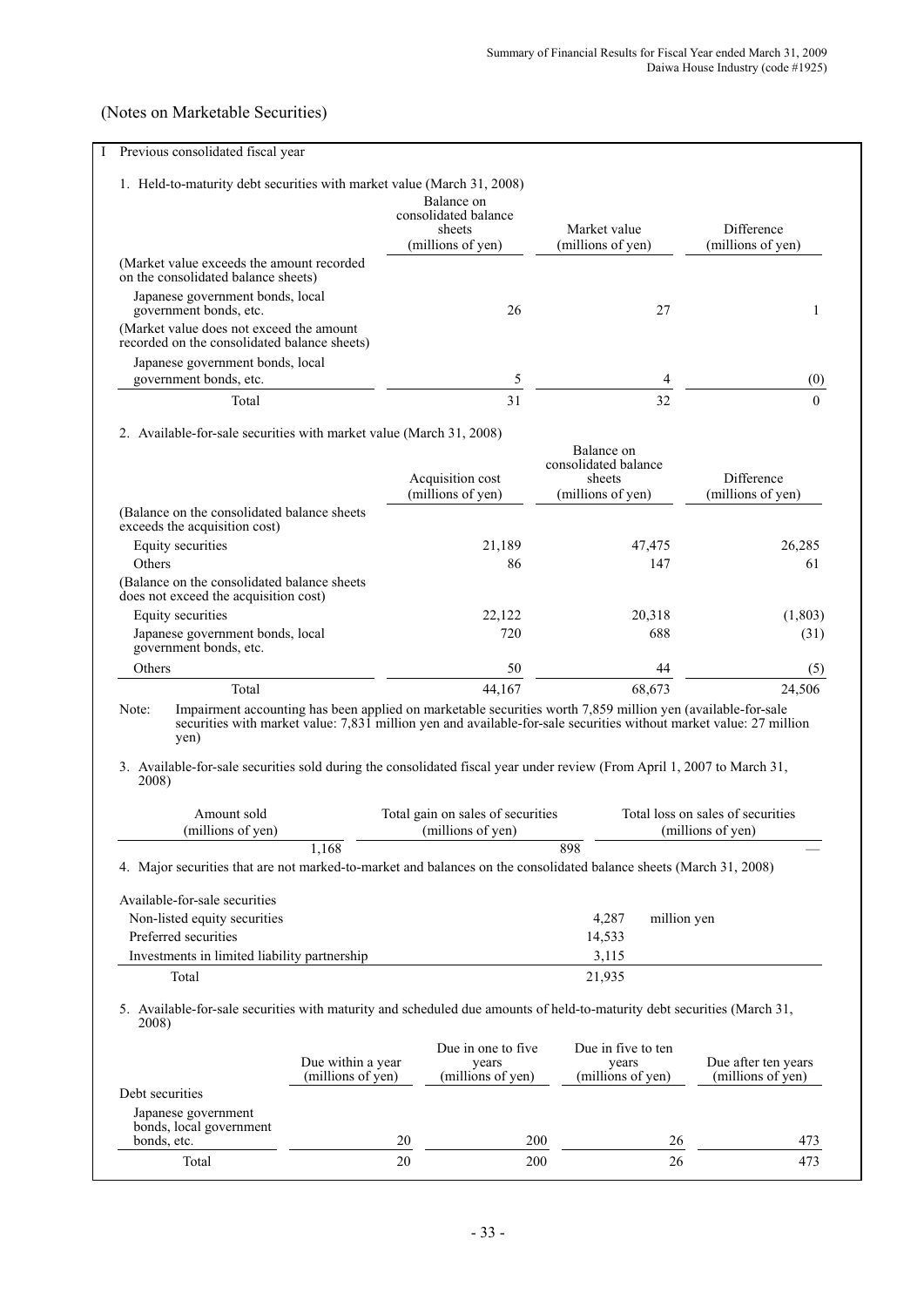|                 | II Current consolidated fiscal year                                                                                                                                                                                                                                                                                                                                 |                                                        |                                                                |                                                        |
|-----------------|---------------------------------------------------------------------------------------------------------------------------------------------------------------------------------------------------------------------------------------------------------------------------------------------------------------------------------------------------------------------|--------------------------------------------------------|----------------------------------------------------------------|--------------------------------------------------------|
|                 | 1. Held-to-maturity debt securities with market value (March 31, 2009)                                                                                                                                                                                                                                                                                              | Balance on consolidated<br>balance sheets              | Market value                                                   | Difference                                             |
|                 |                                                                                                                                                                                                                                                                                                                                                                     | (millions of yen)                                      | (millions of yen)                                              | (millions of yen)                                      |
|                 | (Market value exceeds the amount recorded on the<br>consolidated balance sheets)                                                                                                                                                                                                                                                                                    |                                                        |                                                                |                                                        |
| bonds, etc.     | Japanese government bonds, local government                                                                                                                                                                                                                                                                                                                         | 5                                                      | 5                                                              | $\theta$                                               |
|                 | (Market value does not exceed the amount<br>recorded on the consolidated balance sheets)                                                                                                                                                                                                                                                                            |                                                        |                                                                |                                                        |
| bonds, etc.     | Japanese government bonds, local government                                                                                                                                                                                                                                                                                                                         |                                                        |                                                                |                                                        |
|                 | Total                                                                                                                                                                                                                                                                                                                                                               | 5                                                      | 5                                                              | $\Omega$                                               |
|                 | 2. Available-for-sale securities with market value (March 31, 2009)                                                                                                                                                                                                                                                                                                 |                                                        |                                                                |                                                        |
|                 |                                                                                                                                                                                                                                                                                                                                                                     | Acquisition cost<br>(millions of yen)                  | Balance on consolidated<br>balance sheets<br>(millions of yen) | Difference<br>(millions of yen)                        |
|                 | (Balance on the consolidated balance sheets<br>exceeds the acquisition cost)                                                                                                                                                                                                                                                                                        |                                                        |                                                                |                                                        |
|                 | Equity securities                                                                                                                                                                                                                                                                                                                                                   | 16,753                                                 | 25,814                                                         | 9,060                                                  |
| Others          |                                                                                                                                                                                                                                                                                                                                                                     | 119                                                    | 127                                                            | 7                                                      |
|                 | (Balance on the consolidated balance sheets does<br>not exceed the acquisition cost)                                                                                                                                                                                                                                                                                |                                                        |                                                                |                                                        |
|                 | Equity securities                                                                                                                                                                                                                                                                                                                                                   | 20,512                                                 | 17,194                                                         | (3,318)                                                |
| bonds, etc.     | Japanese government bonds, local government                                                                                                                                                                                                                                                                                                                         | 500                                                    | 475                                                            | (24)                                                   |
|                 | Total                                                                                                                                                                                                                                                                                                                                                               | 37,886                                                 | 43,612                                                         | 5,725                                                  |
| Note:           | Impairment accounting has been applied on marketable securities worth 7,533 million yen (available-for-sale<br>securities with market value: 7,525 million yen and available-for-sale securities without market value: 7 million yen)<br>3. Held-to-maturity debt securities sold during the consolidated fiscal year under review (From April 1, 2008 to March 31, |                                                        |                                                                |                                                        |
| 2009)           |                                                                                                                                                                                                                                                                                                                                                                     | Amount sold                                            | Cost amount sold                                               | Gain/loss on sales of<br>securities                    |
| Debt securities |                                                                                                                                                                                                                                                                                                                                                                     | (millions of yen)                                      | (millions of yen)                                              | (millions of yen)                                      |
| bonds, etc.     | Japanese government bonds, local government                                                                                                                                                                                                                                                                                                                         | 27                                                     | 27                                                             |                                                        |
|                 | Total                                                                                                                                                                                                                                                                                                                                                               | 27                                                     | 27                                                             |                                                        |
| Note:           | A consolidated subsidiary held the Japanese government bonds for the purpose of depositing as operational<br>guarantee funds for real estate businesses, however, because of the business restructure, it did not need to deposit<br>and sold them.                                                                                                                 |                                                        |                                                                |                                                        |
|                 | 4. Available-for-sale securities sold during the consolidated fiscal year under review (From April 1, 2008 to March 31, 2009)                                                                                                                                                                                                                                       |                                                        |                                                                | 0<br>$\boldsymbol{0}$                                  |
|                 | Amount sold<br>(millions of yen)                                                                                                                                                                                                                                                                                                                                    | Total gain on sales of securities<br>(millions of yen) |                                                                | Total loss on sales of securities<br>(millions of yen) |
|                 | 5                                                                                                                                                                                                                                                                                                                                                                   |                                                        | 3                                                              |                                                        |
|                 | 5. Major securities that are not marked-to-market and balances on the consolidated balance sheets (March 31, 2009)                                                                                                                                                                                                                                                  |                                                        |                                                                |                                                        |
|                 | Available-for-sale securities                                                                                                                                                                                                                                                                                                                                       |                                                        |                                                                |                                                        |
|                 | Non-listed equity securities                                                                                                                                                                                                                                                                                                                                        |                                                        | 6,888 million yen                                              |                                                        |
|                 | Preferred securities                                                                                                                                                                                                                                                                                                                                                |                                                        | 26,502                                                         |                                                        |
|                 | Investments in limited liability partnership                                                                                                                                                                                                                                                                                                                        |                                                        | 7,717                                                          |                                                        |
|                 | Non-listed debt securities<br>Total                                                                                                                                                                                                                                                                                                                                 |                                                        | 270<br>41,378                                                  |                                                        |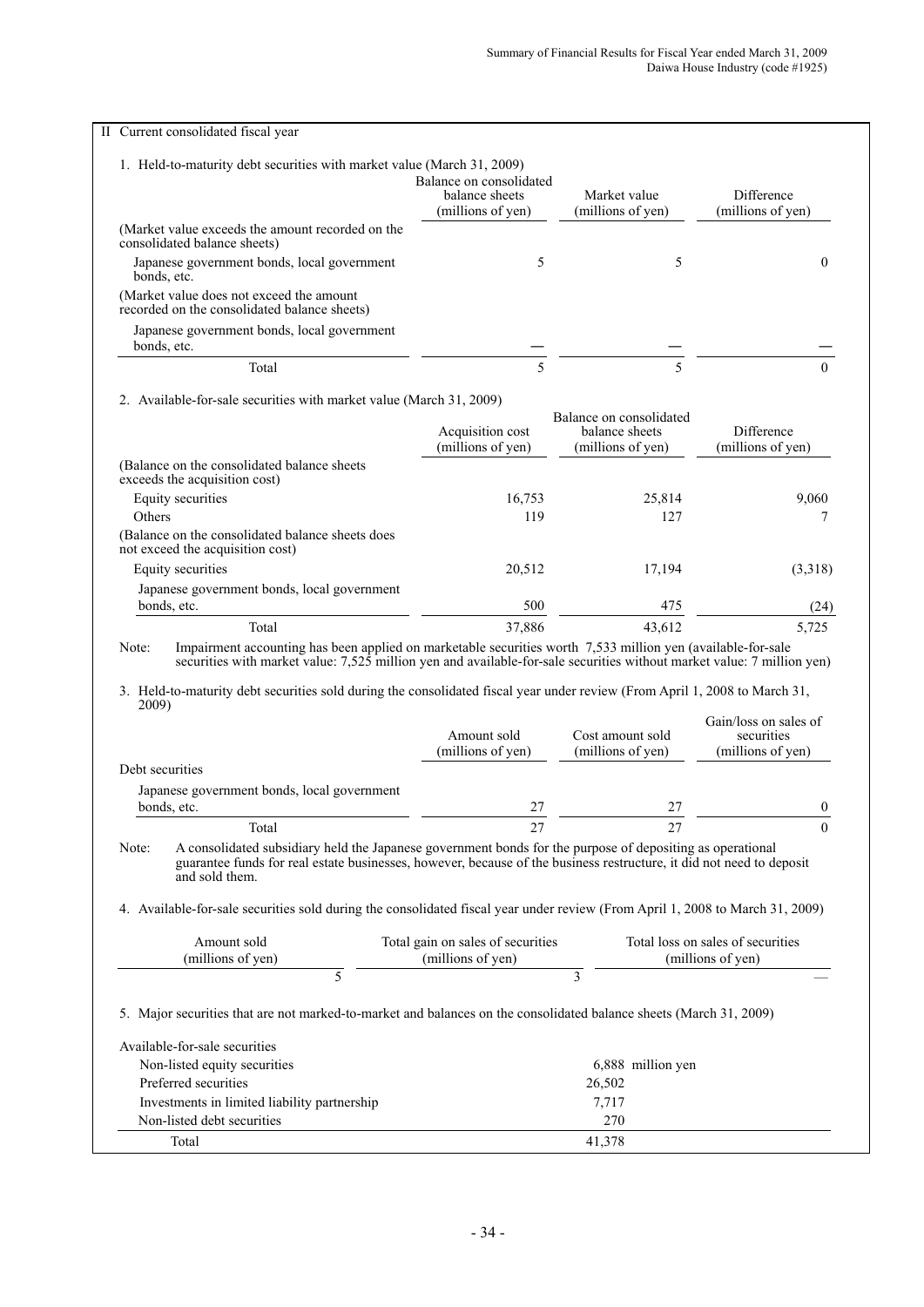6. Available-for-sale securities with maturity and scheduled due amounts of held-to-maturity debt securities (March 31, 2009)

|                                                            | Due within a year<br>(millions of yen) | Due in one to five.<br>years<br>(millions of yen) | Due in five to ten<br>vears<br>(millions of yen) | Due after ten years<br>(millions of yen) |
|------------------------------------------------------------|----------------------------------------|---------------------------------------------------|--------------------------------------------------|------------------------------------------|
| Debt securities                                            |                                        |                                                   |                                                  |                                          |
| Japanese government bonds,<br>local government bonds, etc. |                                        | 245                                               | 25                                               | 481                                      |
| Total                                                      |                                        | 245                                               | 25                                               | 481                                      |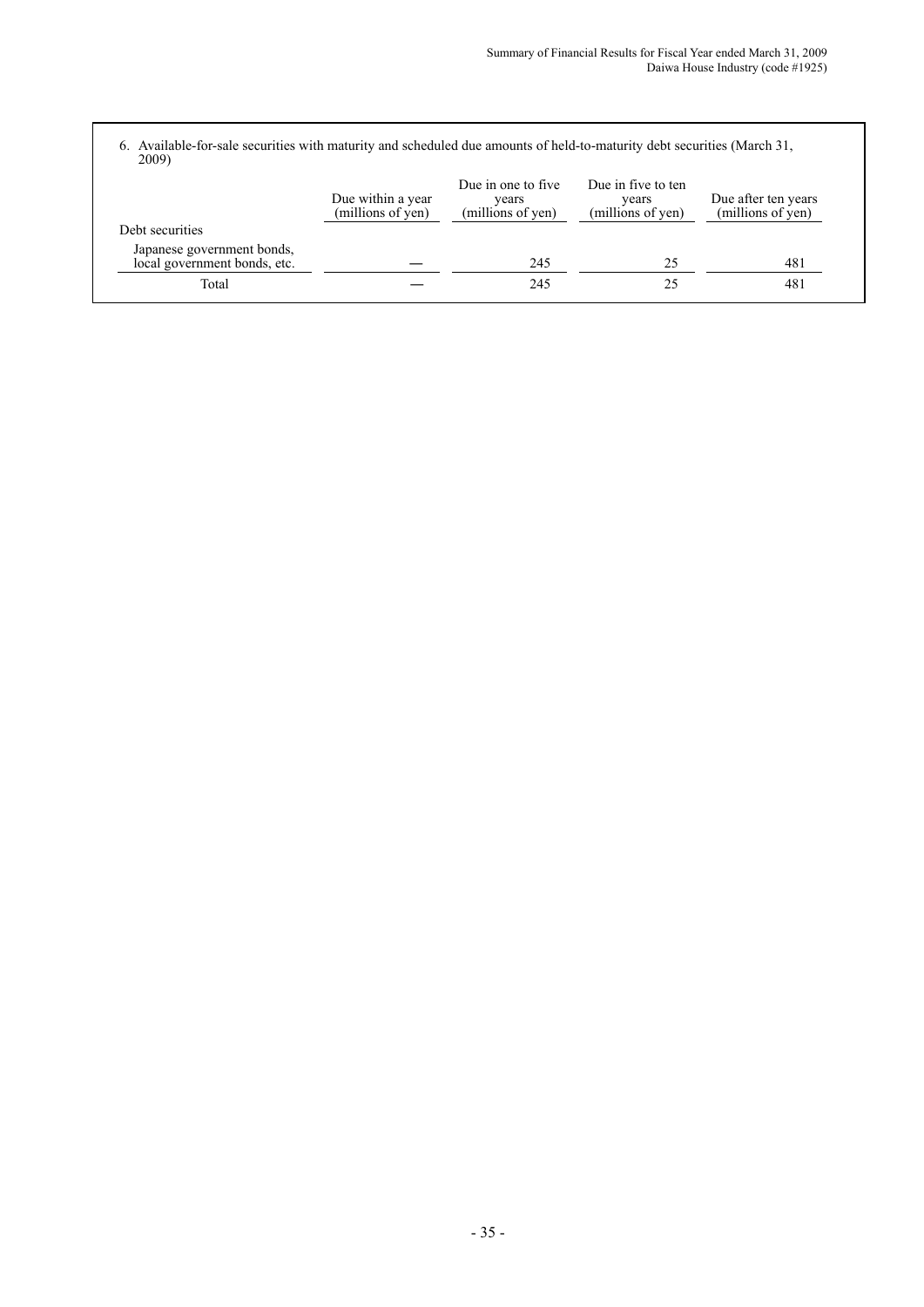#### (Notes on Retirement Benefits) I Previous consolidated fiscal year 1. Outline of retirement benefit plan adopted The Company and certain domestic consolidated subsidiaries adopt a corporate pension fund system or approved retirement pension system and lump-sum severance payment system as defined benefits. Additional severance payment may be provided upon an employee's retirement, etc. In addition, the Company adopts a retirement benefit trust. 2. Projected benefit obligation (March 31, 2008) (1) Projected benefit obligation (291,037) million yen (2) Fair value of pension plan assets 164,959 (3) Retirement benefit trust 1,908 (4) Liability for employees' retirement benefits (124,169) (5) Provision for employees' retirement benefits (124,169) Note: Certain consolidated subsidiaries adopt the simplified method in calculating projected benefit obligation. 3. Components of net periodic benefit costs (From April 1, 2007 to March 31, 2008) (1) Service cost (Note 1) 15,762 million yen (2) Interest cost 6,765 (3) Expected return on plan assets (4,350) (4) Recognized actuarial loss 26,410 (5) Prior service benefit (Note 2) (499) (6) Net periodic benefit costs 44,088 Notes: 1. Net periodic benefit costs of consolidated subsidiaries adopting the simplified method are recorded under "(1) Service cost." 2. Prior service benefit of 499 million yen resulting from the adoption of the revised benefit plan concerning the lump-sum severance payments by certain consolidated subsidiaries has been booked to extraordinary income. 4. Basis of calculation of projected benefit obligation (From April 1, 2007 to March 31, 2008) (1) Methods of allocation of projected severance benefit Fixed amount method for corporate pension fund system and approved retirement pension system; Point method for lump-sum severance payment system of the Company and certain consolidated subsidiaries; fixed amount method for lump-sum severance payment system of the other consolidated subsidiaries (2) Discount rate Mainly 2.5% (3) Expected rate of return on plan assets Mainly 2.5% (4) Recognized period of actuarial gain/loss One year (Recorded lump-sum in the fiscal year transactions took place)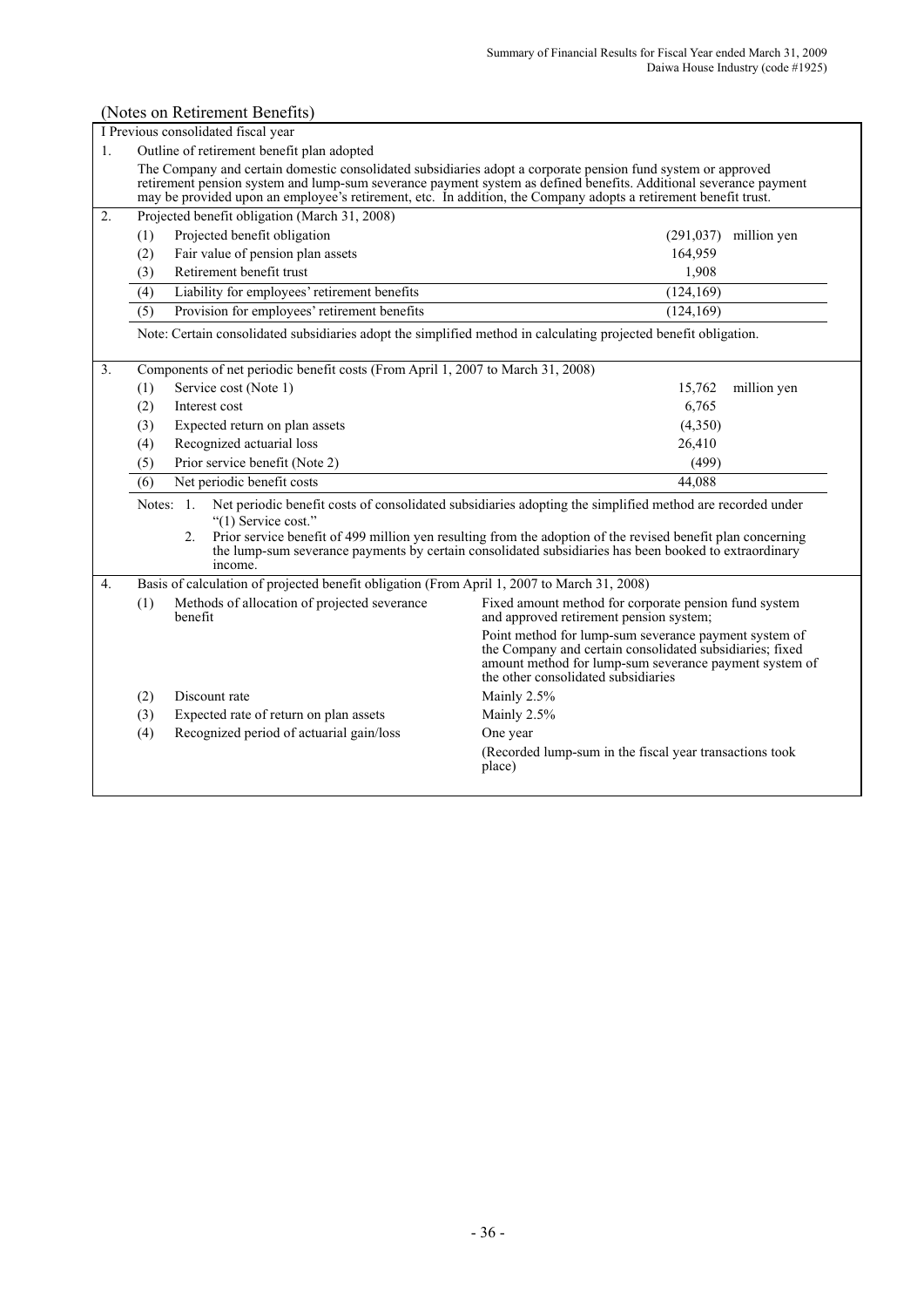|    |                                                                                                                                                                                                                                                                                                                                                      | II Current consolidated fiscal year                                                                                                    |                                                                                                                                                                                                                    |             |  |  |  |  |
|----|------------------------------------------------------------------------------------------------------------------------------------------------------------------------------------------------------------------------------------------------------------------------------------------------------------------------------------------------------|----------------------------------------------------------------------------------------------------------------------------------------|--------------------------------------------------------------------------------------------------------------------------------------------------------------------------------------------------------------------|-------------|--|--|--|--|
| 1. |                                                                                                                                                                                                                                                                                                                                                      | Outline of retirement benefit plan adopted                                                                                             |                                                                                                                                                                                                                    |             |  |  |  |  |
|    | The Company and certain domestic consolidated subsidiaries adopt a corporate pension fund system or approved<br>retirement pension system and lump-sum severance payment system as defined benefits. Additional severance payment<br>may be provided upon an employee's retirement, etc. In addition, the Company adopts a retirement benefit trust. |                                                                                                                                        |                                                                                                                                                                                                                    |             |  |  |  |  |
| 2. | Projected benefit obligation (March 31, 2009)                                                                                                                                                                                                                                                                                                        |                                                                                                                                        |                                                                                                                                                                                                                    |             |  |  |  |  |
|    | (1)                                                                                                                                                                                                                                                                                                                                                  | Projected benefit obligation                                                                                                           | (315,784)                                                                                                                                                                                                          | million yen |  |  |  |  |
|    | (2)                                                                                                                                                                                                                                                                                                                                                  | Fair value of pension plan assets                                                                                                      | 154,952                                                                                                                                                                                                            |             |  |  |  |  |
|    | (3)                                                                                                                                                                                                                                                                                                                                                  | Retirement benefit trust                                                                                                               | 629                                                                                                                                                                                                                |             |  |  |  |  |
|    | (4)                                                                                                                                                                                                                                                                                                                                                  | Liability for employees' retirement benefits                                                                                           | (160, 202)                                                                                                                                                                                                         |             |  |  |  |  |
|    | (5)                                                                                                                                                                                                                                                                                                                                                  | Provision for employees' retirement benefits                                                                                           | (160, 202)                                                                                                                                                                                                         |             |  |  |  |  |
|    |                                                                                                                                                                                                                                                                                                                                                      | Note: Certain consolidated subsidiaries adopt the simplified method in calculating projected benefit obligation.                       |                                                                                                                                                                                                                    |             |  |  |  |  |
| 3. |                                                                                                                                                                                                                                                                                                                                                      | Components of net periodic benefit costs (From April 1, 2008 to March 31, 2009)                                                        |                                                                                                                                                                                                                    |             |  |  |  |  |
|    | (1)                                                                                                                                                                                                                                                                                                                                                  | Service cost (Note)                                                                                                                    | 17,166                                                                                                                                                                                                             | million yen |  |  |  |  |
|    | (2)                                                                                                                                                                                                                                                                                                                                                  | Interest cost                                                                                                                          | 7,261                                                                                                                                                                                                              |             |  |  |  |  |
|    | (3)                                                                                                                                                                                                                                                                                                                                                  | Expected return on plan assets                                                                                                         | (4,120)                                                                                                                                                                                                            |             |  |  |  |  |
|    | (4)                                                                                                                                                                                                                                                                                                                                                  | Recognized actuarial loss                                                                                                              | 31,495                                                                                                                                                                                                             |             |  |  |  |  |
|    | (5)                                                                                                                                                                                                                                                                                                                                                  | Net periodic benefit costs                                                                                                             | 51,804                                                                                                                                                                                                             |             |  |  |  |  |
|    |                                                                                                                                                                                                                                                                                                                                                      | Note: Net periodic benefit costs of consolidated subsidiaries adopting the simplified method are recorded under "(1)<br>Service cost." |                                                                                                                                                                                                                    |             |  |  |  |  |
| 4. |                                                                                                                                                                                                                                                                                                                                                      | Basis of calculation of projected benefit obligation (From April 1, 2008 to March 31, 2009)                                            |                                                                                                                                                                                                                    |             |  |  |  |  |
|    | (1)                                                                                                                                                                                                                                                                                                                                                  | Methods of allocation of projected severance<br>benefit                                                                                | Fixed amount method for corporate pension fund system<br>and approved retirement pension system;                                                                                                                   |             |  |  |  |  |
|    |                                                                                                                                                                                                                                                                                                                                                      |                                                                                                                                        | Point method for lump-sum severance payment system of<br>the Company and certain consolidated subsidiaries; fixed<br>amount method for lump-sum severance payment system of<br>the other consolidated subsidiaries |             |  |  |  |  |
|    | (2)                                                                                                                                                                                                                                                                                                                                                  | Discount rate                                                                                                                          | Mainly 2.5%                                                                                                                                                                                                        |             |  |  |  |  |
|    | (3)                                                                                                                                                                                                                                                                                                                                                  | Expected rate of return on plan assets                                                                                                 | Mainly 2.5%                                                                                                                                                                                                        |             |  |  |  |  |
|    | (4)                                                                                                                                                                                                                                                                                                                                                  | Recognized period of actuarial gain/loss                                                                                               | One year                                                                                                                                                                                                           |             |  |  |  |  |
|    |                                                                                                                                                                                                                                                                                                                                                      |                                                                                                                                        | (Recorded lump-sum in the fiscal year transactions took<br>place)                                                                                                                                                  |             |  |  |  |  |

(Matters related to stock option, etc.)

No items to report.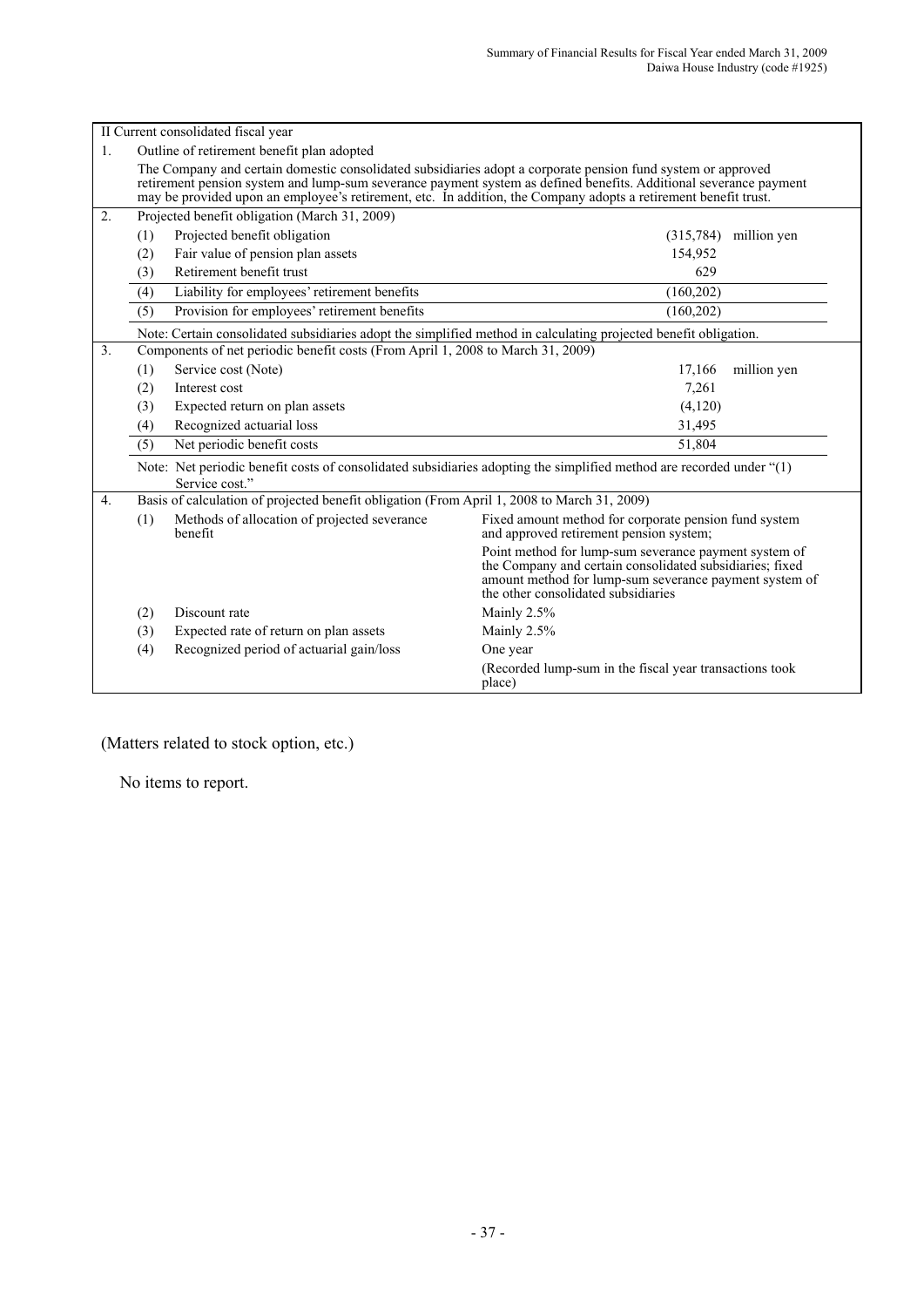# (Notes on Tax Effect Accounting)

|     | Consolidated fiscal year under review<br>(March 31, 2008)                        |           |                       | Consolidated fiscal year under review<br>(March 31, 2009) |                                                                                  |           |                       |
|-----|----------------------------------------------------------------------------------|-----------|-----------------------|-----------------------------------------------------------|----------------------------------------------------------------------------------|-----------|-----------------------|
| 1.  | Breakdown of major causes of deferred tax assets and<br>deferred tax liabilities |           |                       | 1.                                                        | Breakdown of major causes of deferred tax assets and<br>deferred tax liabilities |           |                       |
| (1) | Current                                                                          |           |                       | (1)                                                       | Current                                                                          |           |                       |
|     | Deferred tax assets                                                              |           |                       |                                                           | Deferred tax assets                                                              |           |                       |
|     | Write-down of land held<br>for resale                                            |           | 21,956 million yen    |                                                           | Write-down of land held<br>for resale                                            |           | 20,748 million yen    |
|     | Accrued bonuses                                                                  | 8.032     |                       |                                                           | Accrued bonuses                                                                  | 7,249     |                       |
|     | Accrued enterprise tax                                                           | 1,967     |                       |                                                           | Accrued enterprise tax                                                           | 770       |                       |
|     | Other                                                                            | 8,813     |                       |                                                           | Other                                                                            | 6,948     |                       |
|     | Total deferred tax assets                                                        | 40,769    |                       |                                                           | Total deferred tax assets                                                        | 35,717    |                       |
|     | Deferred tax liabilities                                                         |           |                       |                                                           | Deferred tax liabilities                                                         |           |                       |
|     | Other                                                                            |           | (49) million yen      |                                                           | Other                                                                            |           | (0) million yen       |
|     | Total deferred tax liabilities                                                   | (49)      |                       |                                                           | Total deferred tax liabilities                                                   | (0)       |                       |
|     | Net deferred tax assets                                                          |           | 40,720 million yen    |                                                           | Net deferred tax assets                                                          |           | 35,717 million yen    |
|     |                                                                                  |           |                       |                                                           |                                                                                  |           |                       |
| (2) | Non-Current                                                                      |           |                       | (2)                                                       | Non-Current                                                                      |           |                       |
|     | Deferred tax assets                                                              |           |                       |                                                           | Deferred tax assets                                                              |           |                       |
|     | Employees' retirement<br>benefits                                                |           | 50,569 million yen    |                                                           | Employees' retirement<br>benefits                                                |           | 64,982 million yen    |
|     | Unrealized gains on sales<br>of property, plant and<br>equipment                 | 8,162     |                       |                                                           | Unrealized gains on sales<br>of property, plant and<br>equipment                 | 8,937     |                       |
|     | Extraordinary depreciation<br>for property, plant and<br>equipment               | 7,622     |                       |                                                           | Extraordinary<br>depreciation for property,<br>plant and equipment               | 6,707     |                       |
|     | Loss carryforwards                                                               | 5,753     |                       |                                                           | Loss carryforwards                                                               | 7,697     |                       |
|     | Other                                                                            | 25,214    |                       |                                                           | Other                                                                            | 32,613    |                       |
|     | Total                                                                            | 97,322    |                       |                                                           | Total                                                                            | 120,938   |                       |
|     | Less valuation allowance                                                         | (8, 483)  |                       |                                                           | Less valuation allowance                                                         | (11, 719) |                       |
|     | Total deferred tax assets                                                        | 88,838    |                       |                                                           | Total deferred tax assets                                                        | 109,219   |                       |
|     | Deferred tax liabilities                                                         |           |                       |                                                           | Deferred tax liabilities                                                         |           |                       |
|     | Retained earnings<br>appropriated for tax<br>allowable reserves                  |           | $(1,997)$ million yen |                                                           | Retained earnings<br>appropriated for tax<br>allowable reserves                  |           | $(1,988)$ million yen |
|     | Net unrealized gain on<br>available-for-sale securities                          | (9.918)   |                       |                                                           | Net unrealized gain on<br>available-for-sale<br>securities                       | (2,319)   |                       |
|     | Other                                                                            | (249)     |                       |                                                           | Other                                                                            | (191)     |                       |
|     | Total deferred tax<br>liabilities                                                | (12, 165) |                       |                                                           | Total deferred tax<br>liabilities                                                | (4, 499)  |                       |
|     | Net deferred tax assets                                                          |           | 76,673 million yen    |                                                           | Net deferred tax assets                                                          |           | 104,719 million yen   |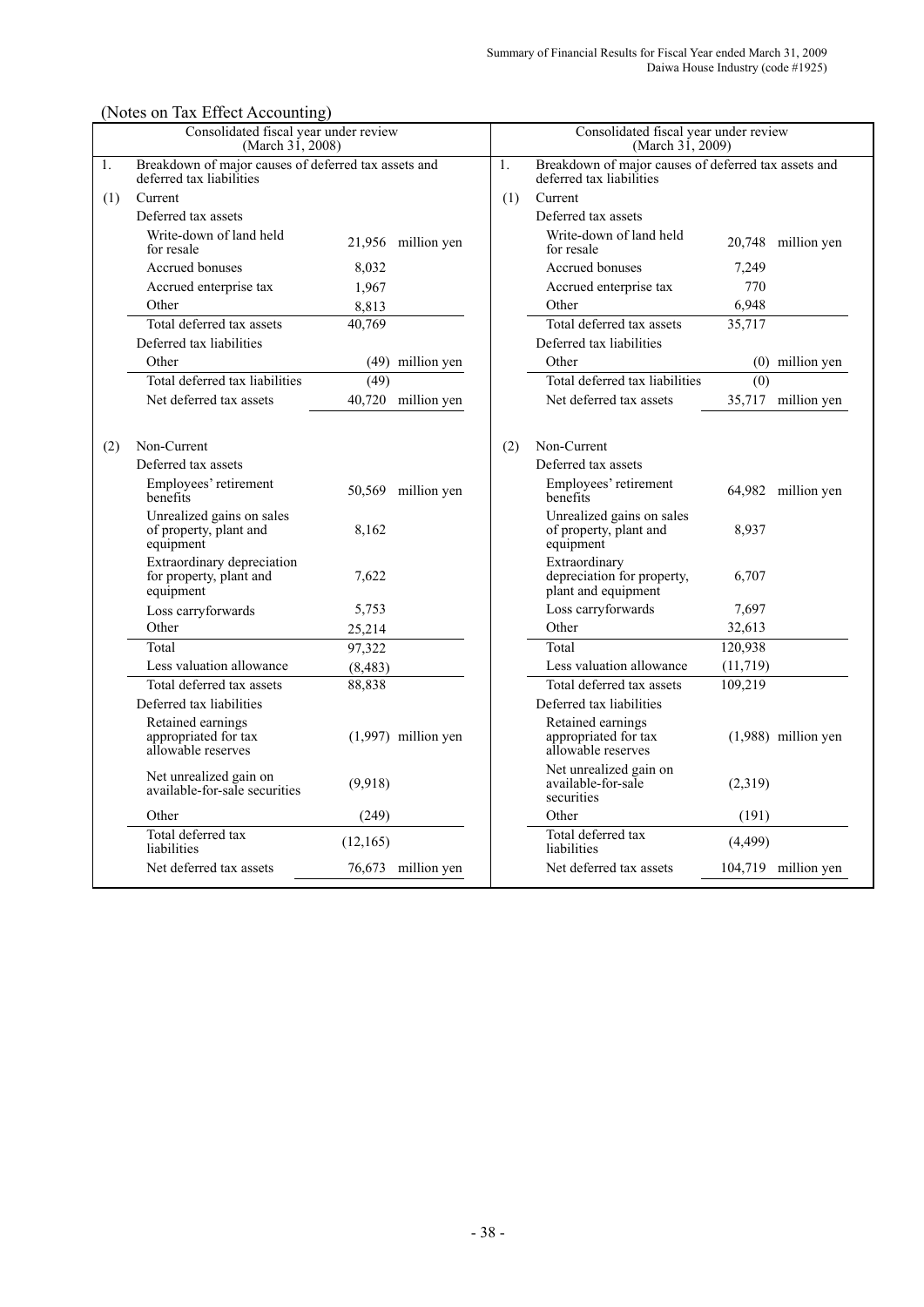|    | Consolidated fiscal year under review<br>(March 31, 2008)                                                                                                                                                      |       |               |                                                                                                                                                                                                                | Consolidated fiscal year under review<br>(March 31, 2009)                |                       |  |
|----|----------------------------------------------------------------------------------------------------------------------------------------------------------------------------------------------------------------|-------|---------------|----------------------------------------------------------------------------------------------------------------------------------------------------------------------------------------------------------------|--------------------------------------------------------------------------|-----------------------|--|
| 2. | Breakdown of major items causing the difference between<br>the normal effective statutory tax rates and the actual<br>effective rate of corporate tax, etc. after the application of<br>tax effect accounting. |       | 2.            | Breakdown of major items causing the difference between<br>the normal effective statutory tax rates and the actual<br>effective rate of corporate tax, etc. after the application of<br>tax effect accounting. |                                                                          |                       |  |
|    | Normal effective statutory tax rates                                                                                                                                                                           | 40.6  | $\frac{0}{0}$ |                                                                                                                                                                                                                | Normal effective statutory tax rates                                     | $\frac{0}{0}$<br>40.6 |  |
|    | (Adjustment)                                                                                                                                                                                                   |       |               |                                                                                                                                                                                                                | (Adjustment)                                                             |                       |  |
|    | Permanently non-deductible expenses,<br>including entertainment expenses                                                                                                                                       | 4.7   |               |                                                                                                                                                                                                                | Permanently non-deductible expenses,<br>including entertainment expenses | 9.3                   |  |
|    | Non-taxable dividend income                                                                                                                                                                                    | (1.0) |               |                                                                                                                                                                                                                | Non-taxable dividend income                                              | (0.3)                 |  |
|    | Inhabitant tax (corporation, flat rate)                                                                                                                                                                        | 3.7   |               |                                                                                                                                                                                                                | Inhabitant tax (corporation, flat rate)                                  | 7.4                   |  |
|    | Equity in earnings of associated<br>companies                                                                                                                                                                  | (0.5) |               |                                                                                                                                                                                                                | Equity in earnings of associated<br>companies                            | (1.6)                 |  |
|    | Unrealized profit in inventories                                                                                                                                                                               | (4.3) |               |                                                                                                                                                                                                                | Increase in valuation allowance                                          | 23.1                  |  |
|    | Increase in valuation allowance                                                                                                                                                                                | 7.9   |               |                                                                                                                                                                                                                | Special deduction in corporate tax                                       | (1.5)                 |  |
|    | Special deduction in corporate tax                                                                                                                                                                             | (1.1) |               |                                                                                                                                                                                                                | Reversal of land revaluation difference                                  | (3.8)                 |  |
|    | Reversal of land revaluation difference                                                                                                                                                                        | (0.4) |               |                                                                                                                                                                                                                | Other                                                                    | (0.1)                 |  |
|    | Other                                                                                                                                                                                                          | (1.1) |               |                                                                                                                                                                                                                | Actual effective tax rates after the                                     |                       |  |
|    | Actual effective tax rates after the<br>application of tax effect accounting                                                                                                                                   | 48.5  |               |                                                                                                                                                                                                                | application of tax effect accounting                                     | 73.1                  |  |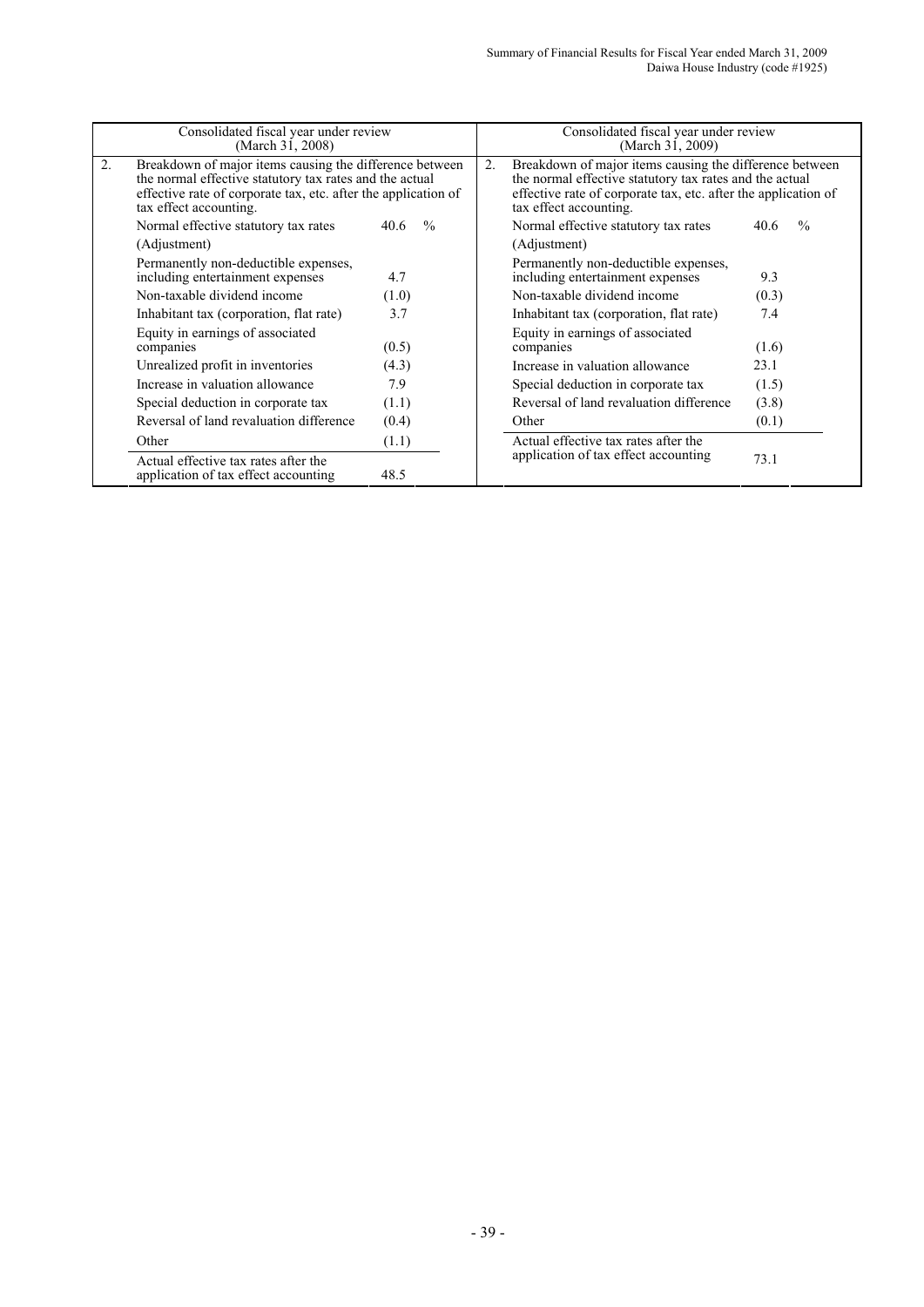### (Segment Information)

a. Information by business segment Previous consolidated fiscal year (From April 1, 2007 to March 31, 2008)

| Previous consonuated fiscal year (Profil April 1, 2007 to March 31, 2006) |                                                        |                                                                        |                                                                                 |                                                           |                                                    |                               |                                                     |                                       |
|---------------------------------------------------------------------------|--------------------------------------------------------|------------------------------------------------------------------------|---------------------------------------------------------------------------------|-----------------------------------------------------------|----------------------------------------------------|-------------------------------|-----------------------------------------------------|---------------------------------------|
|                                                                           | Residential<br><b>Business</b><br>(millions<br>of yen) | Commercial<br>Construction<br><b>Business</b><br>(millions)<br>of yen) | Resort<br>Hotels and<br>Sports Life<br><b>Business</b><br>(millions)<br>of yen) | Home<br>Center<br><b>Business</b><br>(millions<br>of yen) | Other<br><b>Businesses</b><br>(millions<br>of yen) | Total<br>(millions<br>of yen) | Eliminations<br>/Corporate<br>(millions)<br>of yen) | Consolidated<br>(millions)<br>of yen) |
| T<br>Sales and operating income                                           |                                                        |                                                                        |                                                                                 |                                                           |                                                    |                               |                                                     |                                       |
| Sales                                                                     |                                                        |                                                                        |                                                                                 |                                                           |                                                    |                               |                                                     |                                       |
| (1) Sales to customers                                                    | 1,001,156                                              | 503,718                                                                | 63,675                                                                          | 60,878                                                    | 79,825                                             | 1,709,254                     |                                                     | 1,709,254                             |
| (2) Inter-segment sales or<br>transfers                                   | 3,209                                                  | 9,016                                                                  | 26                                                                              | 1,745                                                     | 63,521                                             | 77,517                        | (77, 517)                                           |                                       |
| Total sales                                                               | 1,004,365                                              | 512,734                                                                | 63,701                                                                          | 62,623                                                    | 143,346                                            | 1,786,771                     | (77, 517)                                           | 1,709,254                             |
| Operating expenses                                                        | 950,627                                                | 462,226                                                                | 63,661                                                                          | 60,815                                                    | 138,786                                            | 1,676,117                     | (55,983)                                            | 1,620,133                             |
| Operating income                                                          | 53,738                                                 | 50,507                                                                 | 40                                                                              | 1,807                                                     | 4,560                                              | 110,654                       | (21, 533)                                           | 89,120                                |
| Assets, depreciation and<br>$\rm{II}$<br>capital investments              |                                                        |                                                                        |                                                                                 |                                                           |                                                    |                               |                                                     |                                       |
| Assets                                                                    | 656,479                                                | 616,756                                                                | 101,561                                                                         | 45,319                                                    | 192,464                                            | 1,612,581                     | 178,470                                             | 1,791,052                             |
| Depreciation                                                              | 6,956                                                  | 10,923                                                                 | 2,579                                                                           | 875                                                       | 13,085                                             | 34,421                        | 1,200                                               | 35,621                                |
| Capital investments                                                       | 10,484                                                 | 71,060                                                                 | 2,794                                                                           | 733                                                       | 18,719                                             | 103,793                       | 63                                                  | 103,856                               |

Notes: 1. Method of industry segmentation

The Company has defined industry segments based on the currently adopted sales classifications: Residential Business, Commercial Construction Business, Resort Hotels and Sports Life Business, Home Center Business and Other **Businesses** 

- 2. Major business components of each industry segment
	- [1] Residential Business

Construction, subdivision and rental of single-family houses, residential complexes (including dormitories, corporate housing and apartments) and condominiums;

Subdivision of real estate for residential use;

Real estate agency services;

Rental and management of residential complexes; Management of condominiums

[2] Commercial Construction Business

Construction, rental and management of commercial buildings such as distribution facilities, shops, offices and factories;

Sales and rental of real estate for commercial use

- [3] Resort Hotels and Sports Life Business Operation of resort hotels, golf courses and sports facilities
- [4] Home Center Business Operation of home center business
- [5] Other Businesses

Manufacture and sales of construction materials; logistics business; operation of city-type hotels; other

- 3. Under operating expenses, the amount of unallocated expenses included in eliminations/corporate totaled 22,998 million yen, consisting principally of expenses for corporate image advertisements and general corporate expenses incurred by the Administration Headquarters of the Company.
- 4. Under assets, the amount of corporate assets included in elimination/corporate totaled 227,513 million yen, consisting primarily of surplus funds (cash and cash equivalents), long-term invested funds (investment securities) and assets associated with the Administration Headquarters of the Company.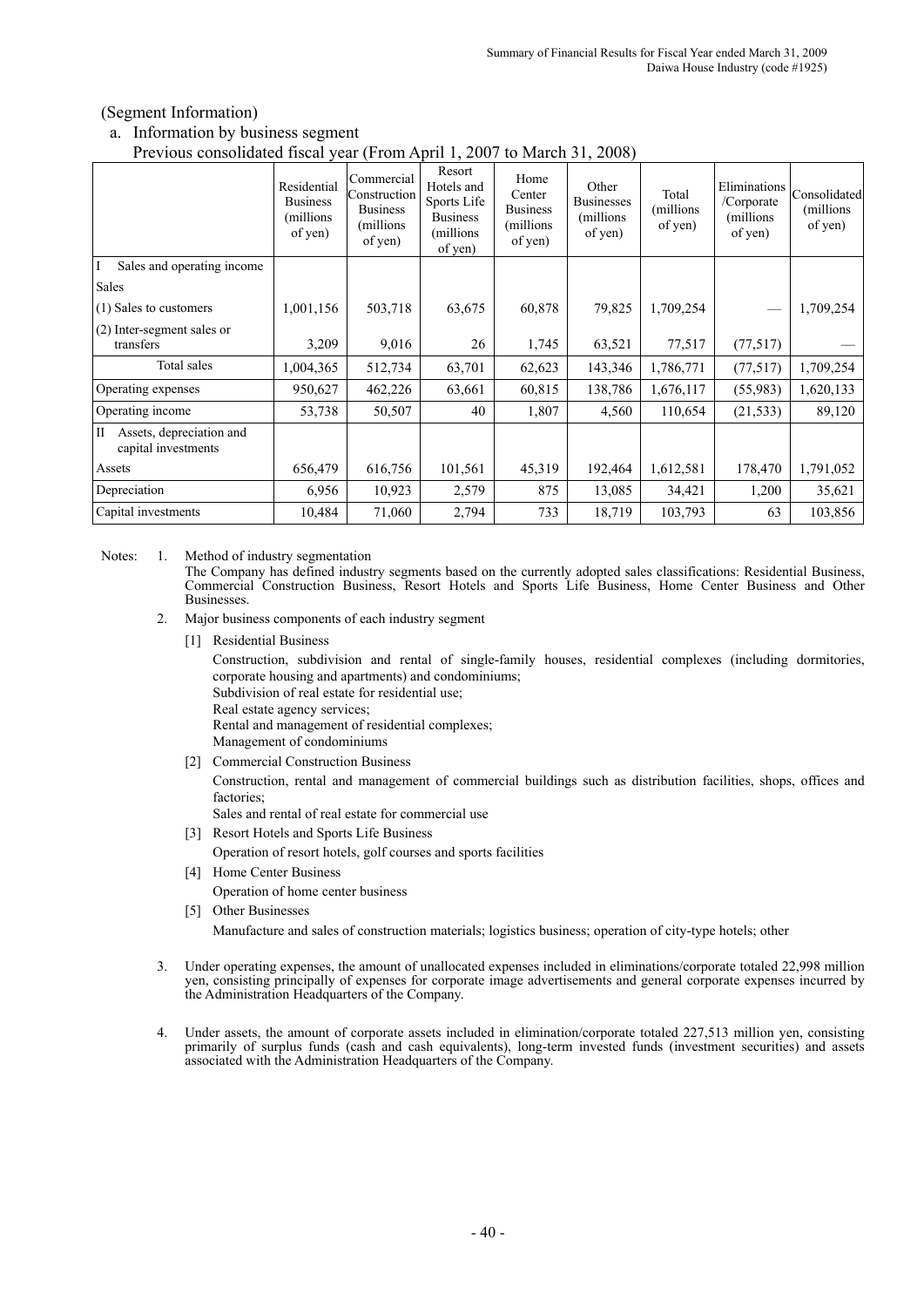|                                                                 | Residential<br><b>Business</b><br>(millions)<br>of yen) | Commercial<br><b>Construction</b><br><b>Business</b><br>(millions)<br>of yen) | Resort<br>Hotels and<br>Sports Life<br><b>Business</b><br>(millions)<br>of yen) | Home<br>Center<br><b>Business</b><br>(millions<br>of yen) | Other<br><b>Businesses</b><br>(millions)<br>of yen) | Total<br>(millions)<br>of yen) | Eliminations<br>/Corporate<br>(millions)<br>of yen) | Consolidated<br>(millions)<br>of yen) |
|-----------------------------------------------------------------|---------------------------------------------------------|-------------------------------------------------------------------------------|---------------------------------------------------------------------------------|-----------------------------------------------------------|-----------------------------------------------------|--------------------------------|-----------------------------------------------------|---------------------------------------|
| Sales and operating income<br>I                                 |                                                         |                                                                               |                                                                                 |                                                           |                                                     |                                |                                                     |                                       |
| Sales                                                           |                                                         |                                                                               |                                                                                 |                                                           |                                                     |                                |                                                     |                                       |
| (1) Sales to customers                                          | 957,188                                                 | 530,108                                                                       | 60,077                                                                          | 61,744                                                    | 81,837                                              | 1,690,956                      |                                                     | 1,690,956                             |
| (2) Inter-segment sales or                                      |                                                         |                                                                               |                                                                                 |                                                           |                                                     |                                |                                                     |                                       |
| transfers                                                       | 1,838                                                   | 15,032                                                                        | 29                                                                              | 1,761                                                     | 62,141                                              | 80,802                         | (80, 802)                                           |                                       |
| Total sales                                                     | 959,026                                                 | 545,141                                                                       | 60,107                                                                          | 63,505                                                    | 143,978                                             | 1,771,758                      | (80, 802)                                           | 1,690,956                             |
| Operating expenses                                              | 930,492                                                 | 478,959                                                                       | 61,223                                                                          | 62,351                                                    | 141,474                                             | 1,674,501                      | (57, 125)                                           | 1,617,376                             |
| Operating income                                                | 28,533                                                  | 66,181                                                                        | (1,115)                                                                         | 1,153                                                     | 2,504                                               | 97,257                         | (23, 677)                                           | 73,580                                |
| $\mathbf{I}$<br>Assets, depreciation and<br>capital investments |                                                         |                                                                               |                                                                                 |                                                           |                                                     |                                |                                                     |                                       |
| Assets                                                          | 607,233                                                 | 705,606                                                                       | 91,825                                                                          | 44,895                                                    | 201,081                                             | 1,650,642                      | 159,930                                             | 1,810,573                             |
| Depreciation                                                    | 7,248                                                   | 13,979                                                                        | 2,859                                                                           | 980                                                       | 13,190                                              | 38,258                         | 1,059                                               | 39,318                                |
| Impairment loss                                                 | 198                                                     | 5,507                                                                         | 8,985                                                                           | 83                                                        | 9                                                   | 14,784                         | 107                                                 | 14,892                                |
| Capital investments                                             | 50,112                                                  | 89,259                                                                        | 2,378                                                                           | 1,074                                                     | 19,424                                              | 162,249                        | (1,648)                                             | 160,600                               |

#### Current consolidated fiscal year (From April 1, 2008 to March 31, 2009)

Notes: 1. Method of industry segmentation The Company has defined industry segments based on the currently adopted sales classifications: Residential Business, Commercial Construction Business, Resort Hotels and Sports Life Business, Home Center Business and Other Businesses.

- 2. Major business components of each industry segment
	- [1] Residential Business

Construction, subdivision and rental of single-family houses, residential complexes (including dormitories, corporate housing and apartments) and condominiums;

Subdivision of real estate for residential use;

Real estate agency services; Rental and management of residential complexes;

- Management of condominiums
- [2] Commercial Construction Business

Construction, rental and management of commercial buildings such as distribution facilities, shops, offices and factories;

Sales and rental of real estate for commercial use

- [3] Resort Hotels and Sports Life Business
	- Operation of resort hotels, golf courses and sports facilities
- [4] Home Center Business
	- Operation of home center business
- [5] Other Businesses

Manufacture and sales of construction materials; logistics business; operation of city-type hotels; other

- 3. Under operating expenses, the amount of unallocated expenses included in eliminations/corporate totaled 24,238 million yen, consisting principally of expenses for corporate image advertisements and general corporate expenses incurred by the Administration Headquarters of the Company.
- 4. Under assets, the amount of corporate assets included in elimination/corporate totaled 222,418 million yen, consisting primarily of surplus funds (cash and cash equivalents), long-term invested funds (investment securities) and assets associated with the Administration Headquarters of the Company.
- 5. Change in the accounting policies

(Change in accounting policies for the valuation of inventories)

As described in the Basic Significant Matters Regarding Preparation of Consolidated Financial Statements, beginning the current consolidated accounting period, the "Accounting Standard for Measurement of Inventories" (ASBJ Statement No. 9, released on July 5, 2006) has been applied for the calculation of inventories.

As a result of this change, operating income decreased by 7,586 million yen for the Residential Business, by 106 million yen for the Commercial Construction Business, by 0 million yen for the Resort hotels and Sports Life Business, by 179 million yen for the Home Center Business, and by 8 million yen for the Other Businesses, respectively.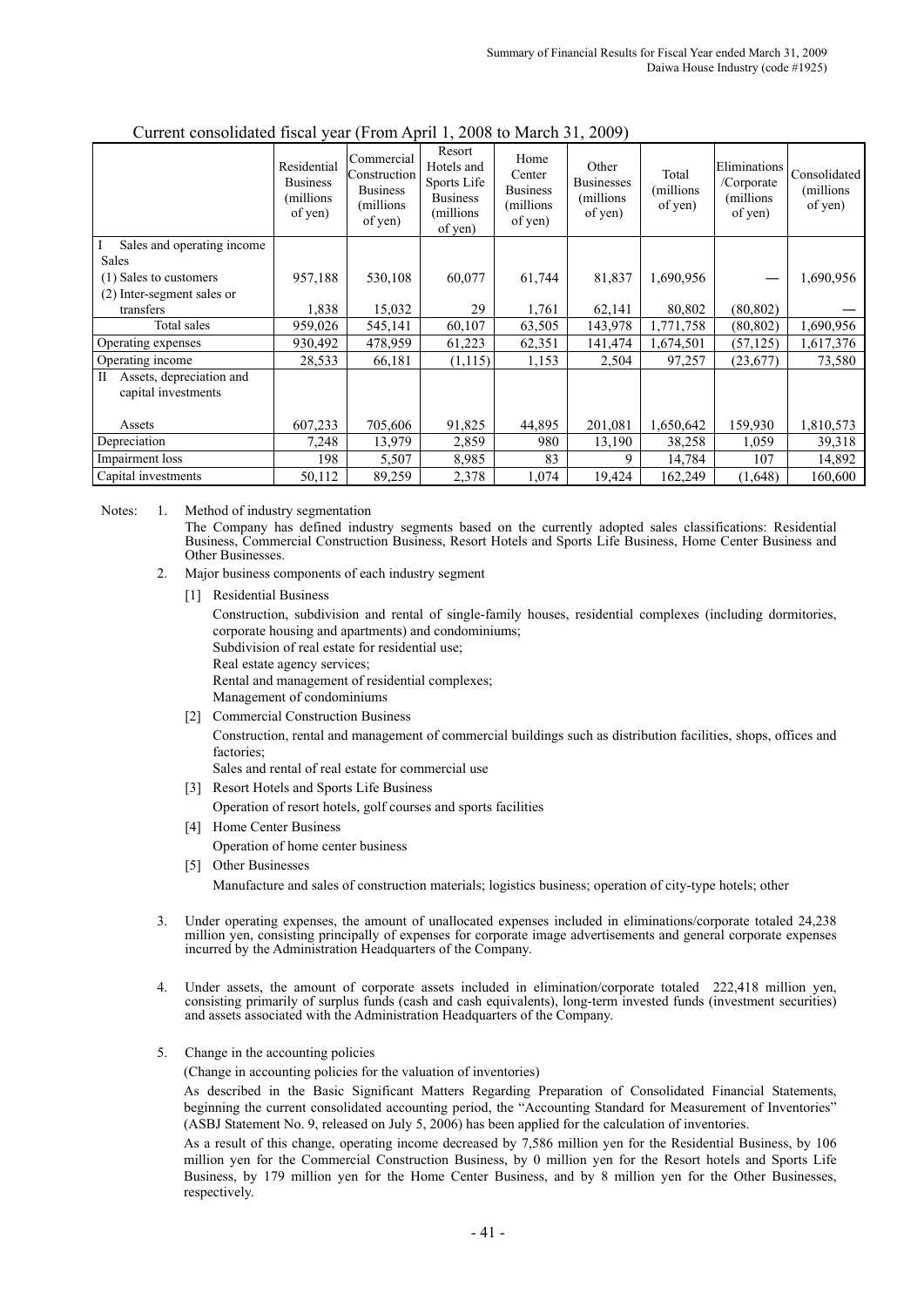b. Segment information by geographic region

Previous consolidated fiscal year (From April 1, 2007 to March 31, 2008)

Description has been omitted as the ratio of Japan to the total segment sales and to the total segment assets exceeded 90% respectively.

Consolidated fiscal year under review (From April 1, 2008 to March 31, 2009)

Description has been omitted as the ratio of Japan to the total segment sales and to the total segment assets exceeded 90% respectively.

c. Overseas sales

Previous consolidated fiscal year (From April 1, 2007 to March 31, 2008)

Description has been omitted as the ratio of overseas sales to the consolidated net sales was below 10%.

Consolidated fiscal year under review (From April 1, 2008 to March 31, 2009)

Description has been omitted as the ratio of overseas sales to the consolidated net sales was below 10%.

(Per Share Information)

|                                                                                                                     | Previous consolidated fiscal year<br>(From April 1, 2007 to March 31, 2008) |          | Current consolidated fiscal year<br>(From April 1, 2008 to March 31, 2009)                                                |                                                                                 |          |     |  |
|---------------------------------------------------------------------------------------------------------------------|-----------------------------------------------------------------------------|----------|---------------------------------------------------------------------------------------------------------------------------|---------------------------------------------------------------------------------|----------|-----|--|
|                                                                                                                     | Equity per share                                                            | 1,092.04 | yen                                                                                                                       | Equity per share                                                                | 1,047.50 | yen |  |
|                                                                                                                     | Basic net income per share                                                  | 22.46    | yen                                                                                                                       | Basic net income per share                                                      | 7.20     | yen |  |
|                                                                                                                     | Diluted net income per share                                                |          | yen                                                                                                                       | Diluted net income per share                                                    |          | ven |  |
| Diluted net income per share is not disclosed because the<br>Company does not issue warrants with dilutive effects. |                                                                             |          | Diluted net income per share is not disclosed because the<br>Company does not issue warrants with dilutive effects.<br>1. |                                                                                 |          |     |  |
| $2$ .                                                                                                               | The basis of calculation for basic net income per share is<br>as follows.   |          |                                                                                                                           | The basis of calculation for basic net income per share is as<br>2.<br>follows. |          |     |  |
|                                                                                                                     | Net income (millions of yen)                                                | 13,079   |                                                                                                                           | Net income (millions of yen)                                                    | 4,170    |     |  |
|                                                                                                                     | Amount not belonging to general<br>shareholders (millions of yen)           |          |                                                                                                                           | Amount not belonging to general<br>shareholders (millions of yen)               |          |     |  |
|                                                                                                                     | Basic net income related to common stock<br>(millions of yen)               | 13,079   |                                                                                                                           | Basic net income related to common stock<br>(millions of yen)                   | 4,170    |     |  |
|                                                                                                                     | Average number of common stock during<br>the year (thousand shares)         | 582,292  |                                                                                                                           | Average number of common stock during<br>the year (thousand shares)             | 579,216  |     |  |

(Significant Subsequent Event) No item to report

### (Omission of Disclosure)

Disclosure of information concerning consolidated statements of income, lease transactions, transactions with associated parties, derivatives transactions, and business consolidations has been omitted, due to the insignificance of disclosure of such information in the summary of financial statements.